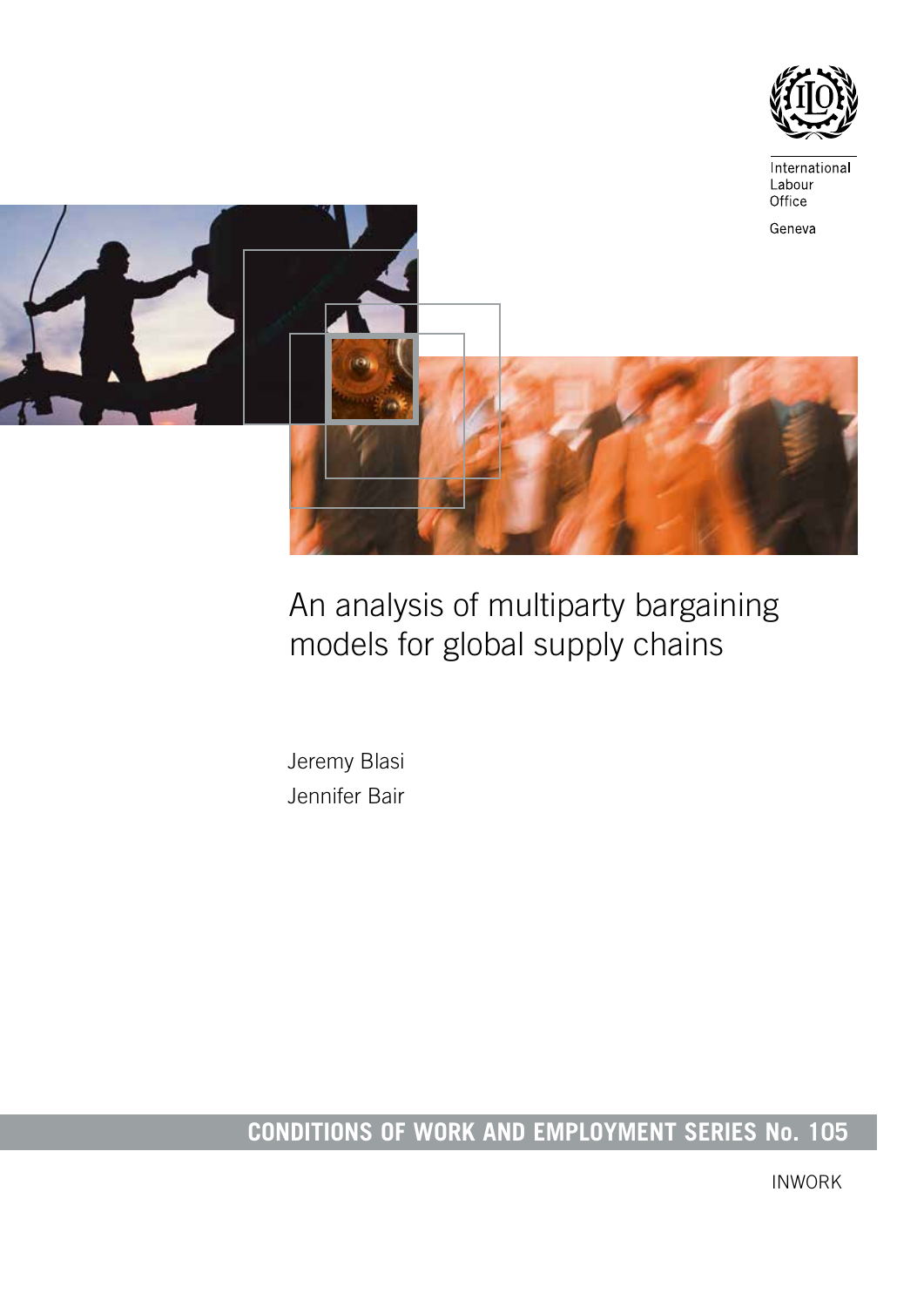Conditions of Work and Employment Series No. 105

Inclusive Labour Markets, Labour Relations and Working Conditions Branch

## *An Analysis of Multiparty Bargaining Models for Global Supply Chains*

*Jeremy Blasi & Jennifer Bair*

INTERNATIONAL LABOUR OFFICE - GENEVA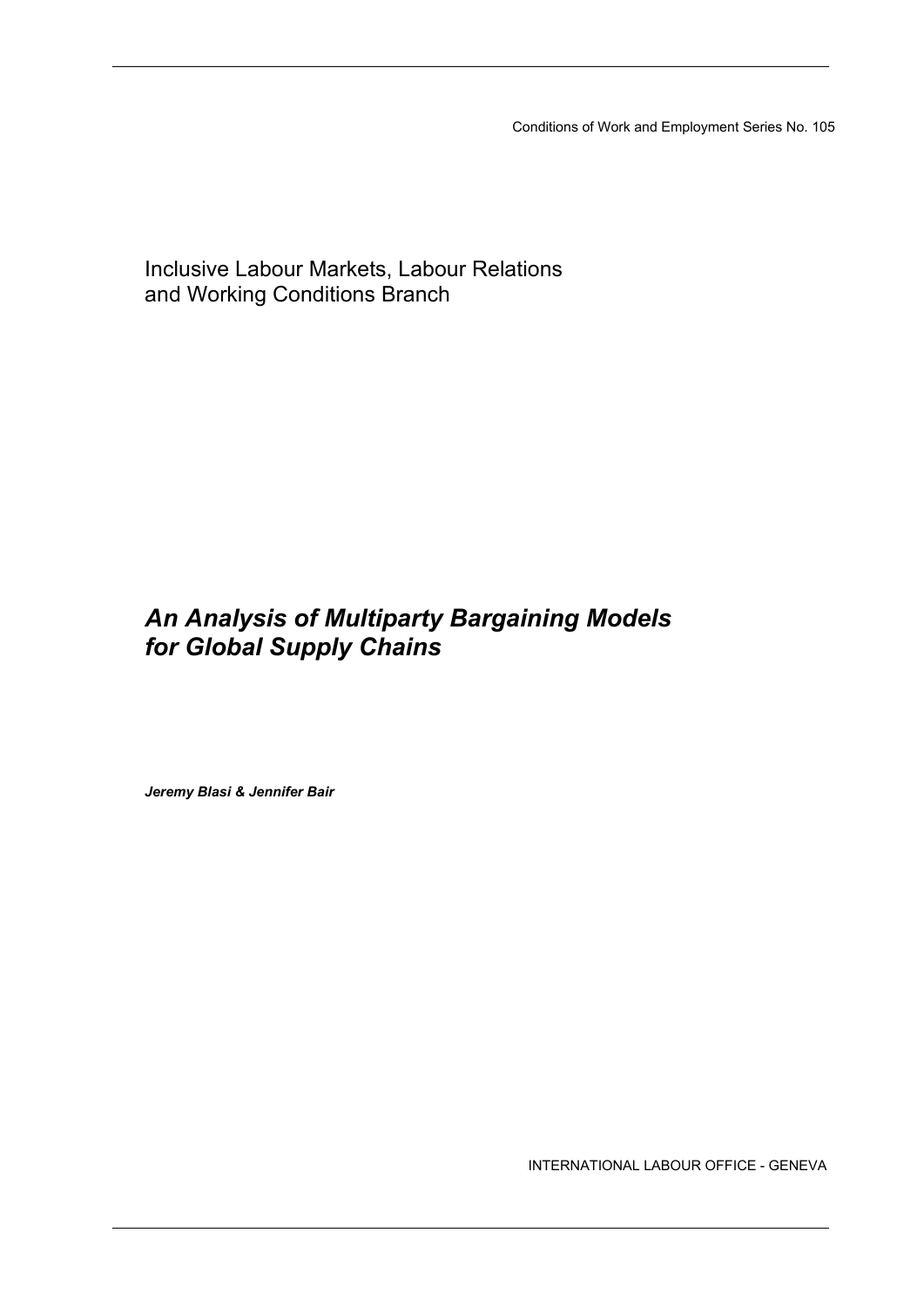#### Copyright © International Labour Organization 2019

Publications of the International Labour Office enjoy copyright under Protocol 2 of the Universal Copyright Convention. Nevertheless, short excerpts from them may be reproduced without authorization, on condition that the source is indicated. For rights of reproduction or translation, application should be made to ILO Publications (Rights and Licensing), International Labour Office, CH-1211 Geneva 22, Switzerland, or by email: [rights@ilo.org.](mailto:rights@ilo.org) The International Labour Office welcomes such applications.

Libraries, institutions and other users registered with a reproduction rights organization may make copies in accordance with the licences issued to them for this purpose. Visit [www.ifrro.org](http://www.iffro.org/) to find the reproduction rights organization in your country.

*Conditions of work and employment series ; no. 105, ISSN: 2226-8944 (print); 2226-8952 (web pdf)*

First published 2019

Cover: DTP/Design Unit, ILO

The designations employed in ILO publications, which are in conformity with United Nations practice, and the presentation of material therein do not imply the expression of any opinion whatsoever on the part of the International Labour Office concerning the legal status of any country, area or territory or of its authorities, or concerning the delimitation of its frontiers.

The responsibility for opinions expressed in signed articles, studies and other contributions rests solely with their authors, and publication does not constitute an endorsement by the International Labour Office of the opinions expressed in them.

Reference to names of firms and commercial products and processes does not imply their endorsement by the International Labour Office, and any failure to mention a particular firm, commercial product or process is not a sign of disapproval.

Information on ILO publications and digital products can be found at: www.ilo.org/publns.

Printed in Switzerland.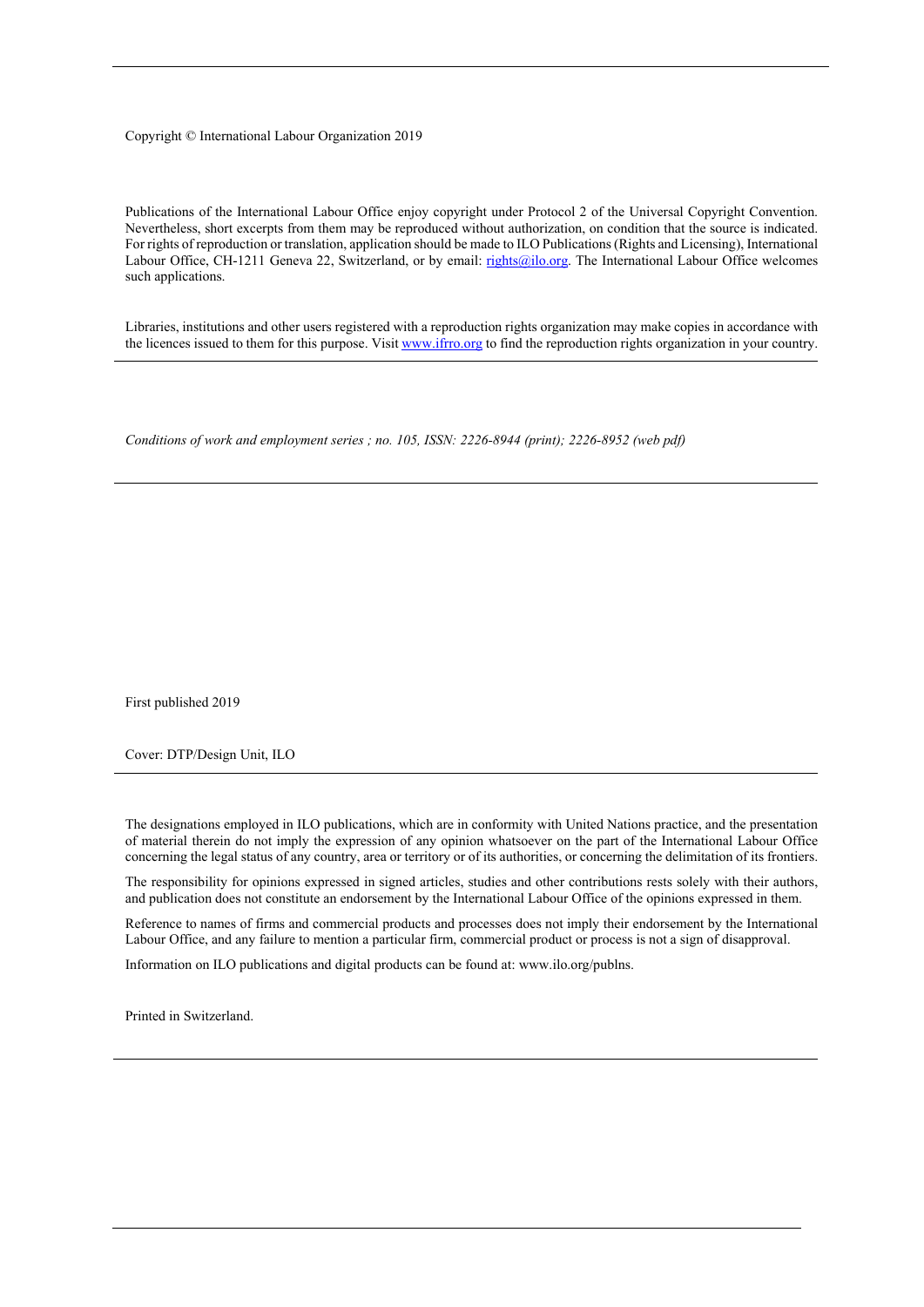## TABLE OF CONTENTS

<span id="page-3-0"></span>

| I. Introduction                                                                                                                                                                                                                                                                                                                                                                                                                                                                                                                                                                                                                                                           | 4                                                              |
|---------------------------------------------------------------------------------------------------------------------------------------------------------------------------------------------------------------------------------------------------------------------------------------------------------------------------------------------------------------------------------------------------------------------------------------------------------------------------------------------------------------------------------------------------------------------------------------------------------------------------------------------------------------------------|----------------------------------------------------------------|
| II. Methodology                                                                                                                                                                                                                                                                                                                                                                                                                                                                                                                                                                                                                                                           | 7                                                              |
| <b>III. Overview of Agreements</b>                                                                                                                                                                                                                                                                                                                                                                                                                                                                                                                                                                                                                                        | 7                                                              |
| IV. Analysis of Key Supply Chain Procurement Provisions                                                                                                                                                                                                                                                                                                                                                                                                                                                                                                                                                                                                                   | 10                                                             |
| A) Creating Supplier Market Incentives for Decent Work<br>Exclusive Sourcing and/or Long Term Commitments with Unionized Suppliers<br>"Jobbers Agreements" in the U.S. Apparel Sector<br>Farm Labor Organizing Committee's Agreement with Campbell Soup and Growers<br>Project Labor Agreements and Other Construction Sector Agreements<br>International Transport Workers' Federation Agreement with Maersk<br>Exclusive Sourcing from Suppliers that Comply with Negotiated Labour Standards<br>Bangladesh Accord on Building and Fire Safety<br>Coalition of Immokalee Workers' Fair Food Agreements<br>Migrant Justice's Milk with Dignity Agreement<br>Observations | 10<br>11<br>11<br>13<br>13<br>15<br>15<br>16<br>18<br>20<br>20 |
| B) Funding Decent Work<br>Sufficient Prices and Other Adjustments to Lead Firm-Supplier Commercial Terms<br>"Pass-through" Premiums to Supplement Wages<br>Observations                                                                                                                                                                                                                                                                                                                                                                                                                                                                                                   | 21<br>23<br>25<br>26                                           |
| C) Remedying Violations at Insolvent Suppliers<br><b>Workplace Disaster Compensation Schemes</b><br>Making Workers Whole Upon Supplier Closures<br>Observations                                                                                                                                                                                                                                                                                                                                                                                                                                                                                                           | 27<br>28<br>29<br>30                                           |
| D) Reversing or Eliminating Incentives for Outsourcing<br>Homecare Workers in California<br>Subcontracted Autoworkers in Korea<br><b>Other Examples</b>                                                                                                                                                                                                                                                                                                                                                                                                                                                                                                                   | 31<br>31<br>31<br>32                                           |
| V. Enforcing Labour Standards in Supply Chains                                                                                                                                                                                                                                                                                                                                                                                                                                                                                                                                                                                                                            | 32                                                             |
| Co-Governance                                                                                                                                                                                                                                                                                                                                                                                                                                                                                                                                                                                                                                                             | 32                                                             |
| <b>Mediation and Arbitration</b>                                                                                                                                                                                                                                                                                                                                                                                                                                                                                                                                                                                                                                          | 34                                                             |
| Enforcement Action in Court                                                                                                                                                                                                                                                                                                                                                                                                                                                                                                                                                                                                                                               | 36                                                             |
| Transparency                                                                                                                                                                                                                                                                                                                                                                                                                                                                                                                                                                                                                                                              | 37                                                             |
| <b>VI. Conclusions</b>                                                                                                                                                                                                                                                                                                                                                                                                                                                                                                                                                                                                                                                    | 38                                                             |
| <b>Conditions of Work and Employment Series</b>                                                                                                                                                                                                                                                                                                                                                                                                                                                                                                                                                                                                                           | 41                                                             |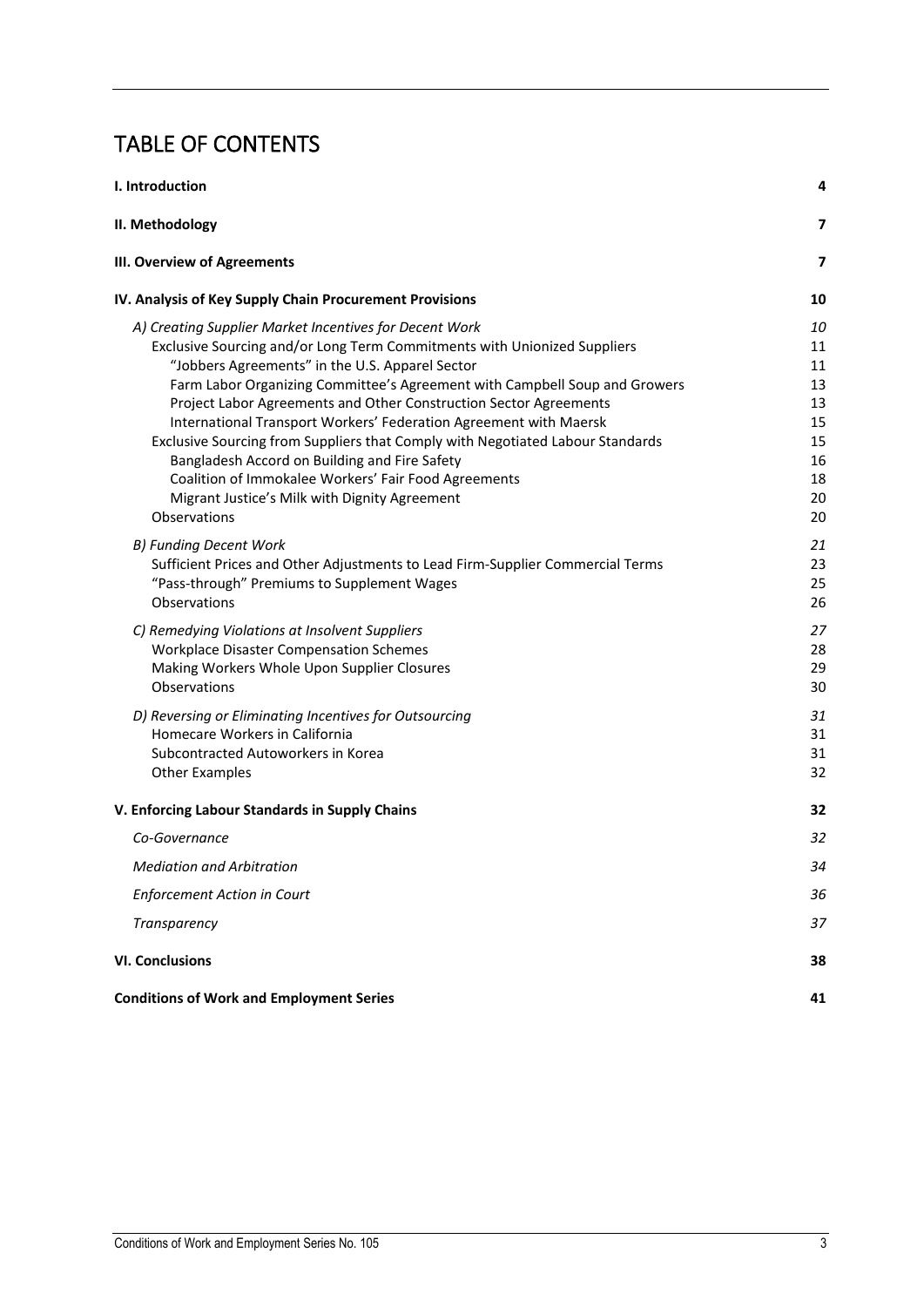## I. Introduction **[1](#page-4-0)**

Many workers around the world are part of supply chains that connect multiple workplaces into integrated processes of production. Though dynamics vary across industries, supply chains are frequently coordinated by lead firms that exercise influence over the terms and conditions of work at other links in the chain. This is true for both sectors like apparel and agriculture that have long involved extensive subcontracting networks, as well as for a variety of service industries that have more recently "fissured," as firms contract out work that was formerly done in-house. [2](#page-4-1) The complexity and scope of such chains has been increasing over time, reflecting advances in information-communication technologies, improvements in logistics infrastructure, and the liberalization of trade rules.

The development of global supply chains can bring important benefits: for lead firms, flexibility and the ability to focus on core competencies such as design or marketing; for supplier firms and the countries in which they operate, technology/skills transfer, job creation, and revenue generation; and for consumers, an ever-growing and changing array of inexpensive products and services. The speed with which global supply chains have emerged, however, has outpaced efforts to ensure that, in addition to providing benefits for businesses and consumers, supply chains also offer decent work to those who labour in them.

In recent years, persistently poor labour conditions in some supply chains has helped spur a plethora of new or newly revised international norm-setting instruments applicable to lead firms. The UN Guiding Principles on Business and Human Rights, OECD Guidelines for Multinational Enterprises, and ILO Tripartite Declaration of Principles concerning Multinational Enterprises and Social Policy each reinforce the responsibility of firms to avoid causing, or contributing to, adverse impacts on workers in their supply chains, and to mitigate such impacts even where they do not contribute to them.

This working paper reviews one approach for realizing the goal of improving labour standards at the lower rungs of supply chains that has to date received relatively little scholarly attention: substantive, enforceable agreements between lead firms and unions or worker-based organizations.

These agreements recognize that poor labour conditions in many supply chains stem in part from the structural dynamics of buyer-driven supply chains. In its 2016 report on Decent Work in Global Supply Chains, the ILO observed that while a lead firm may employ a relatively small number of workers, "the sheer volume of its purchases grants it substantial bargaining power in an asymmetrical market relationship where a buyer can negotiate prices and specify, what, how, where, and by whom the goods it sells are purchased."[3](#page-4-2)

Through their relationships with supplier firms, lead firms may exercise significant influence over the terms and conditions of work experienced by workers further down the chain. For example, lead firm demands for low prices or price concessions can put downward pressure on wages and contribute to unsafe conditions at supplier facilities. Demands for tight delivery deadlines or last minute changes to orders can result in excessive working hours for those whose labour is required to meet these deadlines.<sup>[4](#page-4-3)</sup> Unstable sourcing relationships or sharply fluctuating volumes can incentivize suppliers to shift the burden of economic uncertainty to workers through non-traditional employment relationships, such as short-term contracts and temporary staffing agencies or the use of informal sector subcontractors such as homeworkers.<sup>[5](#page-5-0)</sup> These pressures put supplier companies—and supplier country governments—that are

 $\overline{a}$ <sup>1</sup> This working paper was developed in the framework of the GTZ/BMZ funded development cooperation project "Labour standards in global supply chains: a Programme of action for Asia and the garment sector" (2015-2018).<br><sup>2</sup> David Weil, the fissured workplace (2014).

<span id="page-4-0"></span>

<span id="page-4-2"></span><span id="page-4-1"></span><sup>3</sup> International Labour Organization, Decent work in global supply chains, Report iv for International Labour Conference, 105<sup>th</sup> session, 2016 [hereinafter International Labour Conference 2016 Supply Chains report] para 30, [https://www.ilo.org/ilc/ILCSessions/105/reports/reports-to](https://www.ilo.org/ilc/ILCSessions/105/reports/reports-to-the-conference/WCMS_468097/lang--en/index.htm)[the-conference/WCMS\\_468097/lang--en/index.htm.](https://www.ilo.org/ilc/ILCSessions/105/reports/reports-to-the-conference/WCMS_468097/lang--en/index.htm) 4 in a intervention of the conference/WCMS\_468097/lang-en/index.htm<br>4 *id.* Para 64, citing Mark Anner, Jennifer Bair and Jeremy Blasi, "Towards joint liability in global supp

labour violations in international subcontracting networks," in comparative labour law & policy journal (2013, vol. 35:1), pp. 1-43. <sup>5</sup> *id.* Para 66, citing, inter alia, J.J.R. Ko: "Contingent and internal employment systems: substitutes or complements?" in journal of labor

<span id="page-4-3"></span>research (2003, vol. 24: 3), pp. 473–490.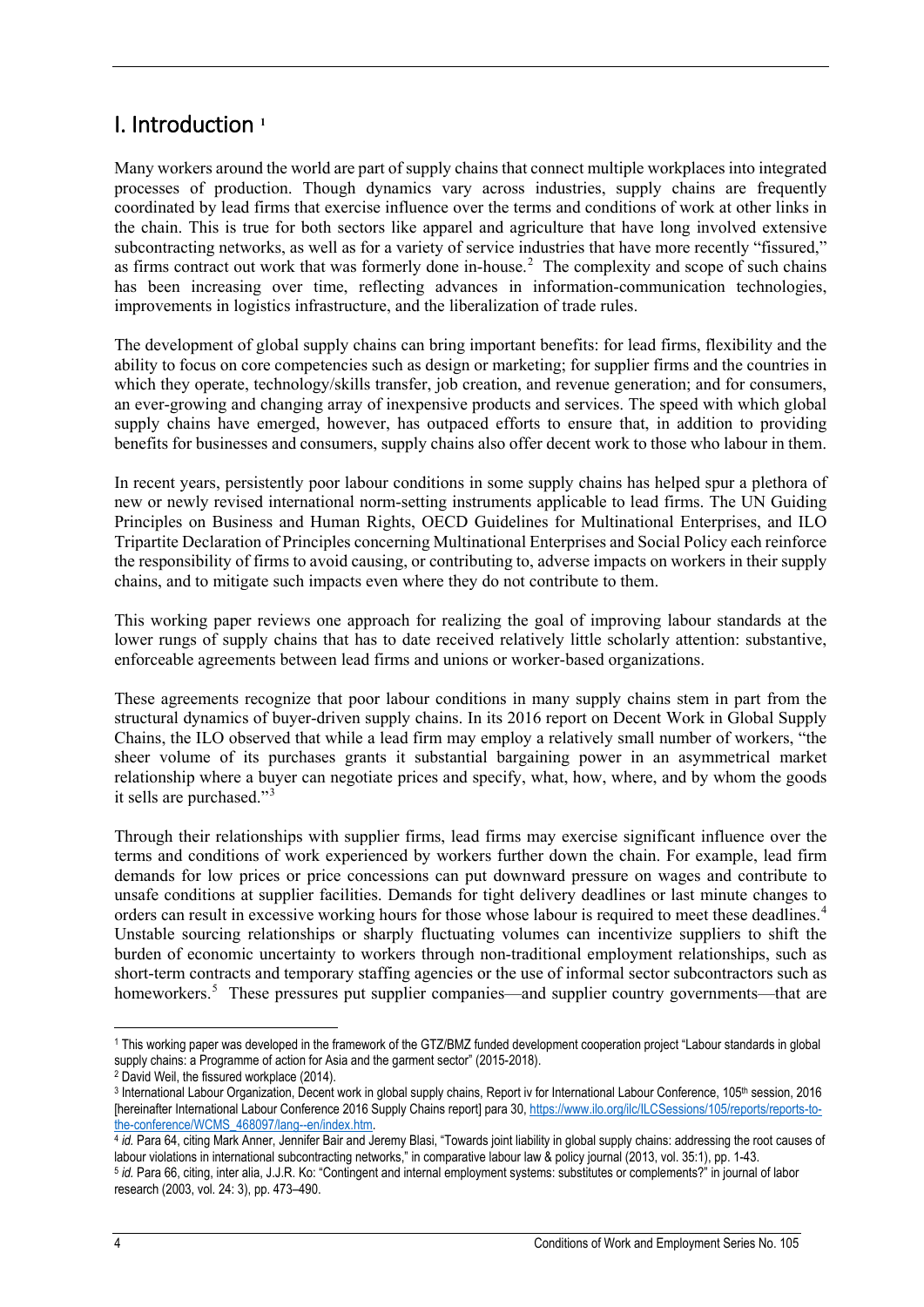committed to decent work at a disadvantage relative to competitors willing to adopt substandard labour practices as part of a strategy to win lead firm business.

At the same time that the dynamics of supply chains create new pressures on global labour standards, the most common approaches for safeguarding worker rights are proving to be of limited effectiveness in supply chain contexts. Public enforcement of labour laws by states, voluntary lead firm private compliance programs, and traditional collective bargaining all have difficulty eliminating labour violations and improving wages and benefits in supply chains. This is because they tend to focus solely on individual worksites and the behaviour of suppliers, leaving unaddressed the upstream procurement practices of lead firms that may be the root cause of the problem.

Domestic employment laws typically are limited in application to direct employers, not their lead firm clients. Innovative joint liability laws, such as those enacted in California, can help to create a degree of accountability on lead firms and create new opportunities for remedies in circumstances where lead firms operate in the same country as their suppliers.<sup>[6](#page-5-1)</sup> But the limited ability of states to regulate extraterritorially means that they are ill-equipped to address problematic upstream sourcing and purchasing practices when lead firms are based overseas.<sup>[7](#page-5-2)</sup> And even where all actors in a supply chain are in the same country, states are poorly positioned to carry out the kind of intensive day-to-day regulation of supplier markets that is central to the successful interventions described in this paper.

Voluntary private compliance initiatives (often referred to as Corporate Social Responsibility, or "CSR") are also ill-equipped to address problematic lead firm procurement practices. These efforts generally involve attempts by lead firms to monitor their suppliers for compliance with labour standards, but do not address the practices of the lead firms themselves that may undermine supplier compliance. While the data obtained through audits of suppliers could in principle prompt lead firms to change the way they purchase products, there is little evidence that this has occurred in practice. Instead, experience has shown that economic considerations such as price and turnaround time generally trump social concerns in driving lead firm sourcing decisions. The failure of voluntary CSR efforts to effectively regulate lead firm sourcing and purchasing practices is one reason such efforts seem to have reached a plateau in terms of in eliminating pervasive labour violations in supply chains. $8$ 

Finally, traditional collective bargaining between unions representing workers and their direct employers similarly fails to address the dynamics of buyer-driven supply chains. Given the intense global competition within domestic and international supplier markets and the resulting cost pressure on suppliers, a union representing workers of a supplier firm may find that it is bargaining with an entity that is not in an economic position to provide meaningful wage increases or to make other changes that would improve labour standards. There may be resources higher up in the supply chain to pay for significant improvements.<sup>[9](#page-5-4)</sup> However, as the ILO has observed, "the purchasing practices between buyers and suppliers and intense competition between firms at the end of supply chains place limits on how much value is available for distribution through collective bargaining.<sup> $510$  $510$ </sup> The competitive disadvantage at which agreeing to such improvements would place the supplier can drive intense resistance to unionization.

<span id="page-5-1"></span><span id="page-5-0"></span> $\overline{a}$ <sup>6</sup> California has been a pioneer in legislating joint liability. Since 1999, the state has held apparel brands liable as guarantors for wages owed by their domestic contractors. Cal. Lab. Code § 2673.1. In 2014, the state adopted a law requiring client firms to share liability with temporary staffing agencies and other "labor contractors" where the contractor fails to pay wages or provide workers' compensation insurance to employees assigned to work at the client firm. Cal. Lab. Code § 2810.3.

<span id="page-5-2"></span><sup>7</sup> See international labour conference 2016 supply chains report, *supra*, n. 3, para 121. This is not, of course, to say that states—particularly those in the global north—are powerless to improve global labour standards. Rules concerning market access such as the generalized system of preferences can play a critical role in incentivizing decent labour practices. Importing states can also enact "due diligence" laws, as France has recently done, requiring or incentivizing lead firms to ensure respect for human rights in their supply chains, including through the types of initiatives discussed in this paper. These approaches are fully consistent and mutually reinforcing with the bargaining models described here.

<sup>8</sup> See, e.g., Richard Locke, the promise and limits of private power (2013) at 32.

<span id="page-5-4"></span><span id="page-5-3"></span><sup>9</sup> International Labour Conference 2016 supply chains report, *supra*, n. 3, para 60. One study, for example, found that for a box of tea sold in the United Kingdom for £1.60, a tea picker is expected to make just £0.01. V. Largo, "PG Tips and Lipton Tea estates hit by allegations of sexual harassment and poor conditions," The Ecologist (Apr. 2011).

<span id="page-5-5"></span><sup>10</sup> International Labour Conference 2016 supply chains report, para 95.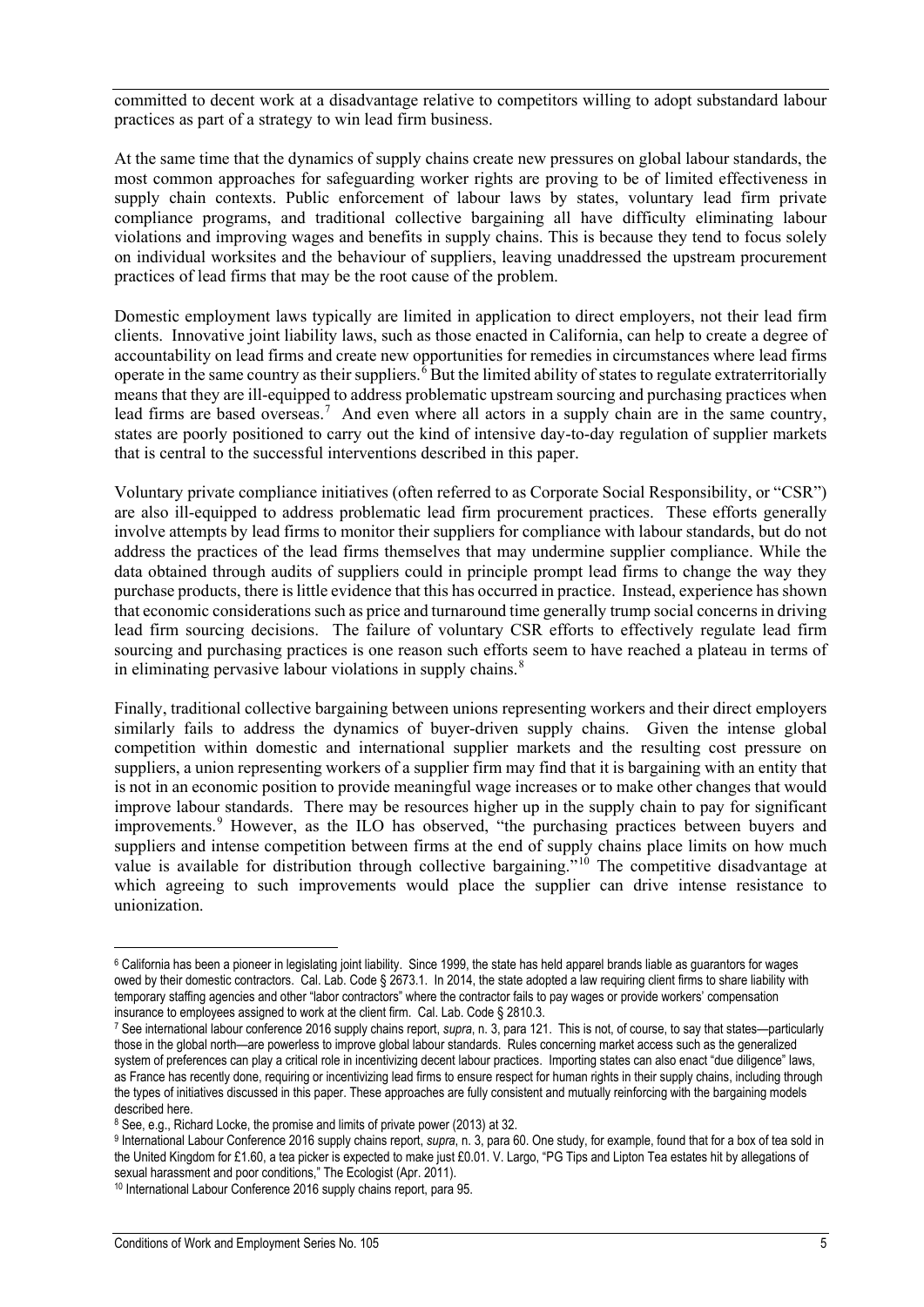As we review in this paper, one strategy that does appear well placed to address these sourcing and pricing dynamics is multiparty bargaining involving representatives of workers, their direct employers, and lead firms or other entities above the direct employers in the supply chain. In contrast to other approaches, multiparty or "triangular" bargaining of this sort holds unique promise in that it can establish legally enforceable obligations on the part of actors throughout the entire supply chain, and thereby ensure that lead firm procurement practices support decent work.

The authors undertook a survey of multiparty supply chain bargaining initiatives involving engagement by unions or other worker-based organizations with lead firms to improve labour standards among suppliers. Our search for examples of such initiatives yielded a diverse set of campaign and bargaining models. Cases reviewed covered a variety of industries (including garment, agriculture, electronics, services, and logistics); time periods (spanning from the 1930s to the present day); geographic locales (both entirely domestic efforts and international efforts focused on Global South countries), and substantive coverage areas (including both comprehensive agreements as well as more narrowly focused efforts). The lead firms in these efforts included corporate actors like apparel brands, food chains, or lead contractors in construction projects, as well in some cases government entities that contract for services or construction. While most of the cases we reviewed involve formal agreements, others represent what we have called proto-bargaining—that is, engagement that is not codified in formal or public agreements, but which do involve concrete changes to lead firm practices and the development of ongoing relationships with suppliers that may evolve over time into lasting and more formal arrangements.

In this working paper, we attempt to distil key lessons from the initiatives we reviewed. We asked what elements make for successful agreements—that is, those that are able to positively affect standards, sustain these improvements over time, and reach a large number of workers across multiple worksites. We found that the most successful of these efforts tend to follow a similar logic and incorporate similar policies to regulate lead firm supply chain procurement practices.

First, successful agreements require lead firms to change their sourcing decisions in ways that make providing decent work in the economic interest of suppliers through both "carrots" and "sticks." Lead firms provide suppliers with positive incentives by sourcing exclusively or preferentially, and on a longterm basis, with suppliers that are unionized or demonstrably comply with negotiated labour standards. These positive incentives are complemented by potential market consequences, such as suppliers losing access to orders, if they violate the standards. Importantly, the question of whether a supplier is adhering to decent work commitments and is thus eligible to receive the lead firm's orders is not left to the lead firm's exclusive discretion as in traditional CSR models, but is instead determined by a third party which the labour signatories oversee or approve, such as an independent non-profit organization or a mutually agreed upon arbitrator.

Second, these instruments oblige lead firms to help fund the improvements suppliers must take to provide decent work. One approach is to require that the prices lead firms pay suppliers are sufficient to enable the supplier's fulfilment of its labour obligations. Another approach is for the lead firm to contribute a premium on top of its regular payments for products or services, with a portion or the entire premium passed on by the supplier to workers as a supplement to their wages.

Third, whether in combination with the above provisions or as stand-alone remedial efforts, some initiatives address circumstances in which suppliers are not economically capable of remediating labour violations by requiring the lead firm to use its own financial resources to make workers whole or to provide necessary financial relief. Finally, we identify efforts aimed at effectively reversing outsourcing, including by causing lead firms hire formerly outsourced workers directly or acknowledge a joint employment relationship.

The models reviewed also reflect emerging best practices for enforcement of lead firm commitments around labour policy. These include co-governance structures in which labour and industry jointly oversee independent verification programs and robust dispute resolution systems to resolve disagreements, such as final and binding arbitration enforceable in courts of law.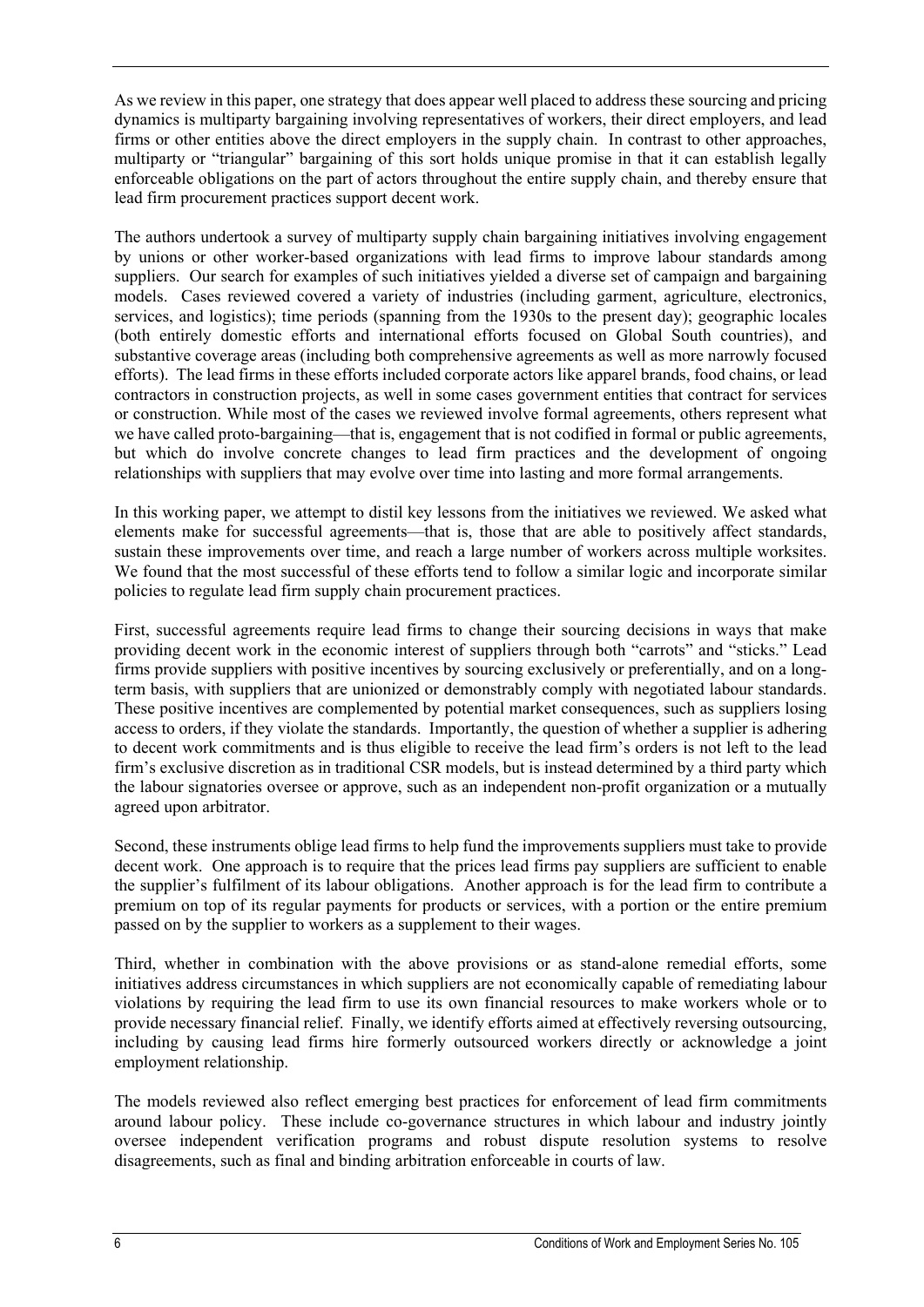Certain patterns also emerge with respect to external factors and internal strategies that have facilitated the development of robust supply chain labour rights programs. Among these, we note that the most successful efforts cover a large swath of the supplier market, minimizing the threat of unfair competition by non-participants. Such broad coverage, however, can be achieved gradually via agreements with key individual lead firms. We also highlight the importance of precedents and their potential to generate change over time, observing that the accumulation of individual remediation agreements—such as those concerning lead firms' response to workplace disasters at supplier facilities—can evolve into norms defining what is expected of corporate actors more broadly. In short, successive efforts within particular industries can strengthen over time from informal understandings to formalized agreements to, in some cases, broadly applicable law.

This working paper proceeds as follows. After briefly reviewing our methodology, we provide an overview of the multiparty bargaining models reviewed in our study. Next, we review the key regulations incorporated into these models concerning lead firm procurement and/or sourcing practices, illustrating these principles with capsule summaries of notable cases. We then review mechanisms for enforcing lead firm commitments, including mediation, arbitration, enforcement in court, and transparency. Finally, we conclude with general observations concerning factors favouring the development of the instruments and arrangements reviewed. We hope that the strategies and policies outlined in this report can serve as useful references for worker organizations, industry, and government as they develop the next generation of initiatives to realize decent work in supply chains.

## <span id="page-7-0"></span>II. Methodology

In undertaking this analysis of supply chain initiatives, we relied upon both primary and secondary sources. Among primary sources, we consulted written records, including agreements and related memoranda, and in some cases interviewed or corresponded with individuals involved in campaigns and negotiations. We benefited from both authors' prior research on relevant cases, as well as the first author's personal involvement in several of the apparel cases discussed herein. Among secondary sources, we consulted journal articles, academic reports, reports by International Organizations and news articles. As our research was necessarily limited by resource and language constraints, we do not purport to have created an exhaustive review of all relevant cases. Rather, we conceive of this research as an ongoing project, and we invite others to identify additional examples we may have missed.

In this working paper, our goal is to report the results of our comparative analysis across the agreements we studied. We collected much more data about the individual cases than we can present here. Readers interested in learning more about particular initiatives might want to consult the background study on which this analysis is based, as it includes detailed summaries of each case and additional citations for further reading.<sup>[11](#page-7-2)</sup>

## <span id="page-7-1"></span>III. Overview of Agreements

The supply chain agreements and initiatives on which this analysis is based can be classified in four broad categories: (1) comprehensive industrial agreements that include specific terms of employment, such as wage levels and benefits, in a range of substantive areas; (2) thematic agreements designed to prospectively advance particular worker rights issues, such as worker safety and freedom of association, through ongoing labour-business structures; (3) remediation agreements aimed at addressing discrete violations, such as a failure to pay legally required wages and compensation schemes for victims of workplace disasters; and (4) "global framework agreements" that create structures for union-firm

<span id="page-7-2"></span> $\overline{a}$ <sup>11</sup> The background study will be accessible on the website of Pennsylvania state university's center for global workers' rights at: [http://lser.la.psu.edu/gwr/projects.](http://lser.la.psu.edu/gwr/projects)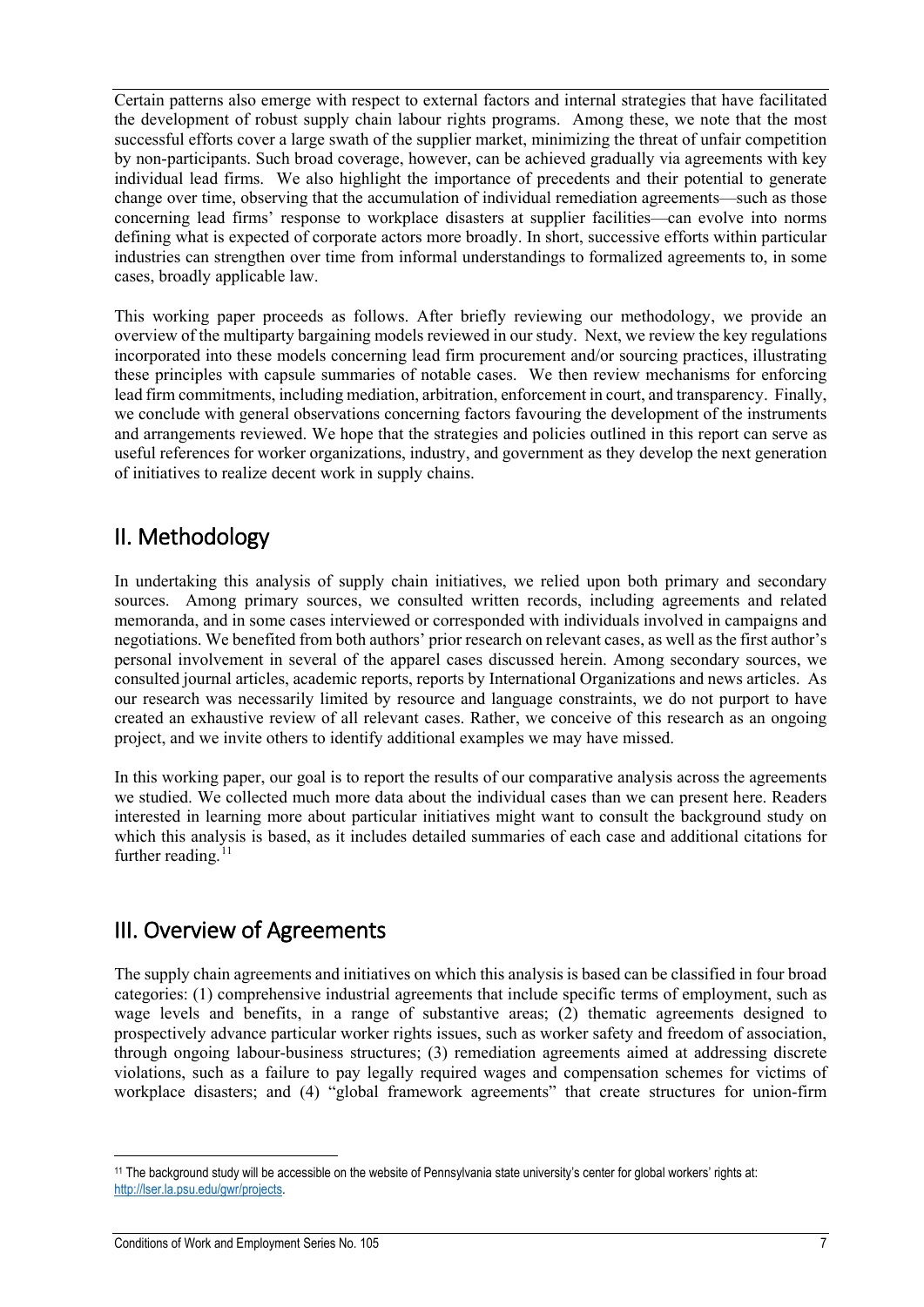dialogue. In light of the existing extensive literature on global framework agreements, we limited our review to several agreements with notable supply chain application.<sup>[12](#page-8-0)</sup>

Table 1 provides an overview of many of the agreements and initiatives reviewed in our study, summarizing the sector, time period, geographic coverage, participants, and enforcement procedures. Each of these cases is described at length in the background study.

| Table 1. An Overview of Supply Chain Agreements and Initiatives                                                            |                                                      |                                                                                                                                                 |                                            |
|----------------------------------------------------------------------------------------------------------------------------|------------------------------------------------------|-------------------------------------------------------------------------------------------------------------------------------------------------|--------------------------------------------|
| <b>Instrument and Sector</b>                                                                                               | Geographic<br><b>Scope</b>                           | <b>Participants</b>                                                                                                                             | <b>Enforcement</b>                         |
| <b>Comprehensive Agreements</b>                                                                                            |                                                      |                                                                                                                                                 |                                            |
| <b>ILGWU Jobbers Agreements</b><br>Sector: apparel<br>Period: 1930's-1980s                                                 | U.S. regional                                        | Domestic union with<br>associations of lead firms and<br>direct employers                                                                       | Mediation and binding<br>arbitration       |
| Alta Gracia Project<br>Sector: apparel<br>Period: 2010 - current                                                           | Single plant in<br>Dominican<br>Republic             | Domestic union federation and<br>university-backed NGO with<br>U.S.-based lead firm; CBA with<br>factory-level union                            | Enforceable contract                       |
| <b>FLOC Food Brand Agreements</b><br>Sector: agriculture<br>Period: 1985 - current                                         | U.S. regional                                        | Domestic union with individual<br>lead firm and direct employer<br>association                                                                  | Mediation and binding<br>arbitration       |
| <b>CIW Fair Food Agreements</b><br>Sector: agriculture<br>Period: 2005 - present                                           | U.S. regional                                        | Worker-based NGO with lead<br>firms and individual producers                                                                                    | Binding independent<br>private enforcement |
| <b>Unison Ethical Care Charter</b><br>Sector: home care<br>Period: 2005 - present                                          | U.K. localities                                      | Domestic union with local<br>authorities that procure home<br>care for elderly residents; no<br>direct employer participation                   | None                                       |
| <b>Project Labor Agreements and</b><br><b>Major Projects Agreements</b><br>Sector: construction<br>Period: 1930s - present | Development<br>projects U.S.,<br>Canada, and UK      | Domestic construction unions<br>and lead contractor, obliging<br>subcontractors to become<br>signatories                                        | Mediation and binding<br>arbitration       |
| <b>ITF Agreement with Maersk</b><br>Sector: logistics<br>Period: 2006 - present                                            | International                                        | Global union federation ("GUF")<br>with single lead firm                                                                                        | None publicly identified                   |
| <b>Thematic Agreements</b>                                                                                                 |                                                      |                                                                                                                                                 |                                            |
| <b>Bangladesh Accord on Building</b><br>and Fire Safety<br>Sector: apparel<br>Period: 2013 - present                       | Single country:<br>Bangladesh                        | GUFs and domestic unions,<br>plus NGO witnesses, with lead<br>firms, requiring compliance by<br>suppliers                                       | Mediation and binding<br>arbitration       |
| <b>Indonesia Freedom of Association</b><br><b>Protocol</b><br>Sector: apparel<br>Period: 2011 - present                    | Single country:<br>Indonesia                         | Domestic unions, lead firms,<br>and direct employers                                                                                            | Mediation; potential court<br>enforcement  |
| Fruit of the Loom Freedom of<br><b>Association Agreements</b><br>Sector: apparel<br>Period: 2009                           | Single countries:<br>Honduras and El<br>Salvador     | Domestic union federation with<br>U.S.-based lead firm/direct<br>employer; parallel agreement<br>between lead firm and<br>university-backed NGO | Mediation and binding<br>arbitration       |
| <b>ACT Framework Agreement on</b><br><b>Industry-wide Bargaining</b><br>Sector: apparel<br>Period: 2015 - present          | Implementation at<br>country level,<br>countries TBD | GUFs with lead firms                                                                                                                            | None publicly identified                   |
| <b>BWI Agreements re Safety in</b><br><b>World Cup Construction</b><br>Sector: construction                                | Single countries:<br>Qatar and Russia                | GUF (in Russian case with<br>national federation), and state                                                                                    | None publicly identified                   |

<span id="page-8-0"></span><sup>12</sup> See, e.g., Felix Hadwiger, "Global framework agreements: achieving decent work in global supply chains," International Labour Office, Geneva (2016), available at[: http://mango.ilo.org/record/466133?Ln=en.](http://mango.ilo.org/record/466133?Ln=en)

 $\overline{a}$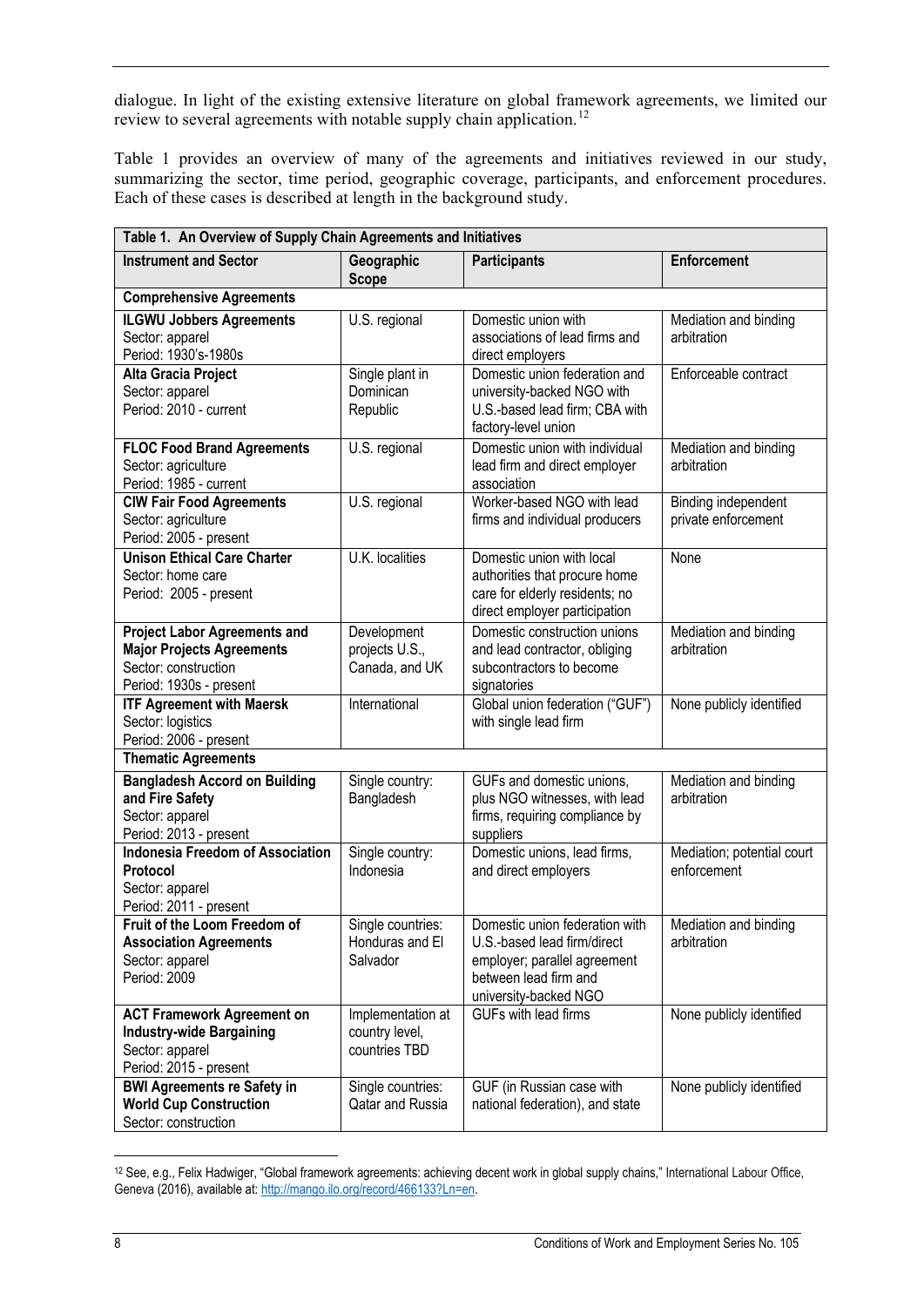| Period: 2016 - present                                                                                                                                                                                                              |                                                                               | entities (and in Russian case,<br>FIFA)                                                                                |                                                                                             |
|-------------------------------------------------------------------------------------------------------------------------------------------------------------------------------------------------------------------------------------|-------------------------------------------------------------------------------|------------------------------------------------------------------------------------------------------------------------|---------------------------------------------------------------------------------------------|
| <b>Remediation Agreements</b>                                                                                                                                                                                                       |                                                                               |                                                                                                                        |                                                                                             |
| <b>Workplace Disaster</b><br><b>Compensation Funds</b><br>Sector: apparel<br>Period: 2005 - present                                                                                                                                 | Single worksites<br>(Rana Plaza,<br>Tazreen, Ali<br>Enterprises,<br>Spectrum) | Lead firms, in concert with<br>government and NGOs                                                                     | Typically public reporting                                                                  |
| <b>Minimum Wage Remediation</b><br>Cases<br>Sector: apparel<br>Period: 2010, 2014                                                                                                                                                   | Single<br>country/region:<br>Haiti, India                                     | Lead firm pledges to require<br>compliance by suppliers                                                                | Public reporting;<br>enforceable contracts<br>between unions and<br>suppliers (Haiti)       |
| <b>Various Freedom of Association</b><br><b>Remediation Cases</b><br>Sector and Time Periods:<br>apparel cases (2000 - current);<br>electronics cases (2007, 2014);<br>service cases (e.g. Justice for<br>Janitors (1986 - present) | Single worksites                                                              | Lead firms require remediation<br>by suppliers, leading to<br>bargaining between suppliers<br>and factory-level unions | Typically public reporting                                                                  |
| <b>Overtime and Terminal</b><br><b>Compensation Remediation</b><br>Cases<br>Sector: apparel<br>Period: 2002 - present                                                                                                               | Single plants,<br>various countries                                           | Lead firm, requiring compliance<br>by supplier                                                                         | Typically public reporting;<br>in some cases binding<br>arbitration (e.g.<br>Nike/Honduras) |
| <b>Global Framework Agreements</b>                                                                                                                                                                                                  |                                                                               |                                                                                                                        |                                                                                             |
| <b>Global Framework Agreements</b><br>with Supply Chain Coverage<br>Sectors and Time periods:<br>agriculture: Chiquita (2001);<br>apparel: e.g., Inditex (2007), H&M<br>(2015)                                                      | International                                                                 | GUFs with lead firms requiring<br>compliance by suppliers                                                              | Dialogue or mediation /<br>ILO advice                                                       |

As the table reflects, comprehensive multiparty supply chain labour agreements have long historical roots. Two noteworthy models date to the 1930s: a system of "jobbers agreements" produced through triangular multi-party bargaining between unions, lead firms, and contractors which largely eliminated sweatshops conditions in New York City and surrounding locales for a period of decades; and "project labor agreements" which guarantee specified labour standards throughout the contracting chain on major public and private construction projects.

Enforceable provisions concerning supply chain labour issues have only more recently made their way into labour agreements that are international in scale. The first iteration and still most common breed of global labour agreements—global framework agreements (GFAs), signed by global unions and multinational companies—facilitate dialogue and problem-solving, but generally do not include substantive provisions or binding enforcement mechanisms. In just the past several years, however, a crop of international initiatives have emerged that begin to fill the gap between concrete and enforceable domestic-only initiatives and more aspirational international efforts. These have generally involved thematic or remediation agreements with lead firms whose terms include an intermediate level of detail, focusing on specific themes or issues within a particular country, as in the Accord on Bangladesh Worker Safety and the Indonesia Freedom of Association Protocol. Unlike most GFAs, these agreements involve domestic unions as signatories and include binding enforcement provisions.

The coming years seem likely to see further efforts to improve labour standards through legally enforceable multi-party supply chain agreements in a variety of sectors, whether domestically or internationally. The following sections offer insights for the design of such future initiatives. We first review key elements of existing efforts that aim to ensure effective implementation of labour standards through regulation of procurement practices, followed by a discussion of enforcement mechanisms.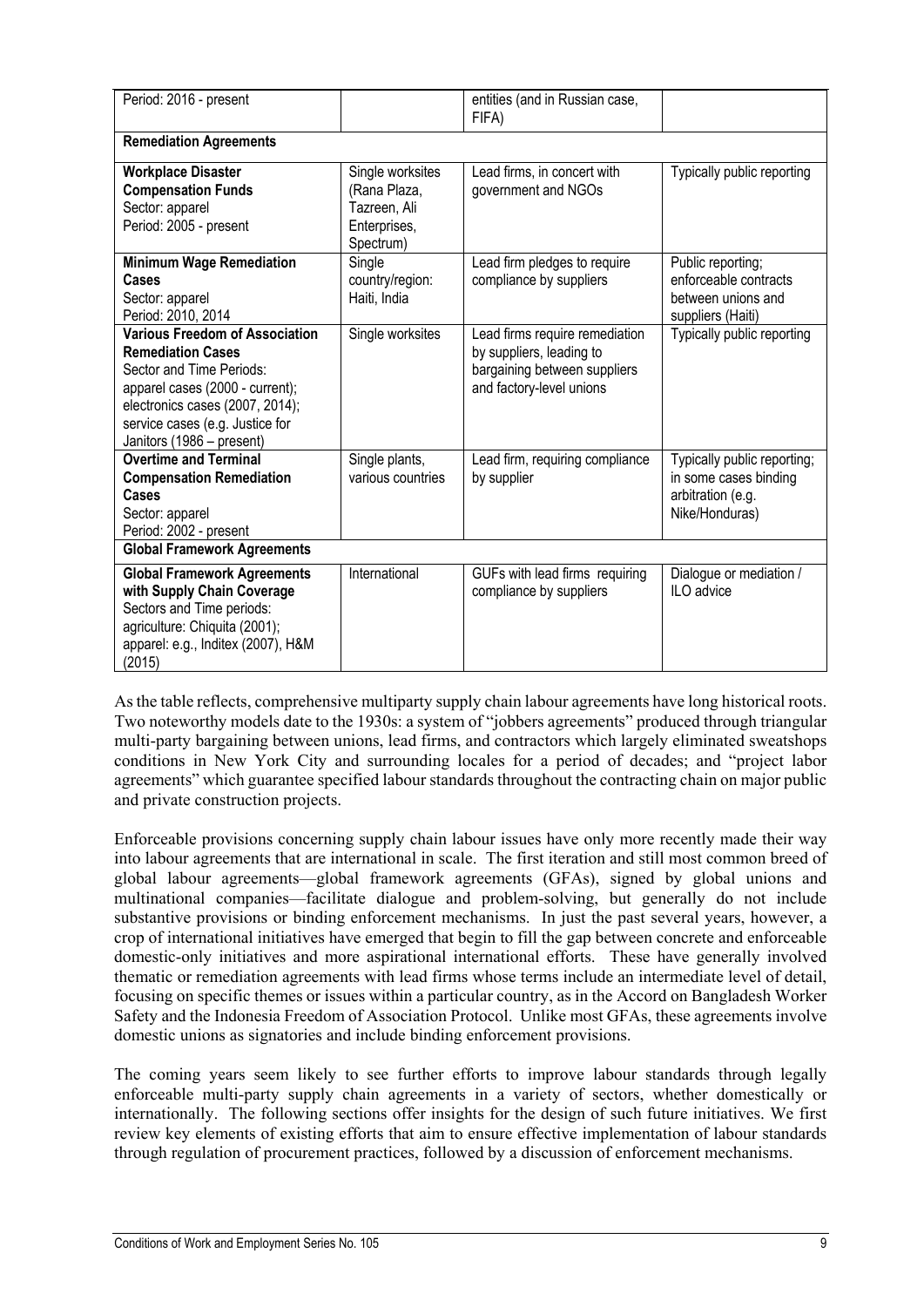## <span id="page-10-0"></span>IV. Analysis of Key Supply Chain Procurement Provisions

As reviewed above, a key challenge for the effective implementation of decent work in global supply chains are lead firm procurement practices that undermine supplier commitment and compliance with labour standards. As summarized in Table 2 below, the agreements reviewed in our study include a number of tools aimed at reversing or mitigating these problematic dynamics.

| Table 2. Contractual Tools to Address Lead Firm Procurement Dynamics |                                                                                                                                                                                                                                         |                                                                                                                                                                                                                                                                                                                                                           |
|----------------------------------------------------------------------|-----------------------------------------------------------------------------------------------------------------------------------------------------------------------------------------------------------------------------------------|-----------------------------------------------------------------------------------------------------------------------------------------------------------------------------------------------------------------------------------------------------------------------------------------------------------------------------------------------------------|
| <b>Policy Objective</b>                                              | <b>Policy Tools</b>                                                                                                                                                                                                                     | <b>Key Examples</b>                                                                                                                                                                                                                                                                                                                                       |
| Creating supplier<br>market incentives for<br>decent work            | • Carrots: Exclusive and long-term<br>sourcing commitments to<br>compliant suppliers<br>· Sticks: Market consequences for<br>noncompliance                                                                                              | <b>ILWGU Jobbers Agreements</b><br>$\bullet$<br>Project Labor Agreements and Other<br>$\bullet$<br>Agreements in Construction Sector<br>Farm Labor Organizing Committee Agreements<br>$\bullet$<br>with food brands<br><b>ITF-Maersk FoC Agreement</b><br>Bangladesh Accord<br>Coalition of Immokalee Workers Fair Food<br>Agreements                     |
| Funding decent work                                                  | Ensuring that supplier prices and<br>other commercial terms are<br>consistent with decent work<br>Lead firm's direct payment or<br>$\bullet$<br>"pass through" premiums                                                                 | <b>ILWGU Jobbers Agreements</b><br>$\bullet$<br>Bangladesh Accord<br>$\bullet$<br>Alta Gracia Project<br>$\bullet$<br><b>CIW Fair Food Agreements</b><br>$\bullet$<br>Migrant Justice Milk with Dignity Agreement<br>$\bullet$<br>Histadrut CBAs in public sector security and<br>$\bullet$<br>cleaning                                                   |
| Remedying violations at<br>insolvent suppliers                       | • Compensation to victims of<br>workplace disasters<br>• Guaranteeing<br>wages/compensation to make<br>workers whole                                                                                                                    | Disaster Relief Schemes: Rana Plaza<br>$\bullet$<br>Arrangement, Tazreen Claims Administration<br>Trust, Ali Enterprises factory agreement, and<br>Spectrum Relief Scheme<br>Various apparel sector cases involving<br>campaigning and university code of conduct<br>enforcement<br>"Annex D" to Byggnads and Swedish employer's<br>association agreement |
| Reversing or eliminating<br>incentives for out-<br>sourcing          | • Requiring lead firms to "in-source"<br>by hiring or restructuring<br>acknowledging employment<br>relationship with subcontracted<br>workers<br>• Requiring contractors to provide<br>employment terms equivalent to<br>direct workers | Kia and Hyundai insourcing cases in South<br>$\bullet$<br>Korea<br>EIU California homecare legal reform/agreement<br>$\bullet$<br>"Union Standards" provisions in myriad CBAs<br>$\bullet$<br>(e.g. Byggnads and Swedish employer's<br>association agreement)                                                                                             |

While some agreements include more than one of the policy tools identified in the table, and the tools often reinforce one another, we address the approaches separately in the discussion below for the purposes of analytical clarity.

## <span id="page-10-1"></span>A) Creating Supplier Market Incentives for Decent Work

As reviewed at the outset, buyer-driven supply chains in which many suppliers compete for the business of a small number of more powerful lead firms are typically characterized by intense competition among suppliers to keep labour costs to a minimum. This competition and the downward price pressure it generates can result in low wages, wage and hour violations, and unsafe working conditions. Additionally, lead firms in such sectors as garments and electronics protect their interest in minimizing dormant inventory and responding rapidly to changes in consumer demand by issuing orders for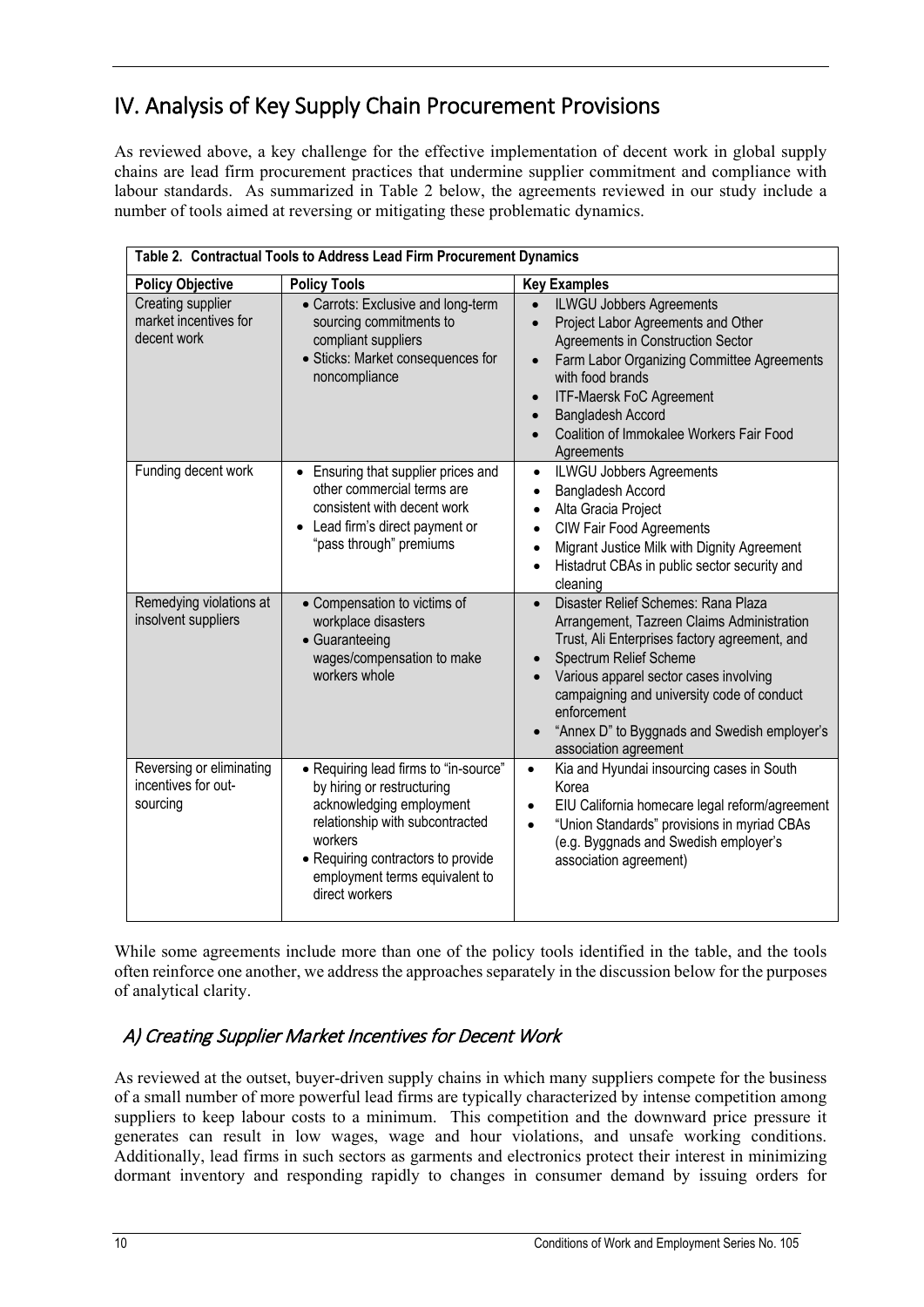production on a short-term basis, with a high level of volatility in the volume of orders. These procurement practices can prompt suppliers to impose excessive mandatory overtime and to minimize their commitments to workers by using temporary work contracts, employing workers through staffing agencies, or subcontracting production without authorization. Because unionization can lead to higher labour costs and regularization of work arrangements, the same pressures lead certain suppliers to resist unionization.

While many lead firms have codes of conduct that purport to require suppliers to adhere to decent labour standards, experience in such sectors as apparel, electronics, and agriculture have shown that economic considerations tend to trump labour issues in lead firm's sourcing decisions. As Richard Locke has observed with respect to the apparel industry, for example, "[i]t is an open secret that few brands ever exit factories, even when they are found not to be in compliance with the codes of conduct and that most compliance officers have less influence than their purchasing colleagues when deciding whether to place (or continue) an order with a noncompliant factory."[13](#page-11-2) As a result, suppliers have limited incentives to improve their labour practices.

Many of the most successful labour-industry agreements to improve supply chain labour practices involve regulations requiring lead firms to provide market incentives for suppliers to commit and adhere to high labour standards. While there are various permutations, the basic model includes the following key elements. First, the lead firm must only source (or must source preferentially) with suppliers that commit to a set of negotiated labour policies. Because suppliers can obtain access to lead firm orders only by agreeing to adhere to these labour standards, the arrangement creates powerful incentives for suppliers to commit to decent work. These positive incentives can be reinforced by lead firm commitments of longterm or higher-volume orders to compliant suppliers. Second, suppliers only remain eligible for such orders if they adhere to these standards on an ongoing basis. Third, the determination of whether a supplier is compliant with the applicable standards is not left to the sole discretion of the lead firm but is instead subject to the determination of a designated third party. Together, these elements represent both "carrots" to incentivize suppliers to adopt a higher road labour strategy and "sticks" to compel the suppliers to remain compliant and deal in good faith with workers and their representatives.

Agreements utilizing market incentives of this sort can generally be divided into two categories: (a) those in which a lead firm is obliged to source only (or preferentially) from suppliers that sign a collective bargaining agreement with a labour union, and (b) those in which the lead firm must source only from suppliers that comply with a set of labour standards that the lead firm negotiates with its labour counterparty—standards that are different from, and typically less comprehensive than, a collective bargaining agreement—with compliance monitored by an independent body. In the latter category, the supplier itself may or may not be a signatory to an agreement with the unions or labour groups. We provide capsule summaries of examples of both approaches below.

#### <span id="page-11-1"></span><span id="page-11-0"></span>Exclusive Sourcing and/or Long Term Commitments with Unionized Suppliers

*"Jobbers Agreements" in the U.S. Apparel Sector*

The most fully developed and successful example of multiparty bargaining agreements wherein the lead firm agrees to only contract with suppliers that have entered into an agreement with the union is the historical "jobbers agreement" in the U.S. apparel sector. The International Ladies Garment Workers Union (ILGWU) negotiated these agreements with the forerunners of today's apparel brands—companies called "jobbers" that designed garments but contracted out their assembly— and the jobbers' contractors in New York during the middle part of the twentieth century.<sup>[14](#page-11-3)</sup>

 $\overline{a}$ <sup>13</sup> Locke, *supra*, n. 7 at 32.

<span id="page-11-3"></span><span id="page-11-2"></span><sup>14</sup> This summary draws on Anner et al., *supra*, n. 4. *See also* Katie Quan, "Strategies for garment worker empowerment in the global economy," in u.c. davis journal of international law and policy (2003, vol. 10:1), pp. 27-38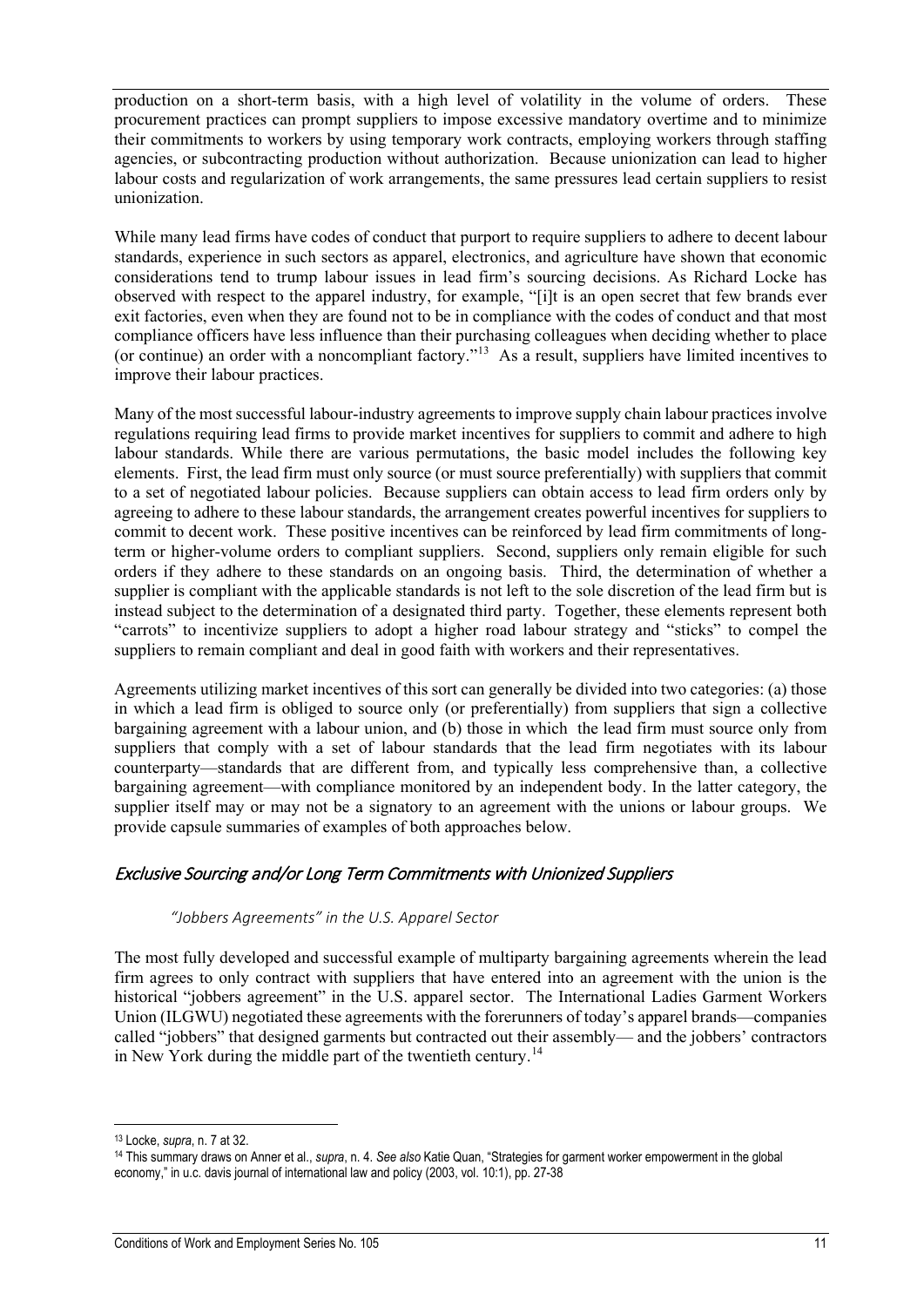The first jobbers agreements were signed in the 1920s, but these early iterations—signed with individual jobbers—proved difficult to enforce, largely because jobbers managed to evade union contracts by shifting work to non-union factories. The triangular bargaining model did not take hold on an industrywide level until the mid-1930s when aggressive worker organization, backed by the supportive administration of Franklin Delano Roosevelt, enabled the ILWGU to begin negotiating jobbers agreements on a sectoral level via paired agreements with groups of jobbers and contractors. Both contractors and jobbers were organized into industry associations, which represented all the firms in a particular segment of the industry (e.g. women's dresses or men's suits). By signing an agreement with one association, the union secured the same contract terms with every employer belonging to the association.

Once established, the agreements transformed working conditions and virtually eliminated sweatshop labour in the New York area and surrounding locales, bringing improved worker wages and benefits for workers and security for suppliers from the 1930s until the 1980s, when industrial flight led to their demise.

The jobbers agreements included detailed labour standards on such issues as wages and benefits typical of collective bargaining agreements, but unlike traditional union contracts, these standards applied to the workers employed by their suppliers. The lynchpin of their enforcement was a provision that required jobbers to contract only with suppliers that were unionized and had signed a separate, parallel agreement with the union, with substantive provisions that mirrored those included in the union's agreement with the jobbers.

The agreements with the jobbers also included numerous provisions to regulate the flow of orders to contract facilities. Jobbers were required to identify each supplier it intended to source from at the outset of the three-year period covered by the agreement, and to register this list with an oversight body. To ensure that each of these contractors received steady business and could afford to pay the union standard, the agreements required jobbers to distribute work evenly across the designated contractors, prohibited the use of new contractors except when additional capacity was needed, and prohibited the discharge of a designated contractor for any reason other than poor quality and/or late delivery.

These provisions created a powerful incentive for contract shops to allow their employees to unionize without interference. Suppliers, instead of fearing unions because they could increase labour costs and potentially render them uncompetitive in the cutthroat supplier market, came to see allowing unionization and signing a collective bargaining agreement as the key to accessing steady orders over a long period from jobbers. Since all or most jobbers for a particular product category ultimately became signatories, contractors had enormous incentives to adhere to the agreement's standards in order to obtain business. Further, because most jobbers and contractors in each market niche were also signatories, the contractor's competitors—along with the union—had strong reason to keep watch on one another to avoid being undermined. Together, these provisions guaranteed that unionized suppliers would get ongoing business to enable job security for workers, creating a "win-win" dynamic for contractors and their employees, both of whom benefitted from more stable and longer-term relationships with jobbers.

Over time, the benefits of the jobbers agreement system were recognized throughout the supply chain and across the political spectrum. By 1959, for example, when potential legal reform to the U.S. National Labour Relations Act threatened to outlaw the system, politicians ranging from senator and soon-to-bepresident John F. Kennedy to conservative firebrand senator Barry Goldwater, whose family ran department stores and apparel manufacturing businesses, rose to defend the legality of jobbers agreements. Goldwater, for example, remarked in a speech to the Senate:

*I have been engaged in the retail end of this business all my life. I have watched what has happened in the garment section of New York and the garment section of Philadelphia and St. Louis and Chicago and on the west coast, and have seen sweatshops disappear. I have seen order come out of chaos. I have seen unions create profits for businesses which were unable to*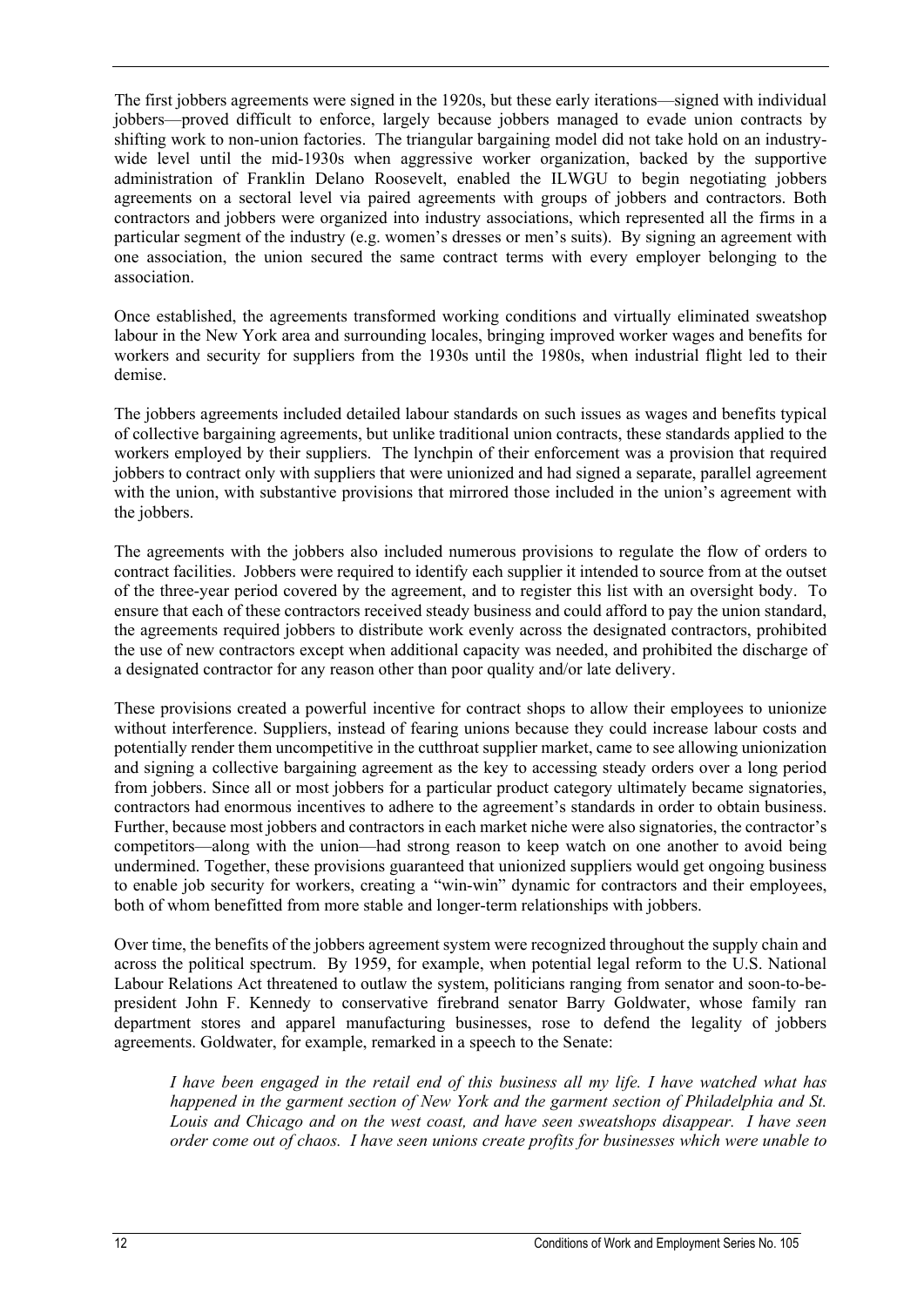*produce profits, and Mr. President, none of us wants to disturb for one second the status that the garment trade now occupies under the present law.[15](#page-13-2)*

The jobbers agreement system held together until the 1980s and 90s when it was upended by the flight of the garment industry to the Southern U.S. and Puerto Rico and, aided by the liberalization of trade rules, ultimately to locales overseas, including many that lack any effective union presence in the garment sector.

#### *Farm Labor Organizing Committee's Agreement with Campbell Soup and Growers*

<span id="page-13-0"></span>In the agricultural sector, agreements with parallels to the ILGWU's jobbers agreements were negotiated beginning in the mid-1980s by the Farm Labor Organizing Committee ("FLOC"), a union of farmworkers in the Midwestern U.S., with the Campbell Soup Company and later with other food brands. As in the garment sector, lead firms like Campbell exercised a high level of control over work processes at the growers that supplied them with produce, but began to take responsibility for labour conditions only after a major boycott campaign led by FLOC, with the support of churches and other civil society groups.

In 1986, following a seven-year campaign involving multiple worker strikes and consumer boycotts waged with the support of faith-based organizations, FLOC compelled Campbell to resolve its dispute with farmworkers through an innovative process. Campbell agreed to cooperate in the formation of an association of its tomato suppliers in the U.S. state of Ohio and its cucumber suppliers in the state of Michigan. FLOC then negotiated in each state a three-way collective bargaining agreement whose signatories included FLOC, Campbell, and the supplier association of growers. The agreements included detailed labour standards typical of collective bargaining agreements, including classification-specific wage rates, paid holidays, health and safety standards, and a grievance mechanism. They also created working groups to address such issues as day care, healthcare, housing, and pesticides. Additionally, they established a process obliging new members of the growers association to recognize the union if a majority of workers signed union authorization cards.

Similar to the ILGWU's jobbers agreements, these three-way contracts created strong incentives for the suppliers to deal positively with the union. Like the jobbers agreements, FLOC's contracts with the food brands were three years in duration, creating a degree of transparency and stability for the growers, who were guaranteed prices for their crops over the life of the agreements. Campbell agreed to give grower signatories larger volume commitments in terms of the acreage of crops it would purchase each year. This served to "improve [ ] the farmers' credit rating for seeds, equipment, and other debts incurred in their annual operations."[16](#page-13-3) Together, these elements appear to have made adoption and compliance with the agreements' labour standards much more desirable for the growers, who—having initially signed only under pressure from Campbell—over time became fully willing participants in the program.

FLOC continues to organize farmworkers in the Midwestern U.S. and has maintained a stable membership through its relations with lead firms. Food brands are no longer formally parties to the agreements, but the union reports that in practice the essential sourcing and pricing dynamics between the food brands, their suppliers, and the union remains much the same.

#### *Project Labor Agreements and Other Construction Sector Agreements*

<span id="page-13-1"></span>Another prime example where unions have frequently negotiated to oblige lead firms to contract with suppliers that are signatories to agreements with the union can be found in the U.S. and Canadian construction trade. Project Labor Agreements (PLA) (also known as a Community Workforce Agreements or Project Stabilization Agreements) are a type of collective bargaining agreement entered into by one or more unions and the main contractor for a construction project, specifying the terms and conditions of work for all workers who will work on the project. First developed in the 1930s, they are

 $\overline{a}$ <sup>15</sup> Congressional record of United States senate (1959, vol. 105), p. 17381.

<span id="page-13-3"></span><span id="page-13-2"></span><sup>16</sup> W.K. Berger and Ernesto m. Reza, the farm labor movement in the midwest: social change and adaptation among migrant farmworkers (1994), p. 82.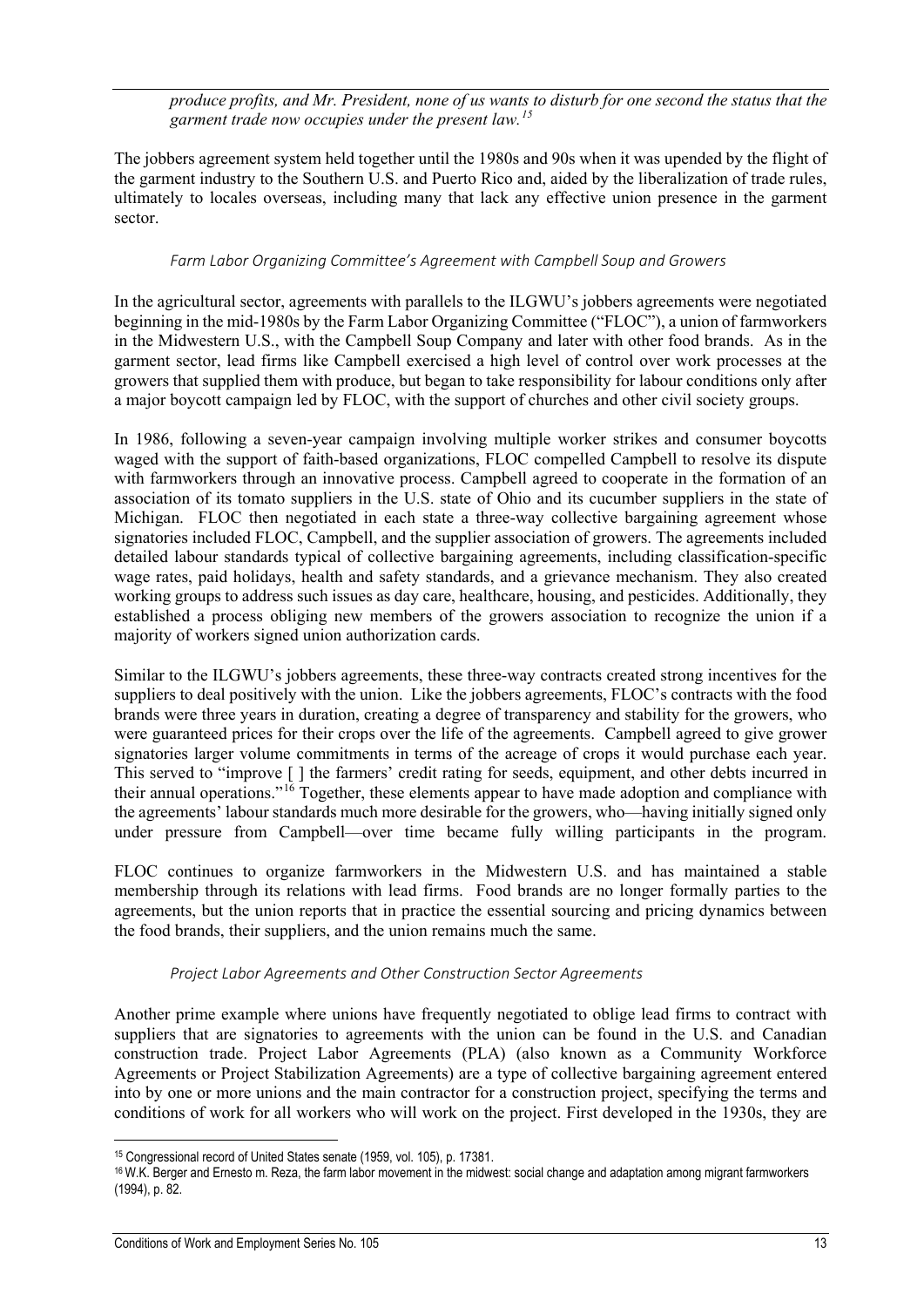widely used in the U.S and Canada on the construction of both major public projects, such as dams, highways, bridges, and power grids, as well as private projects such as amusement parks, universities, hospitals, and factories.<sup>1</sup>

Construction projects typically involve multiple layers of subcontracting. PLAs ensure that all employees working on the project receive the wages and benefits negotiated by the union(s) with the lead (or "prime") contractor, regardless of what entity employs the workers by requiring that all subcontractors (at any level in the contracting chain) sign on to the agreement. The agreements vary in content but, like typical collective bargaining agreements, they usually spell out the wages and benefits that must be paid to workers, and require employers to use a local union hiring hall and/or union apprenticeship programs. Increasingly, agreements include provisions on employee health and safety and targets for the hiring of women, people of colour, and local residents.

Owners of the sites being developed—whether governments or private corporations—often require or prefer that their lead contractors enter into PLAs to help ensure that the project will be delivered on time and within budget.<sup>[18](#page-14-1)</sup> Because of the complex nature of major construction projects in their multiple interdependent activities, a labour dispute halting work among any one group of workers could delay progress on the entire project, with significant cost consequences for the owner. PLAs can serve to avoid such disputes by harmonizing wage and benefit levels for all workers who work on the project, thereby eliminating potential tensions, and through formal dispute resolution mechanisms (typically culminating in binding arbitration) and provisions prohibiting strikes or other job actions.

PLAs are not universally embraced. Many employers and employer-sponsored advocacy groups particularly those that do not have unionized workforces—oppose Project Labor Agreements in the context of public works projects, arguing among other things that the agreements' requirements to provide union wages and benefits increase the costs of construction, which are ultimately borne by taxpayers. Critics of PLAs also argue that they may put non-union contractors at a competitive disadvantage.

Provisions requiring that subcontractors become signatories to agreements between their client lead firms and unions are not limited to Project Labor Agreements. Such provisions, referred to as "union signatory" or "hot cargo" clauses, are commonly included in master collective bargaining agreements between construction trade unions and major contractors or contractor associations.<sup>20</sup> In these cases, the agreement may not be limited to a particular construction project, as with PLAs. The U.S. National Labor Relations Act makes "union signatory" or "hot cargo" provisions unenforceable in industries covered by the Act. However, the law recognizes exceptions from this rule for the garment sector and the construction sector. [21](#page-14-4)

Agreements establishing a preference for unionized or otherwise responsible firms can also be negotiated with developers, owners, or investors. In September 2017, North America's Building Trades Unions and the global private equity firm Blackstone announced an agreement whereby Blackstone will adopt a "strong preference" for "responsible contractors" in the bidding and selection process for its investments in infrastructure development projects. The firm expects to invest \$20 billion in coming years though a

<span id="page-14-3"></span><sup>20</sup> For an example of language typical of such clauses, see master agreement between southwest regional council of carpenters and associated general contractors of California, Inc., et al. 2012-2016, section 503, available at:

<span id="page-14-0"></span> $\overline{a}$ 17 For a helpful review of project labor agreements and their substantive provisions, see Dale Belman and Mathew M. Bodah, "Building better: a look at best practices for the design of project labor agreements," economic policy institute (briefing paper no. 274) (Aug. 11, 2010), [http://www.epi.org/files/page/-/pdf/bp274.pdf.](http://www.epi.org/files/page/-/pdf/bp274.pdf)<br><sup>18</sup> For example, a federal executive order issued by the Obama administration encourages U.S. Agencies to consider requiring the use of

<span id="page-14-1"></span>Plas on large-scale federal construction projects to promote efficiency and economy in government procurement. Executive order 13502 (Feb. 6, 2009), available at[: http://www.presidency.ucsb.edu/ws/index.php?Pid=85740.](http://www.presidency.ucsb.edu/ws/index.php?Pid=85740) Reflecting differing political views on the use of Plas by democratic and republican administrations, eo 13502 overturned the previous administration's position on Plas involving the federal government, a cycle repeated in previous changes of party control.

<span id="page-14-2"></span><sup>&</sup>lt;sup>19</sup> See, for example, associated builders and contractors, Inc., "Say no to project labor agreement mandates," [http://www.abc.org/en](http://www.abc.org/en-us/politicspolicy/issues/projectlaboragreements.aspx)[us/politicspolicy/issues/projectlaboragreements.aspx](http://www.abc.org/en-us/politicspolicy/issues/projectlaboragreements.aspx) (last accessed April 2018).

<span id="page-14-4"></span>[http://c.ymcdn.com/sites/www.sccaweb.org/resource/resmgr/carpenters\\_mla\\_2012-2016.pdf.](http://c.ymcdn.com/sites/www.sccaweb.org/resource/resmgr/carpenters_mla_2012-2016.pdf) 21 United States Code, Title 29, Section §158 (e). In the construction sector, the exemption applies only to agreements covering worker employed at the same worksites. In other words, a lead firm could not require that a subcontractor become a signatory to a union contract for workers employed at worksites not covered by the union's agreement with the lead firm.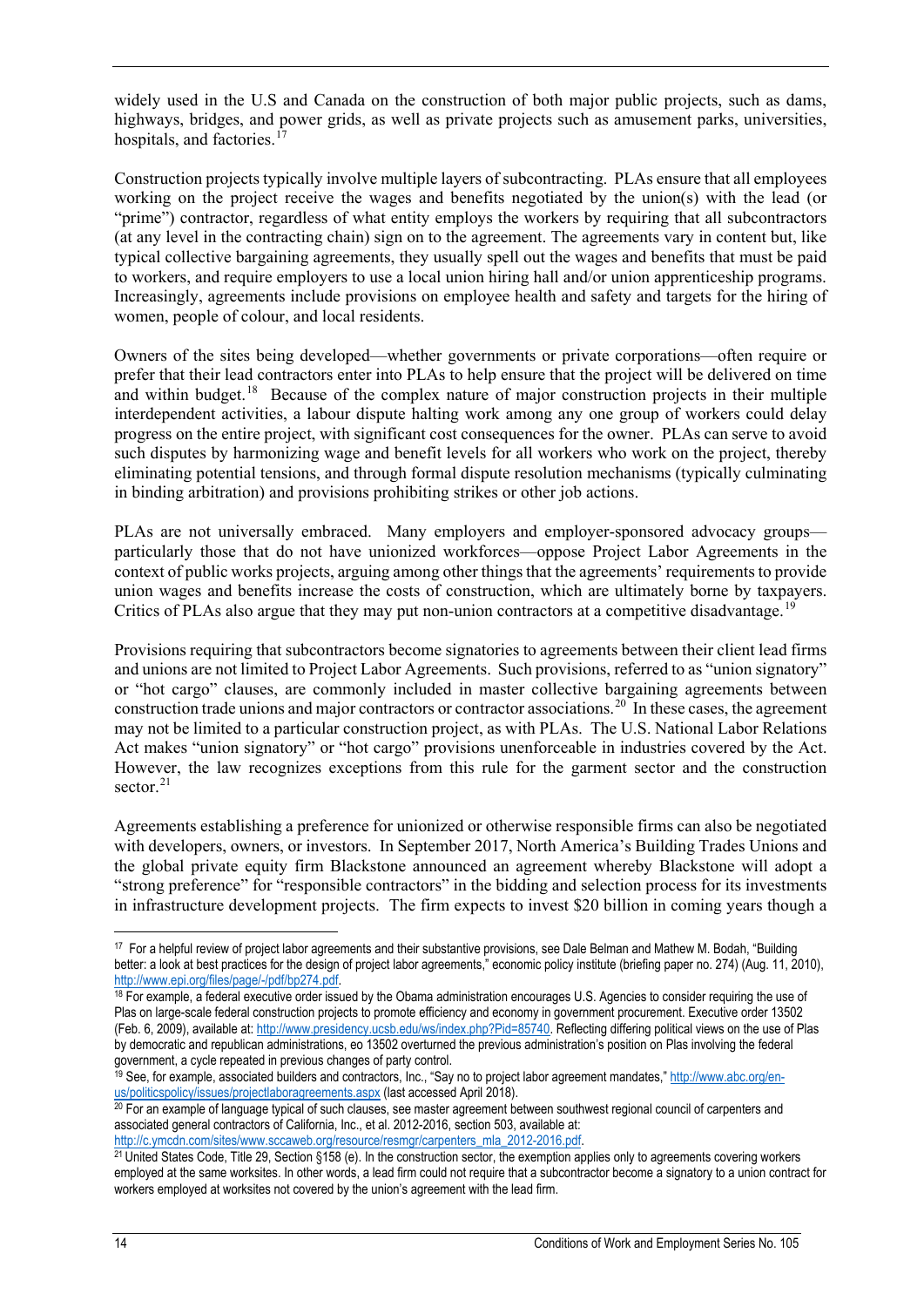dedicated infrastructure fund. According to an announcement on the agreement, Blackstone will preferentially contract with firms that operate in compliance with local labour and employment laws, provide employer-provided training such as apprenticeships (which are often run by construction trades unions), maintain and implement workplace health and safety programs.<sup>[22](#page-15-2)</sup>

#### *International Transport Workers' Federation Agreement with Maersk*

<span id="page-15-0"></span>A final example of an instrument obliging a lead firm to contract with unionized suppliers is an April 2016 agreement between the multinational shipping giant Maersk and the International Transport Workers' Federation ("ITF"), the global union representing seafarers. This agreement creates new responsibilities for Maersk vis-à-vis the charter vessels with which it contracts. Maersk committed to changing its charter agreement by adding a new provision requiring vessel owners contracted by Maersk to document that the vessel is covered by an ITF or similar agreement.<sup>[23](#page-15-3)</sup>

The ITF-Maersk agreement is the latest achievement in a protracted campaign by ITF to address the precarious conditions that seafarers experience under the Flag of Convenience system, in which a ship flies a flag of a country other than that of the ship's owner, allowing it to take advantage of weaker regulations, cheaper registration fees, lower taxes, and access to lower wage workforces. The ITF campaign against the Flags of Convenience (FoC) system in the maritime sector extends back to the 1960s, though it has shifted over time from eradicating the FoC system entirely to devising strategies that minimize its deleterious impact on seafarers' wages and working conditions.<sup>[24](#page-15-4)</sup> When the ITF's efforts to regulate the FoC system began to gain traction in the 1990s, shipping companies formed an industry association, the International Maritime Employers' Committee (IMEC), to negotiate with the ITF. The international collective bargaining agreement between ITF and IMEC sets standards for minimum wages, overtime rates, and standards of accommodation on FoC ships.<sup>[25](#page-15-5)</sup>

While Maersk has a collective bargaining agreement with ITF covering workers on its owned and operated vessels, [26](#page-15-6) under the new agreement Maersk will also require charter operators to show that its ships are covered by an ITF contract or by a similar agreement providing protections for crews on FoC vessels. The ITF reports that it has more than 150 ITF inspectors and contacts in ports throughout the world to ensure compliance with its agreements.<sup>[27](#page-15-7)</sup>

### <span id="page-15-1"></span>Exclusive Sourcing from Suppliers that Comply with Negotiated Labour Standards

In a second general class of supply chain agreements involving supplier market incentives, lead firms agree to contract only with suppliers that, while not necessarily unionized, demonstrably comply with a set of basic negotiated labour standards. This approach includes cases that have been described as instances of Worker-Driven Social Responsibility ("WSR"), a framework advocates have counter-posed to traditional Corporate Social Responsibility. WSR takes as a premise that workers and their

<span id="page-15-4"></span><sup>24</sup> Mark Anner, Ian Greer, Marco Hauptmeier, Nathan Lillie & Nik Winchester, "The industrial determinants of transnational solidarity: global interunion politics in three sectors," in European journal of industrial relations (2006, vol. 12:1), pp. 7-27.

<span id="page-15-6"></span>67.<br><sup>26</sup> A model ITF offshore collective bargaining agreement, dated January 1, 2015, can be found at:<br>http://www.itfseafarers.org/files/seealsodocs/33562/itfoffshorecollectiveagreement2012.pdf.

 $\overline{a}$ 

<span id="page-15-2"></span><sup>22</sup> Blackstone, "Blackstone's infrastructure business adopts responsible contractor policy to promote fair wages and benefits for workers on infrastructure projects," (sept. 5, 2017), [https://www.blackstone.com/media/press-releases/blackstone's-infrastructure-business-adopts](https://www.blackstone.com/media/press-releases/blackstone)[responsible-contractor-policy-to-promote-fair-wages-and-benefits-for-workers-on-infrastructure-projects](https://www.blackstone.com/media/press-releases/blackstone) ; north American's of building trades unions, "Blackstone's infrastructure business adopts responsible contractor policy to promote fair wages and benefits for workers on

infrastructure projects," (sept. 5, 2017), [https://nabtu.org/news\\_center/blackstones-infrastructure-business-adopts-responsible-contractor](https://nabtu.org/news_center/blackstones-infrastructure-business-adopts-responsible-contractor-policy-promote-fair-wages-benefits-workers-infrastructure-projects)[policy-promote-fair-wages-benefits-workers-infrastructure-projects.](https://nabtu.org/news_center/blackstones-infrastructure-business-adopts-responsible-contractor-policy-promote-fair-wages-benefits-workers-infrastructure-projects)<br><sup>23</sup> World maritime news, "Maersk only to hire ships with ITF agreements for crews," (Apr. 12, 2016),

<span id="page-15-3"></span><http://worldmaritimenews.com/archives/188505/maersk-only-to-hire-ships-with-itf-agreements-for-crews> ; ITF global union, "Maersk signals way forward on ITF agreements on charters," (Nov. 4, 2016)[, www.itfglobal.org/en/news-events/press-releases/2016/april/maersk-signals](http://www.itfglobal.org/en/news-events/press-releases/2016/april/maersk-signals-way-forward-on-itf-agreements-on-charters)[way-forward-on-itf-agreements-on-charters](http://www.itfglobal.org/en/news-events/press-releases/2016/april/maersk-signals-way-forward-on-itf-agreements-on-charters)

<span id="page-15-5"></span><sup>&</sup>lt;sup>25</sup> Nathan Lillie, "Global collective bargaining on flag of convenience shipping" British journal of industrial relations (2004, vol. 42:1), pp. 47-

<span id="page-15-7"></span><sup>&</sup>lt;sup>27</sup> ITF global union, "Flags of convenience,"<http://www.itfglobal.org/en/transport-sectors/seafarers/in-focus/flags-of-convenience-campaign> (last accessed April 2019).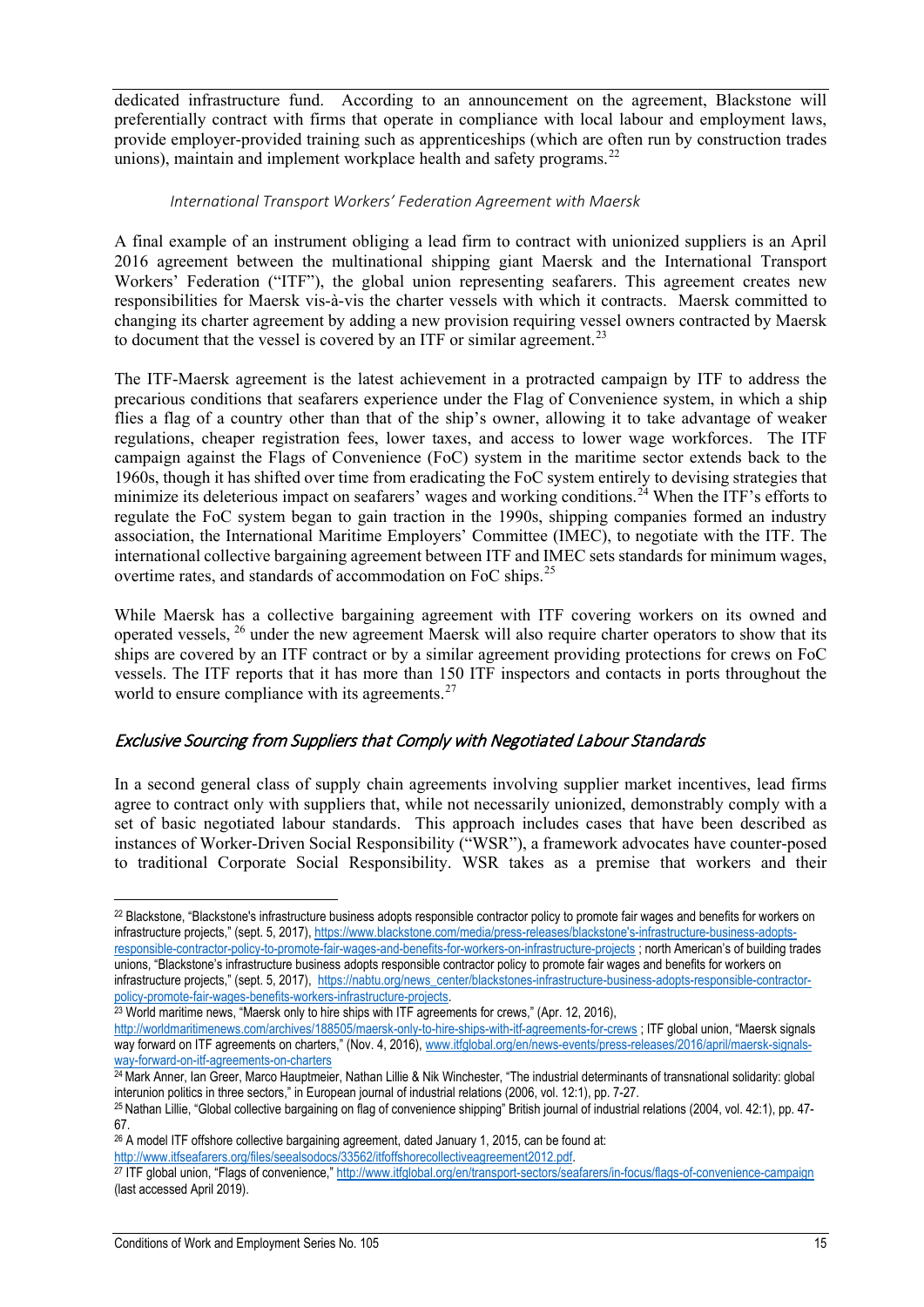organizations should be the driving force behind the creation, monitoring, and enforcement of programs designed to improve labour conditions. The WSR model includes a focus on binding enforcement, wherein worker organizations can enforce the commitments of brands and retailers as a matter of contractual obligation and brands and retailers must impose "meaningful, swift, and certain economic consequences for suppliers that violate their workers' human rights."[28](#page-16-1)

In this model, a lead firm's suppliers may, but do not necessarily, have a separate agreement with the union or labour NGO with which the lead firm has entered a labour rights agreement. What is critical to this approach is that a determination of whether a supplier is compliant with labour standards and therefore eligible to receive lead firm orders is not left to the discretion of lead firms but is instead determined by an entity which representatives of unions and/or labour NGOs help oversee. The objective is to create accountability on the lead firm and its suppliers to ensure labour standards are implemented.

#### *Bangladesh Accord on Building and Fire Safety*

<span id="page-16-0"></span>The Bangladesh Accord on Building and Fire Safety ("Accord") is a leading example of this approach. The Accord was established in the wake of the April 2013 collapse of the Rana Plaza building in which more than 1,100 Bangladeshi workers died. The result of a labour and NGO campaign, the Accord is a legally binding bilateral industry-labour agreement, comprised, on the industry side, of more than 200 apparel brands and retailers, and, on the labour side, of two global trade union federations—IndustriALL Global Union ("IndustriALL") and UNI Global Union ("UNI")—and eight Bangladeshi garment worker union federations. Several NGOs that were involved in the development of the Accord, including the E.U.-based Clean Clothes Campaign ("CCC"), and the U.S.-based Workers Rights Consortium ("WRC"), signed the agreement as witnesses and continue to participate in its implementation. The Accord is governed by a Steering Committee that includes equal representation from the organization's labour and company constituencies, with the ILO serving as a neutral chair.

The Accord incorporates both carrots and sticks to compel suppliers to ensure that lead firm's suppliers in Bangladesh—currently a pool of some 1,675 factories employing more than two million workers adhere to the program's factory safety standards.<sup>29</sup> First, signatory companies may only source from suppliers in Bangladesh that have been inspected by Accord engineers for compliance with electrical, fire safety, and structural standards and that have implemented or are implementing the upgrades identified as necessary for the factory to operate safely. Because the Accord's lead firm signatories comprise a large fraction of Bangladesh's export market, including many of the world's largest apparel buyers, the program creates a powerful incentive for suppliers to cooperate with the process in order to maintain access to brand orders.

Second, this positive incentive to participate is coupled with a complementary provision that strongly discourages noncompliance: Article 21 of the Accord provides that a supplier that fails to cooperate with the inspection process, implement a corrective action plan, or make reasonable progress in remediating hazards cannot supply signatory brands. In the event of such supplier non-compliance, Accord brands are obligated to terminate the business relationship. Moreover, if the supplier owns multiple factories, Accord brands are not permitted to source from any factory under the same ownership, even if only one worksites is in violation of the agreement.

<span id="page-16-2"></span>29 See, e.g., "About the accord on fire and building safety in Bangladesh," accord on Bangladesh worker safety,

<span id="page-16-1"></span> $\overline{a}$ <sup>28</sup> Worker-driven social responsibility network, "What is worker-driven social responsibility (WSR)?," available at: https://business-<br>humanrights.org/sites/default/files/documents/what is wsr 0.pdf.

[http://bangladeshaccord.org/wp-content/uploads/brochure-about-the-accord.pdf.](http://bangladeshaccord.org/wp-content/uploads/brochure-about-the-accord.pdf) The accord was signed by its founding members in May 2013, less than a month after the Rana Plaza collapse. One of the reasons that this occurred so quickly is that the accord builds upon an earlier agreement called the joint memorandum of understanding on fire and building safety (MoU). The MoU was forged by the efforts of the international textile, garments and leather workers federation (a predecessor of IndustrialALL global union) and several NGOs (the WRCc, ccc, international labor rights forum, and Maquila solidarity network) and signed by one brand, Phillips-van Heusen corporation (PVH) after a mass-fatality fire in December 2010 at a factory called "That's it," which produced goods for Tommy Hilfiger, a PVH subsidiary. Although the MoU was signed in March 2012, the factory inspection program that it outlined never went into effect because, under its terms, a minimum of four apparel companies had to sign in order to trigger implementation, and only one other company, the German retailer, Tchibo, did so prior to Rana Plaza.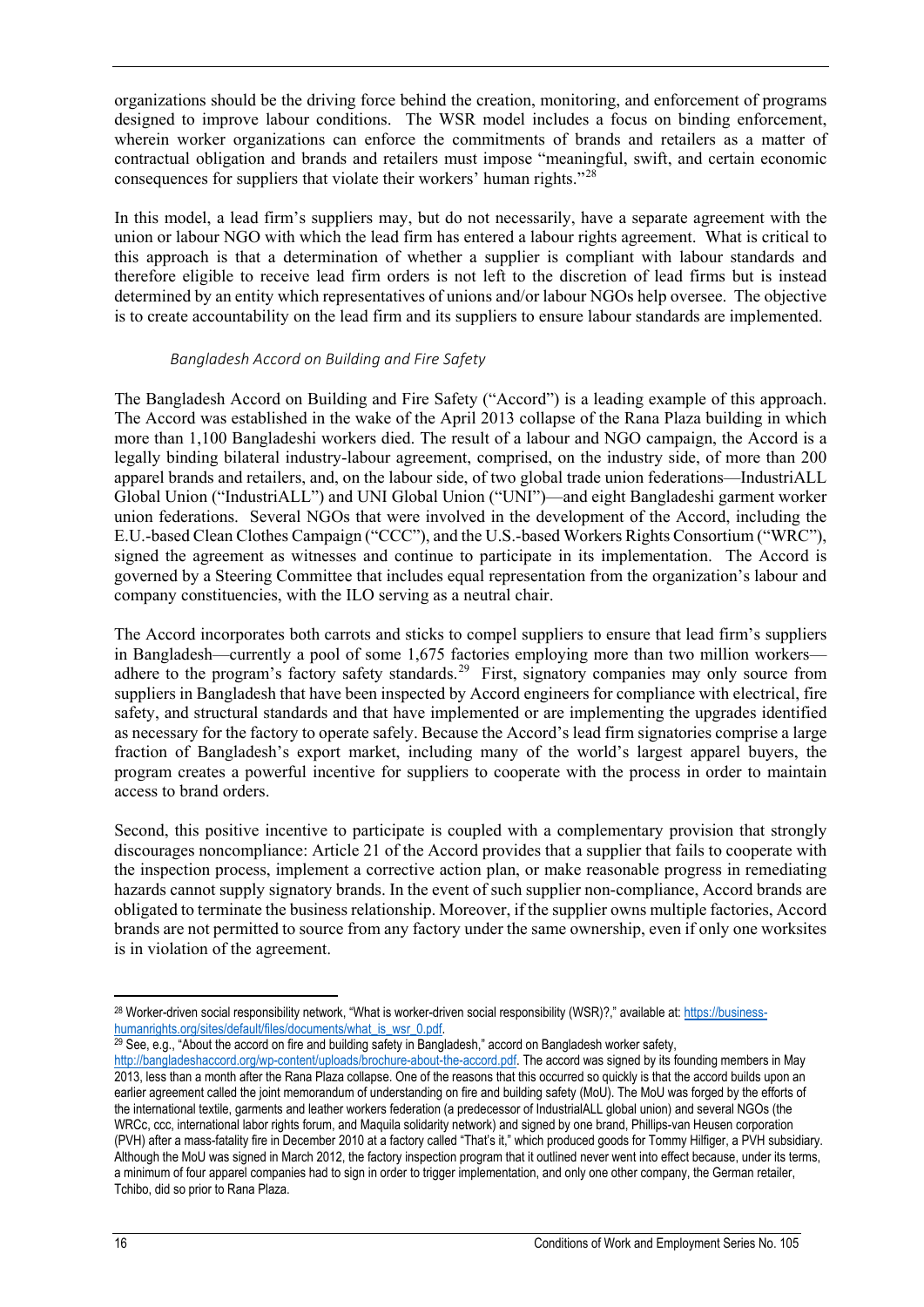Importantly, unlike traditional CSR initiatives in which lead firms typically decide for themselves whether to maintain production at a particular facility, the Accord authorizes independent staff to make this determination. Factory inspections are conducted by engineers working under the supervision of the Accord's independent Chief Safety Inspector. Accord staff also review and approve the corrective action plans for inspected factories, conduct follow-up inspections, and sign-off on the remediation process when complete.<sup>[30](#page-17-0)</sup> As of mid-2017, the Accord's efforts were supported by nearly 250 staff in Bangladesh, with enough engineers to conduct a target of 500 follow-up inspections per month. The massive datagathering and monitoring effort this institutional build-up has enabled—a process that includes collecting, tracking, standardising, and verifying conditions at hundreds of factories at once—is possible because the Accord's labour signatories won strong financial commitments from signatory firms to ensure a wellresourced and professionally staffed operation.

Delays in remediation of hazards prompted the Accord staff to ramp up its use of an escalating notice and warning process, resulting when necessary in supplier termination. As of April 1, 2018, the Accord had terminated 109 suppliers. Accord staff have reported that, as intended, the escalation process helped drive progress on remediation of dangerous conditions. The average progress rate, reflecting the percentage of issues reported or verified as corrected, stood at 84% in April 2018. Nevertheless, very significant remediation work remained: Only 128 factories had fully completed corrective action plans, while some 1,290 were behind schedule in implementing reforms. More costly reforms, typically involving structural safety, were among those most likely to be outstanding and/or behind schedule.<sup>[31](#page-17-1)</sup>

The Accord has also launched a program to establish functional safety committees in supplier factories. The program involves, among other components, a seven-session safety training program to develop the leadership and knowledge base of those serving on the factory safety committees; meetings with all workers at every factory to introduce the safety committee and explain its purpose; and ongoing engagement with the committees, including involvement of committee members in the Accord's followup inspections. Launched initially as a pilot project at unionized factories, the program now includes both union and non-union facilities. As of April 2018, there were 1,062 factories, employing in total more than 2.2 million workers, participating in the training program. In addition to the safety committee training module, all workers in Accord supplier factories receive basic information about common safety hazards. $32$ 

With the agreement set to expire in May 2018, the Accord's labour groups announced a follow-up agreement, now dubbed the 2018 Accord or Transition Accord. The agreement extends the body's work for three years, until May 2021, or until the government of Bangladesh is able to take over its core inspection and enforcement functions. Signed by more than 100 brands as of February 2018, the agreement includes some new elements, including training and development of a complaints protocol on freedom of association as it relates to worker safety. Like the original accord, the new agreement includes precedent-setting legal enforcement provisions, including final and binding arbitration, which are discussed further below.<sup>[33](#page-17-3)</sup> As of the date of publication, however, the ability of the Transition Accord to continue to function within Bangladesh in the same manner the Accord has to date has been thrown into doubt by a pending legal challenge. $34$ 

Employer groups have taken various positions on the Accord. Suppliers—as represented by the main industry association, the Bangladesh Garment Manufacturers and Exporters Association ("BGMEA")—

 $\overline{a}$ 

<span id="page-17-0"></span><sup>30</sup> See accord on fire and building safety in Bangladesh (May 13, 2014), available at: http://bangladeshaccord.org/wp-<br>content/uploads/2013/10/the accord.pdf.

<span id="page-17-1"></span><sup>&</sup>lt;sup>31</sup> Accord on fire and building and fire safety in Bangladesh, quarterly aggregate report: April 2018 (Apr. 18, 2018), at 10, 15, [http://bangladeshaccord.org/wp-content/uploads/accord\\_quarterly\\_aggregate\\_report\\_april\\_2018.pdf.](http://bangladeshaccord.org/wp-content/uploads/accord_quarterly_aggregate_report_april_2018.pdf) For views of accord staff leadership on the escalation process, see, e.g., accord steering committee minutes, Oct. 18-19, 2016 at 4[, http://bangladeshaccord.org/wp](http://bangladeshaccord.org/wp-content/uploads/161018-19-sc-minutes-nyon.pdf)[content/uploads/161018-19-sc-minutes-nyon.pdf.](http://bangladeshaccord.org/wp-content/uploads/161018-19-sc-minutes-nyon.pdf) 32 See accord quarterly aggregate report: April 2018, fn. 30, at 17-18.

<span id="page-17-2"></span>

<span id="page-17-3"></span><sup>33</sup> IndustriALL, "leading fashion brands join with unions to sign new Bangladesh accord on fire and building safety" (June 29, 2017), http://www.industriall-union.org/leading-fashion-brands-join-with-unions-to-sign-new-bangladesh-accord-on-fire-and-building-safety.<br><sup>34</sup> Z[eba Siddiqui,](https://www.reuters.com/journalists/zeba-siddiqui) [Ruma Paul,](https://www.reuters.com/journalists/ruma-paul) "Bangladesh factory safety group seeks to delay closure, fl

<span id="page-17-4"></span>https://www.reuters.com/article/us-bangladesh-garments-accord/bangladesh-factory-safety-group-seeks-to-delay-closure-flags-lingeringrisks-idUSKCN1NX0XT.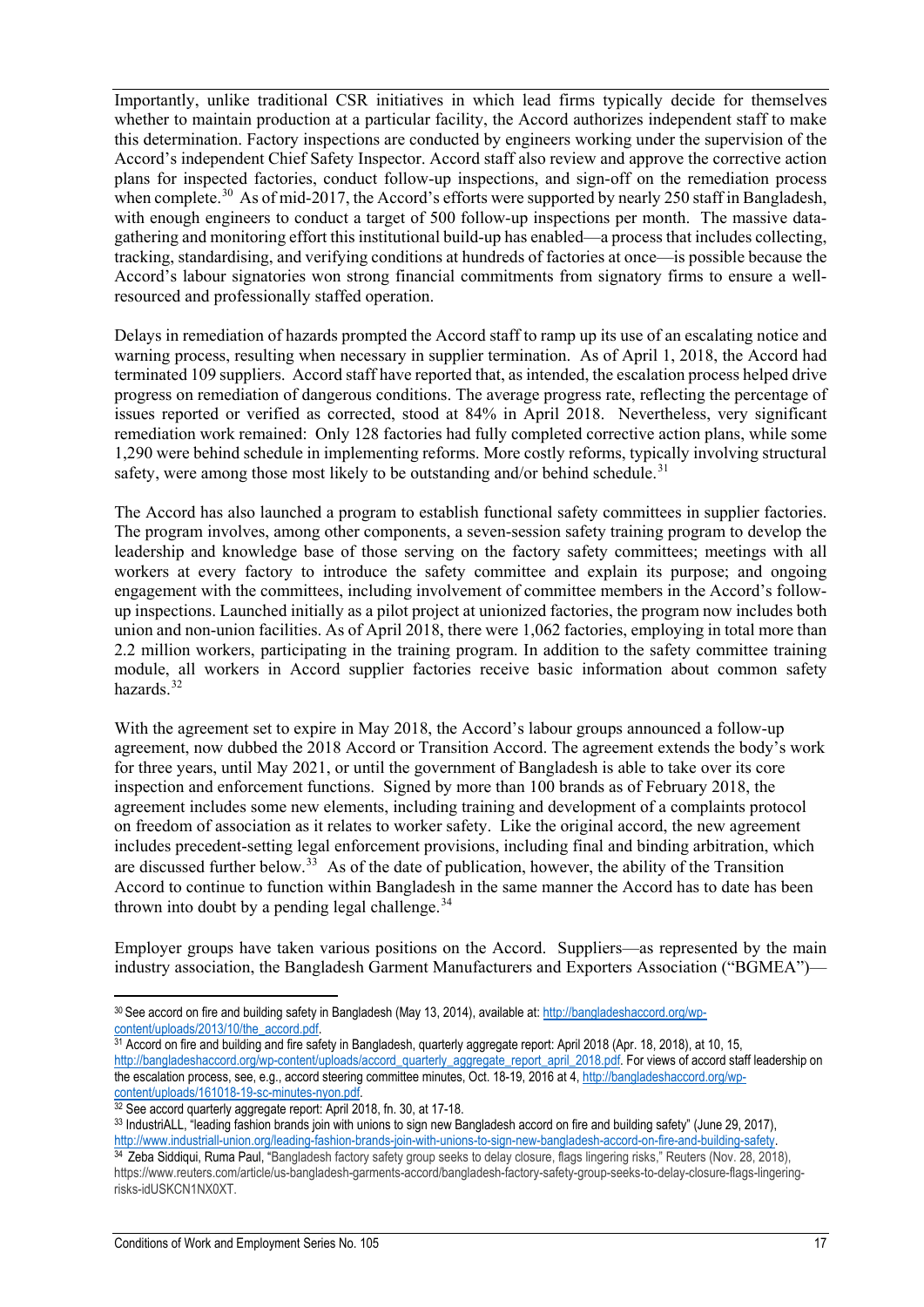have expressed different views of the Accord at different times. On the one hand, the BGMEA understood that some response was necessary in the aftermath of Rana Plaza, when the crisis in worker safety posed an existential threat to the industry. However, the industry association has been critical of the agreement, particularly the exclusion of suppliers from its governance structure. The BGMEA opposed the extension of the Accord. Its position was that at the conclusion of the Accord's initial five-year mandate, the Bangladesh government should assume all responsibility for factory safety. Since the announcement of the Transition Accord, it has continued to advocate for an expeditious hand-off to the government entity being created for this purpose, the Remediation Coordination Cell within the Ministry of Labour and Employment.

At the same time, some factory owners have praised the work of the Accord, and expressed a desire for it to continue its operations. Sayeeful Islam, the managing Director of Concorde Garments, expressed his view that independent oversight had played an important role in improving conditions and rehabilitating the reputation of the Bangladesh apparel industry, remarking that he "would be worried" for the future of the industry if these efforts were discontinued.<sup>35</sup>

Industry leaders in Bangladesh have also spoken out forcefully on the need for brands to help to pay for safety upgrades. On this issue, they concur fully with unions and NGO advocates, who fought to include language in the Accord instrument that requires brands to ensure that remediation is financially feasible for suppliers. However, the BGMEA and individual factory owners have complained that, in practice, brands have not provided sufficient financial assistance to help suppliers deal with the costs of remediation.

Among Western brands, the Accord has enjoyed the support of more than 200 firms, including many of the world's largest brands and retailers, many of which have signed-on to the follow-up Transition Accord.[36](#page-18-2) Brands that declined to join the original Accord and voiced public criticisms objected principally to the Accord's binding enforcement provisions and/or the inclusion of labour unions in governance.<sup>[37](#page-18-3)</sup>

#### *Coalition of Immokalee Workers' Fair Food Agreements*

<span id="page-18-0"></span>Another leading example of the Worker-Driven Social Responsibility ("WSR") approach is the Campaign for Fair Food, an effort to improve wages and working conditions for migrant farm labourers waged by the Coalition of Immokalee Workers ("CIW"), a worker-based human rights organization based in Immokalee, Florida.

Since 2000, the CIW has waged a series of successful campaigns to convince major agricultural buyers to sign Fair Food Agreements. The agreements require buyers to source from growers that have adopted and implemented a comprehensive and agriculture-specific code of conduct, which is subject to independent verification and includes strong enforcement provisions. The code of conduct includes human rights standards on such issues as forced and child labour, sexual harassment, health and safety, and retaliation (though it does not include the sorts of classification-specific pay rates or benefits that are typical of collective bargaining agreements). As discussed in the next section, lead firms are also required to supplement worker wages by paying a premium on each order that is passed-through to workers. The

<span id="page-18-2"></span><sup>36</sup> A list of signatories to the transition accord can be found here[: http://www.industriall-union.org/signatories-to-the-2018-accord](http://www.industriall-union.org/signatories-to-the-2018-accord)

<span id="page-18-1"></span> $\overline{a}$ 35 Jonathan Emont, "Bangladesh still grapples with safety lapses," wall street journal (March 30, 2018).

<span id="page-18-3"></span><sup>37</sup> For example, gap reportedly stated in May 2013 that that it was "Ready to sign on today with a modification to a single area – how disputes are resolved." Sarah Morrison, "Bangladesh factory collapse: gap refuses to back safety deal," UK Independent (May 14, 2013), [http://www.independent.co.uk/news/world/asia/bangladesh-factory-collapse-gap-refuses-to-back-safety-deal-8615599.html.](http://www.independent.co.uk/news/world/asia/bangladesh-factory-collapse-gap-refuses-to-back-safety-deal-8615599.html) Walmart criticized the accord in May 2013 saying that, "[w]hile we agree with much of the proposal, the IndustriALL plan also introduces requirements, including governance and dispute resolution mechanisms, on supply chain matters that are appropriately left to retailers, suppliers and government…" Reuters, "Wal-mart will not sign Bangladesh accord" (may 14, 2013)[, https://www.reuters.com/article/us](https://www.reuters.com/article/us-bangladesh-walmart/wal-mart-will-not-sign-bangladesh-accord-idusbre94d15t20130514)[bangladesh-walmart/wal-mart-will-not-sign-bangladesh-accord-idusbre94d15t20130514](https://www.reuters.com/article/us-bangladesh-walmart/wal-mart-will-not-sign-bangladesh-accord-idusbre94d15t20130514)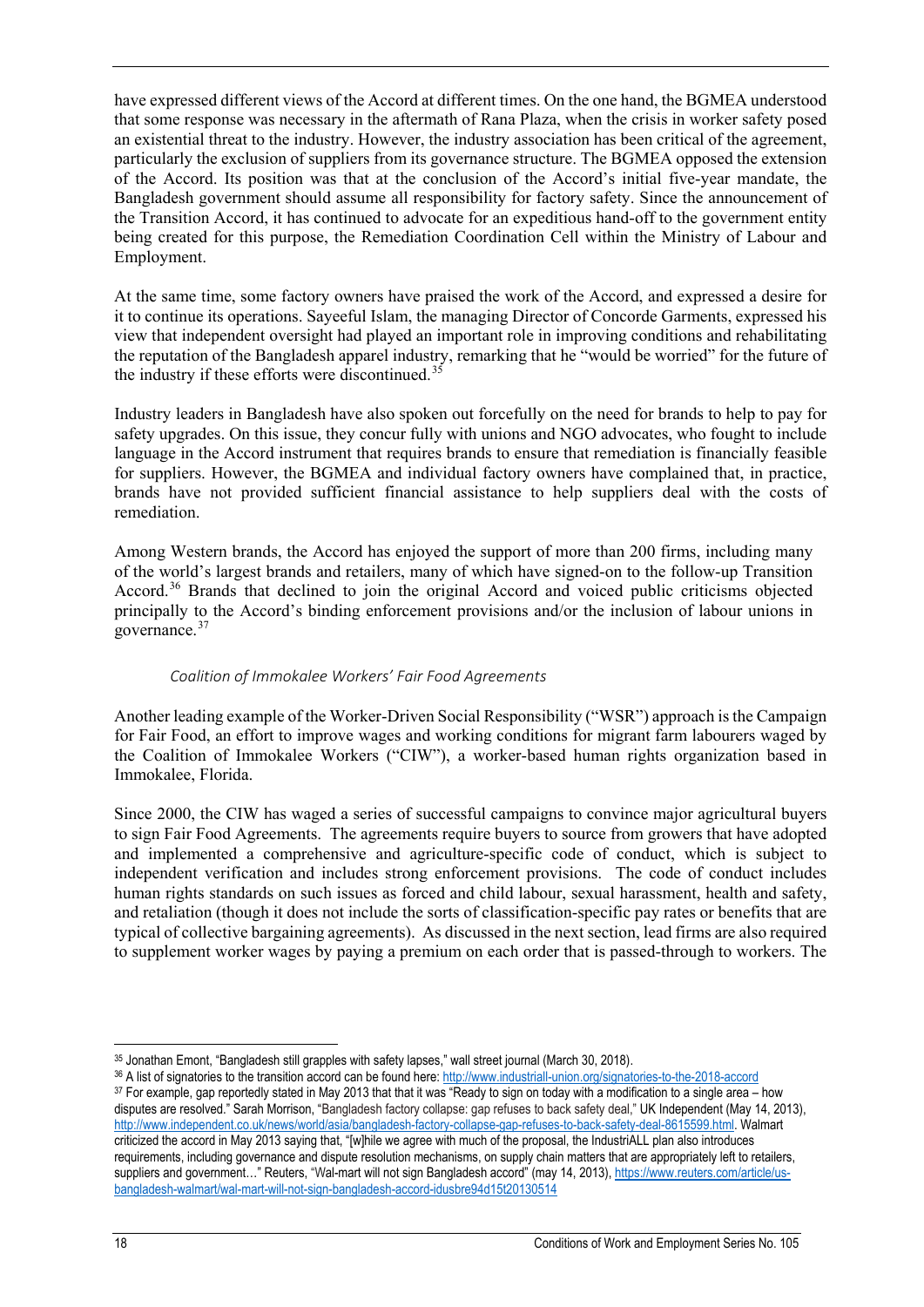agreements are credited with reducing once-pervasive labour abuses and dramatically raising labour standards for farm workers in Florida and elsewhere in the U.S.<sup>[38](#page-19-0)</sup>

A key element of the agreements is a requirement that lead firm signatories buy Florida tomatoes from participating growers in good standing under the Fair Food Program.<sup>[39](#page-19-1)</sup> Specifically, whenever possible, buyers are required to preferentially source from growers that are compliant with the program's code of conduct or are working collaboratively to correct any non-compliances. Further, buyers must not source from any grower that has been suspended or discharged from the program for failure to comply with its standards.

Importantly, as with the Accord, the question of whether a supplier is in compliance and thus eligible to receive orders is not left to the lead firm's discretion, but is instead determined by the Fair Foods Standards Council, an independent organization which is led by a well-respected former New York judge, Laura Safer Espinoza, and overseen by a board comprised primarily of worker advocates.<sup>[40](#page-19-2)</sup> As discussed further below, the Council has the authority to investigate compliance with the program's standards and, where necessary, issue findings requiring the lead firm signatories to cease sourcing from a supplier until and unless specified non-compliances are remedied. The Agreements' broad coverage among lead firms and the detailed sourcing provisions provide powerful market incentives that reward growers that adopt and comply with the program's standards. Once growers are participating, the threat of losing access to orders discourages growers from backsliding.

The CIW and Fair Food Standards Council has recently launched a program allowing signatory companies to market products made by covered suppliers with a Fair Food label and other marketing materials highlighting that workers are paid a premium and guaranteed human rights in the field.<sup>[41](#page-19-3)</sup>

Leading food brands/retailers initially resisted the CIW's efforts. It took a four-year national boycott campaign organized by students, consumers, and faith organizations to convince the first lead firm signatory, Yum Brands, Inc., owner of the Taco Bell, Pizza Hut and KFC brands, to sign-on in 2005. McDonald's joined the program in 2007 following a two-year campaign. But the pace of growth picked up markedly thereafter.<sup>[42](#page-19-4)</sup> The CIW now has agreements with fourteen lead firms, including with the world's largest food retailer (Walmart), four large fast food companies (McDonald's, Yum Brands, Burger King, and Subway), and three large food service providers (Compass Group, Aramark, and Sodexo).

Growers in Florida likewise initially resisted participation. In 2007, a cooperative representing Florida tomato growers, the Florida Tomato Growers Exchange, went so far as to threaten to fine its members \$100,000 if they cooperated with McDonald's or Yum Brands in implementing a CIW agreement.<sup>43</sup> But amid growing lead firm participation, the Exchange dropped its objections and in 2010 reached an agreement with CIW to extend the Fair Food initiative to farms encompassing 90% of the state's tomato

<span id="page-19-0"></span> $\overline{a}$ <sup>38</sup> Steven Greenhouse, "in Florida tomato fields, a penny buys progress (Apr. 24, 2017), [https://www.nytimes.com/2014/04/25/business/in](https://www.nytimes.com/2014/04/25/business/in-florida-tomato-fields-a-penny-buys-progress.html)[florida-tomato-fields-a-penny-buys-progress.html](https://www.nytimes.com/2014/04/25/business/in-florida-tomato-fields-a-penny-buys-progress.html), for an excellent summary of the campaign for fair food, see James Brudney, "Decent labour standards in corporate chains" in temporary labour migration in the global era: the regulatory challenges (Joanna Howe and Rosemary Owens, eds., 2016).

<span id="page-19-1"></span><sup>&</sup>lt;sup>39</sup> Fair food standards council, fair food program: 2015 annual report (2015) (hereinafter FFSC 2015 annual report), p. 7, available at:<br>http://fairfoodstandards.org/15sotp-web.pdf.

<span id="page-19-2"></span><sup>40</sup> Reflecting the initiative's origins as the product of CIW'S campaign, the FFSC's six-member board of directors includes three representatives of CIW. The other three members are a leader of the national economic and social rights initiative, a Florida state university economics professor, and a vice president of the food service company compass group. See *id.* at ii.

<span id="page-19-3"></span><sup>&</sup>lt;sup>41</sup> Amy Bennett Williams, CIW debuts fair food label nationwide, the news-press (Oct. 24, 2014), available at: http://ciw-online.org/wp-<br>content/uploads/ft myers news press ciw label.pdf.

<span id="page-19-4"></span><sup>42</sup> Subsequent agreements were reached with Burger King, Whole Foods Market and Subway signed agreements (2008); Bon Appétit management company and Compass Group (2009); Aramark and Sodexo signed (2010); Trader Joe's and Chipotle Mexican Grill (2012); Walmart (2014); and the Fresh Market and Ahold USA (2015).<br><sup>43</sup> Steven Greenhouse, "tomato pickers' wages fight faces obstacles," NY times (Dec. 24, 2007),

<span id="page-19-5"></span>[http://www.nytimes.com/2007/12/24/us/24tomato.html.](http://www.nytimes.com/2007/12/24/us/24tomato.html)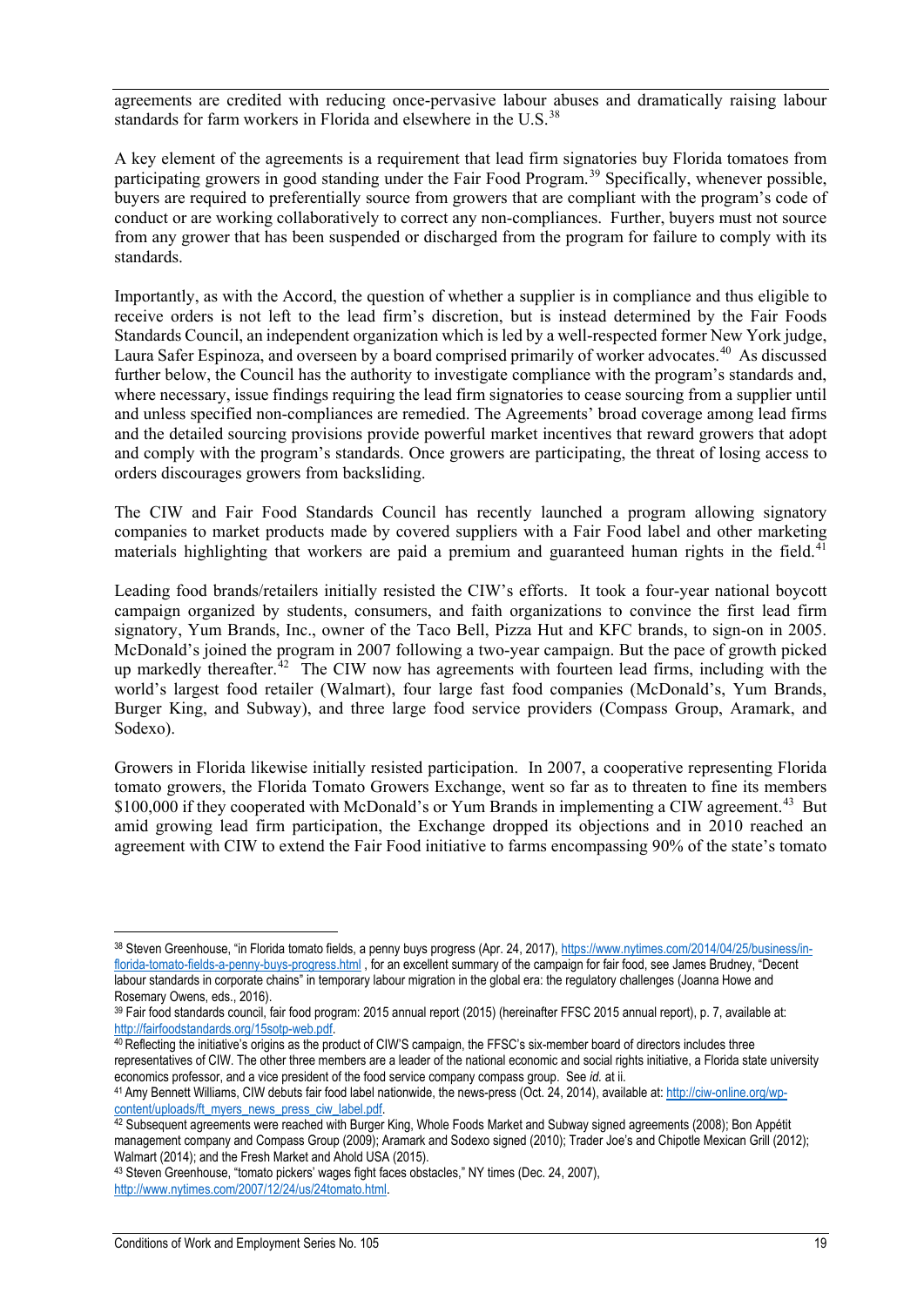<span id="page-20-0"></span>production.[44](#page-20-2) The program has since been extended to cover farms in the additional U.S. states of Georgia, North and South Carolina, Virginia, Maryland and New Jersey.

#### *Migrant Justice's Milk with Dignity Agreement*

The nonprofit advocacy organization Migrant Justice has led a "Milk with Dignity" campaign to improve labour standards for dairy farm workers in the Northeastern United States. In October 2017, following several years of campaigning and negotiations, the organization signed an agreement with the leading ice cream brand Ben and Jerry's, a subsidiary of the Netherlands-based conglomerate Unilever, to implement a human rights program at the brand's dairy suppliers that is largely modelled upon the CIW's Fair Food Program.

Like the CIW program, the Milk with Dignity program involves legally binding agreements with buyers obliging them to source milk from suppliers that sign separate agreements with Migrant Justice, which include a code of conduct. Similar to the CIW's human rights standards, the code provides for zero tolerance of violations of forced labor, child labor, sexual or physical assault, and retaliation. It also includes standards specific to the U.S. dairy sector in which workers tend to live at dairy farms, including guarantees of adequate accommodations and time off each week and between shifts, as well as payment of the state minimum wage (currently \$10 an hour) even if its payment is not otherwise required by law. Buyers must also pay a premium to incentivize and support supplier compliance with the standards; workers receive bonus drawn from the premium to supplement worker wages. Farms must cooperate with Migrant Justice in facilitating workers' access to a worker-to-worker education program concerning their rights  $45$ 

As in the CIW program, buyer and supplier compliance with the standards is assessed by a nonprofit organization founded by Migrant Justice, the Milk with Dignity Standards Council, that operates independently of the companies it audits. Workers who believe their rights under the program have been violated can trigger an investigation by the organization, which has the power to issue corrective action plans, and, where necessary, cause a noncompliant supplier farm to be suspended from the program and disqualified from receiving Milk with Dignity premiums from the signatory buyer. Workers and farms provide input into the program through a Milk with Dignity working group.

### <span id="page-20-1"></span>Observations

Each of the above initiatives involve binding contractual commitments by lead firms to unions or worker rights organizations to contract solely or preferentially with suppliers that demonstrably adhere to decent labour practices. In order to be eligible to receive lead firm business, the suppliers must either have signed binding collective bargaining agreements with labour co-signatories (as in the first set of agreements described) or submit themselves to rigorous labour rights assessments carried out by an organization that is at least jointly governed by unions and/or worker rights organizations (as in the second set of agreements). By conditioning initial and continued access to lead firm business on labour rights performance, this model creates powerful incentives for suppliers to improve working conditions by transforming decent labour practices from a competitive disadvantage to a market advantage.

The ILGWU jobbers agreements, which were arguably the most impactful instruments in transforming industry practices, went further still in regulating lead firm procurement. These agreements included provisions prohibiting lead firms from designating more contractors than their production volumes require and prohibiting the lead firm from discharging a contractor without just cause (e.g. poor quality or late delivery). The provisions were intended to consolidate production in the existing, unionized factory base in order to avoid one of the problems plaguing the industry in the pre-jobbers agreement era:

<span id="page-20-2"></span> $\overline{a}$ <sup>44</sup> Coalition of Immokalee and Florida tomato growers exchange, "Workers and historic breakthrough in Florida's tomato fields" (Nov. 16, 2010), [http://ciw-online.org/blog/2010/11/ftge\\_ciw\\_joint\\_release/](http://ciw-online.org/blog/2010/11/ftge_ciw_joint_release/)

<span id="page-20-3"></span><sup>45</sup> Noam Scheiber, "Ben and Jerry's strikes deal to improve migrant dairy workers' conductions" NY. Times (Oct. 3, 2017), [https://www.nytimes.com/2017/10/03/business/ben-jerrys-migrant-workers.html?\\_r=0;](https://www.nytimes.com/2017/10/03/business/ben-jerrys-migrant-workers.html?_r=0) Migrant Justice, Milk with Dignity program, [https://migrantjustice.net/sites/default/files/2017%20md%20101%20%20.pdf;](https://migrantjustice.net/sites/default/files/2017%20md%20101%20%20.pdf)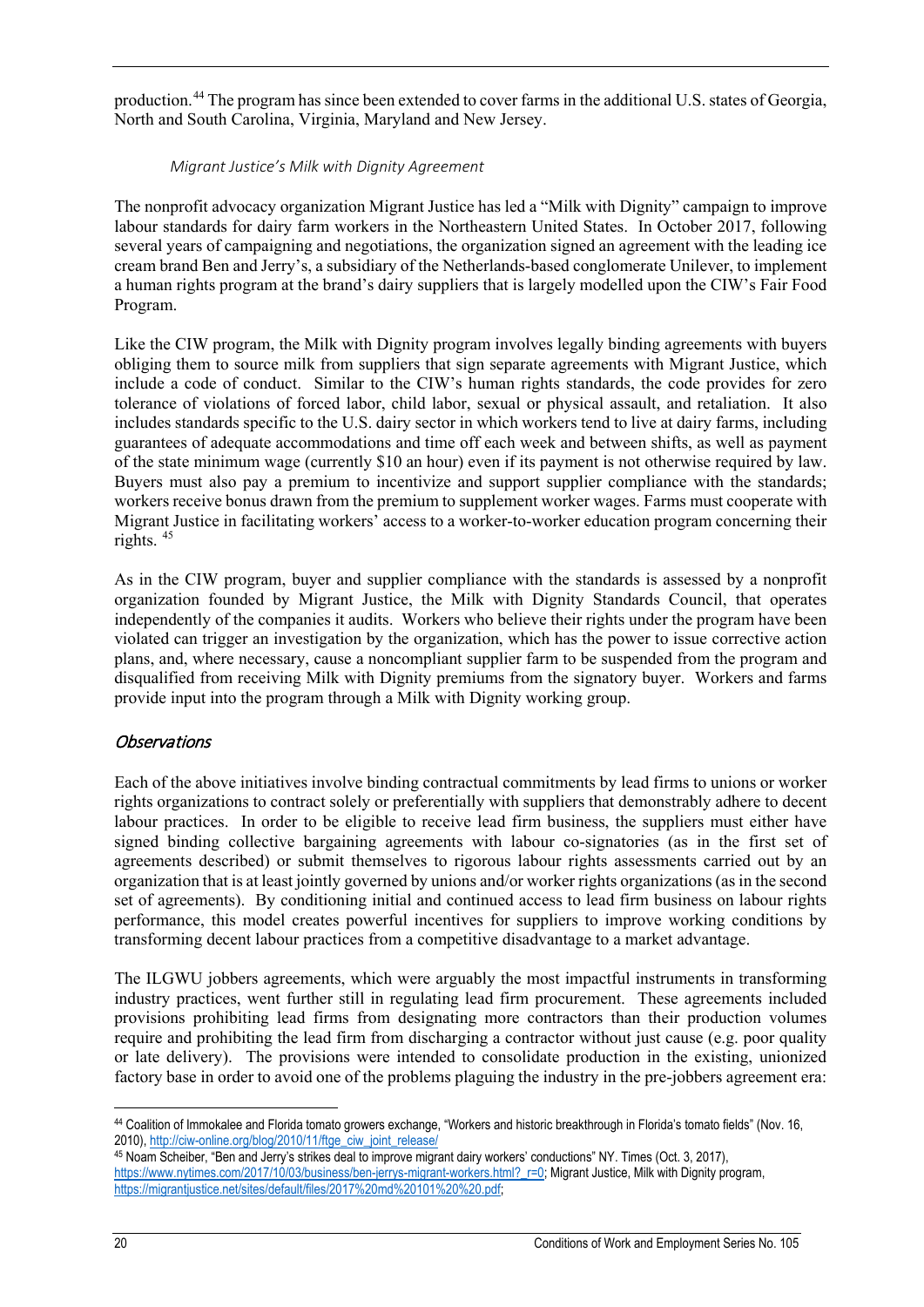a radical imbalance between the number of jobbers and contractors, which spurred downward price competition among contractors vying for a limited number of orders. In today's supply chain agreements, this imbalance is addressed solely by provisions requiring lead firms to contract only or preferentially with compliant suppliers.

Some contemporary efforts require the lead firm to sever contractual relations with a supplier that violates certain standards, without providing "positive" incentives to reward demonstrable compliance. As Felix Hadwiger has noted, for example, several Global Framework Agreements include language calling for consideration of the termination of contractual relationships between lead firms and contractors.<sup>[46](#page-21-1)</sup>

Such formal provisions are not required for lead firms to end, or threaten to end, relationships with suppliers in response to concerns raised by unions or NGOs regarding labour practices. Indeed, labour groups regularly rely on lead firms' leverage over suppliers to compel remediation of violations or the resolution of labour disputes. As reviewed in the background study, we documented numerous cases in which unions in the Global South won agreements with suppliers to reinstate unlawfully terminated worker leaders or to take other steps to resolve labour disputes through the intervention of the lead firms they supply. Global North NGOs and unions played a key role in many of these cases. Civil society pressure was also the lynchpin behind the successful Justice for Janitors campaign in the United States.

While negative incentives can be critical in resolving individual cases, the ability of labour groups to threaten suppliers' access to lead firm business represents a weaker form of leverage than one that also incorporates *positive* incentives, such as sourcing preferences and long-term commitments. We identified several instances in which apparel brands have, at the urging of unions or labour advocates, maintained significant production at workplaces where labour rights breakthroughs occurred for much longer than is typical in the apparel sector, even in the absence of a public commitment or agreement to do so. A notable example described in the background study is Levis' continued production at Grupo M's Codevi free trade zone facility in Haiti (a decade after the union was recognized). It is now standard practice for worker advocates and unions to press brands to maintain production (or in some cases resume production) at worksites where major progress on labour rights has been achieved. This demand could be incorporated into more formalized agreements to source from unionized or otherwise compliant suppliers in a manner that rebuilds in a limited fashion the original system of jobbers agreements.

### <span id="page-21-0"></span>B) Funding Decent Work

When lead firms wield great bargaining power vis-à-vis their suppliers in buyer-driven supply chains, suppliers may feel pressure to cut costs to a bare minimum to compete for lead firm business. In the apparel sector, for example, suppliers must contend with a market in which brands may withdraw production from a factory or even an entire region to save 20 cents per garment.<sup>[47](#page-21-2)</sup> Since it costs more to comply with than to violate basic labour standards, such price pressure creates perverse incentives that undermine decent work.

Illustrating these dynamics, the authors, together with Mark Anner at Pennsylvania State University, used data from the Office of Textiles and Apparel (OTEXA) at the U.S. Department of Commerce to show that between 1989 and 2010, the real dollar price per square meter of apparel entering the U.S. declined by 48%.<sup>48</sup> We found the same downward trend in prices over time for particular products. For example, Figure 1 below illustrates the real prices paid for men's and boy's cotton trousers from four top exporting countries: China, Mexico, Honduras, and Bangladesh.[49](#page-22-0)

 $\overline{a}$ <sup>46</sup> See Hadwiger, *supra,* n. 12 at 26-27 (citing GFAS with Renault group, Securitas, and Total).

<span id="page-21-1"></span><sup>47</sup> See, e.g., Locke, *supra*, n. 7 at 38.

<span id="page-21-3"></span><span id="page-21-2"></span><sup>48</sup> Otexa records apparel imports by volume and by dollar values. Dividing the value of imports by import volume (measured in square meters) gives us the price per square meter of imported apparel to the United States from 1989 through 2010. In nominal terms, we see that the unit price increased from \$3.48 in 1989 to \$3.77 in 1997 and then declined to \$2.89 in 2010—a drop of 23 percent. To calculate the decline in real dollars, we used the GDP deflator provided by the US Department of commerce, bureau of economic analysis,

http://www.bea.gov/index.htm. For additional details and analysis, see Anner et al., supra, n. 4 at 11-13.<br><sup>49 "</sup>Men's and boys' trousers" corresponds to U.S. Harmonized Trade Schedule code 347; see https://otexa.trade.gov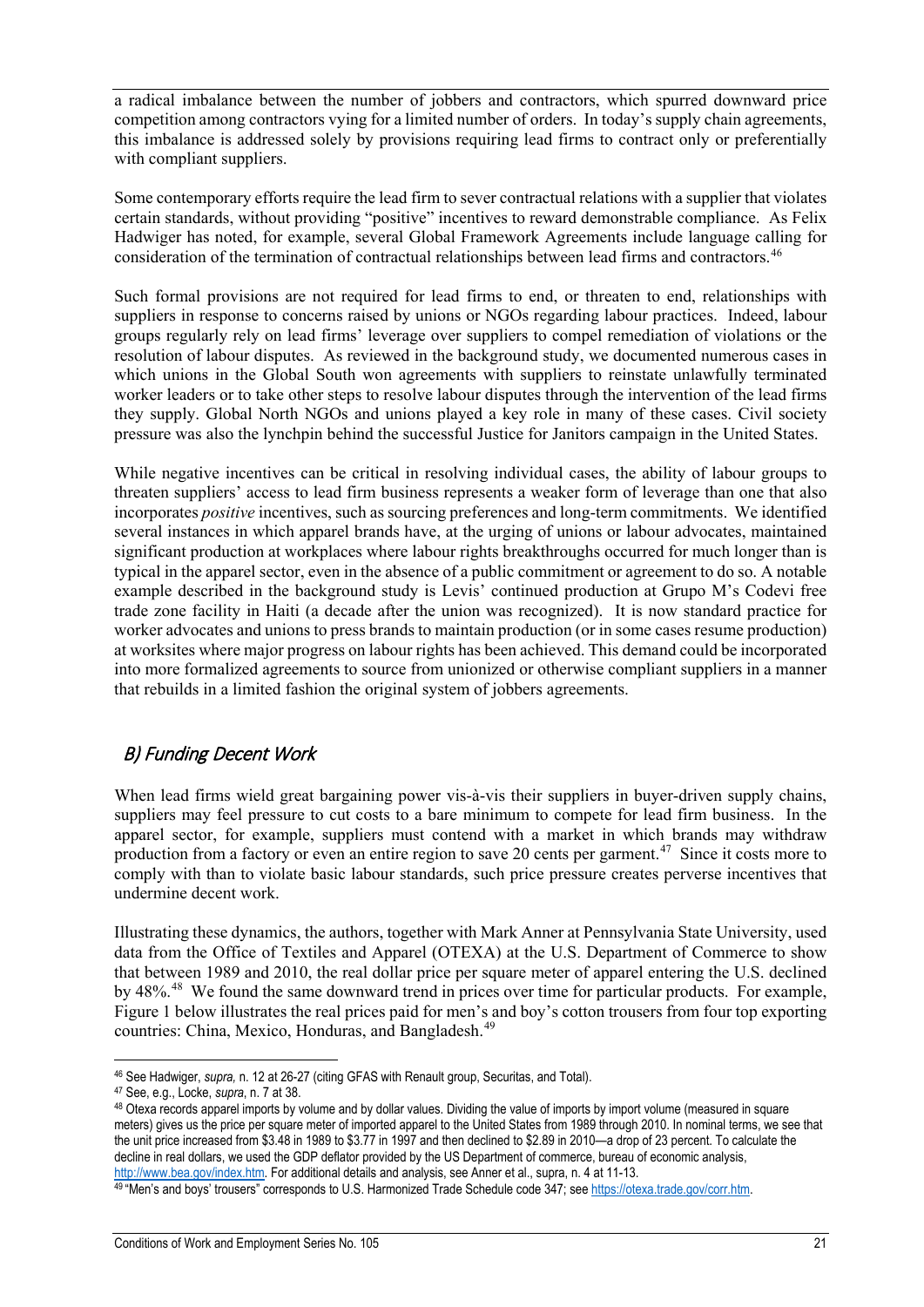

**Figure 1. Unit Price of Men's and Boy's Cotton Trousers USD/Sq. Meter (2005=100)**

Source: Anner, Bair, Blasi, 2013

To explore the relationship between pricing and labour compliance, we used the Cingranelli and Richards Human Rights Dataset (CIRI), which contains quantitative information on government respect for core labour standards in approximately 195 countries. We first identified the 20 top apparel exporters (by volume) to the United States for each year from 1989 to 2010; depending on the year, this set of countries supplied between 83 percent and 95 percent of U.S. imports. The CIRI Workers' Rights score for each country was recorded for each year and averaged, giving us an indicator of the status of workers' rights during the same period covered by our unit price of imports measure, 1989-2010. As Figure 2 shows, we found that our labour rights indicator held relatively steady in the 1990s, but then declined sharply around the turn of the millennium—a period of intensified competition and heightened volatility in the global apparel industry, due to the phase-out of the quota system that had previously regulated international trade in garments. Our interpretation of this trend is that apparel suppliers, and the states in which they operate, may respond to increasing competition and growing pressure to cut prices by violating labour standards, including associational rights that might allow workers to improve wages and benefits, and thus potentially increase labour costs.<sup>50</sup>

 $\overline{a}$ 

<span id="page-22-0"></span><sup>50</sup> See Anner et al., *supra*, n. 4 at 12. Note that the data on which figure 2 is based are unweighted. Thus, the major exporting countries like China (with a CIRI score of 0) are weighted the same as much smaller exporters like the Dominican Republic (with a CIRI score of 2). By not using a weighted scale, our data emphasize that the trend in declining respect for workers' rights in apparel exporting countries is widespread, and not solely accounted for by trends in one country. If we were to use a weighted scale, the decline would be much more dramatic. For more recent data and analysis on pricing and sourcing practices in Bangladesh, see Mark Anner, "Binding power: the sourcing squeeze, workers' rights, and building safety in Bangladesh since Rana Plaza," Center for Global Workers' Rights, Pennsylvania State University (May 22, 2018), [http://ler.la.psu.edu/gwr/documents/CGWR2017ResearchReportBindingPower.pdf.](http://ler.la.psu.edu/gwr/documents/CGWR2017ResearchReportBindingPower.pdf)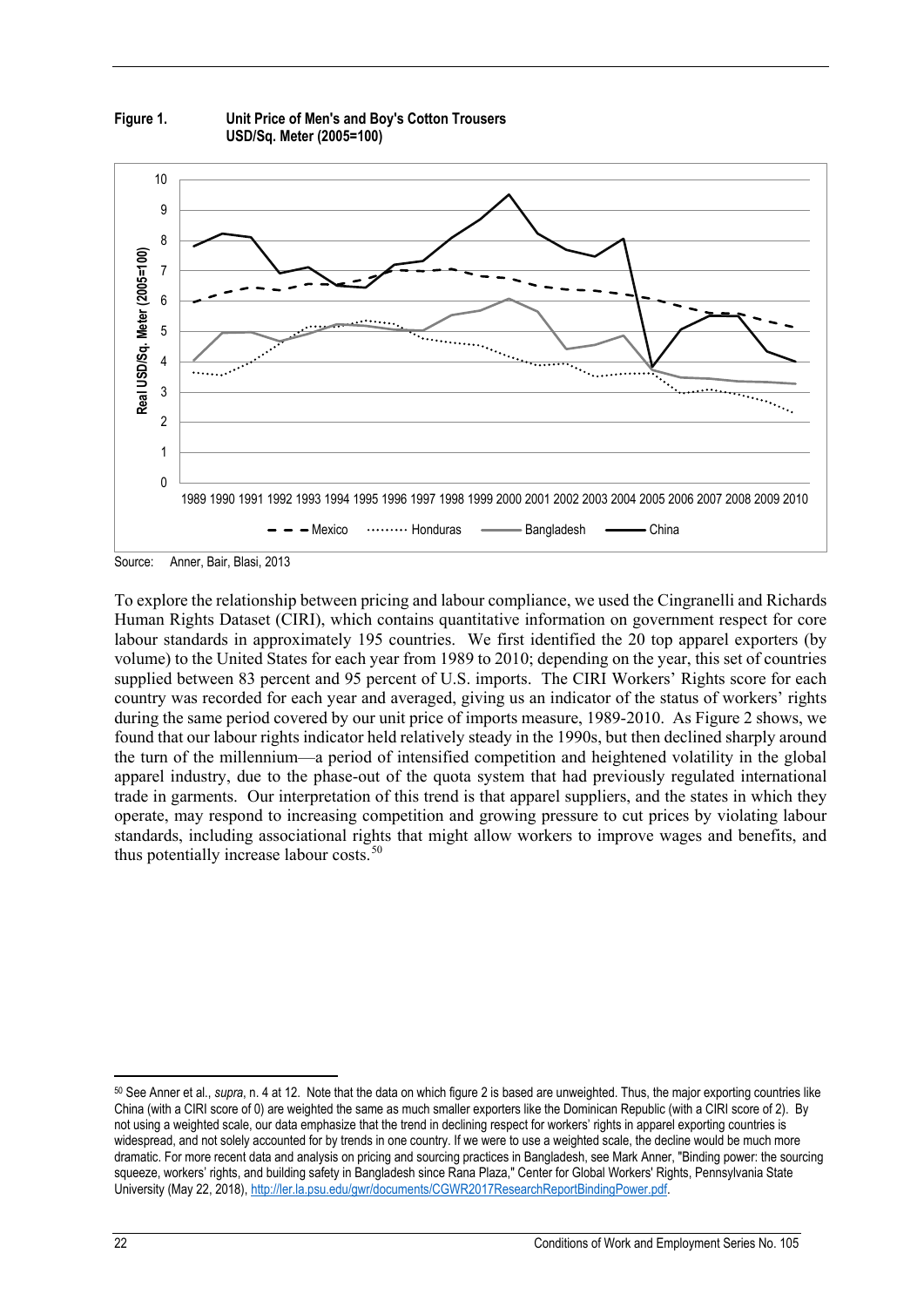



Source: Anner, Bair, Blasi, 2013

In order to ensure that price competition among suppliers does not undermine core labour standards, it is necessary to ensure that suppliers have the financial capacity to pay for decent work. The instruments we reviewed incorporate measures designed to meet this challenge by causing lead firms to adjust their commercial relationships with suppliers. These provisions fall into two general approaches: a "sufficient price" model and a "pass-through wage premium" model, each of which we discuss below.

### <span id="page-23-0"></span>Sufficient Prices and Other Adjustments to Lead Firm-Supplier Commercial Terms

In several notable cases, labour groups have won agreements with lead firms requiring them to pay a price to their supplier for labour or goods sufficient for the supplier to comply with negotiated labour standards. This "sufficient price" approach is aimed at addressing the reality that suppliers may not be in a financial position to improve conditions or comply with international standards given the prices lead firms pay for their goods or services.

The most successful historical example of this approach is, again, the ILGWU's historical jobbers agreements. As noted briefly above, these provisions required jobbers to pay their contractors a price adequate for the contractor to comply with the substantive labour standards, including wage rates, outlined in the agreement. For example, a provision of this sort stated:

*A member of the Affiliated [the employers' association for dress jobbers] whose garments are made in contracting shops shall pay to such contractors at least an amount sufficient to enable the contractor to pay the workers the wages and earnings provided for in this agreement, and in addition a reasonable amount to the contractor to cover his overhead and profit."[51](#page-24-0)*

<span id="page-23-1"></span>Disputes over whether the price paid was sufficient were adjudicated by an arbitrator referred to as an "impartial chairperson." The requirement that jobbers help pay for labour improvements, together with the various other elements of the jobbers' agreements which specified standards and incentivized supplier cooperation, contributed to the transformation of the New York garment industry from one marked by

 $\overline{a}$ <sup>51</sup> e.g. Agreement between ILGWU and affiliated dress (1936), at 14.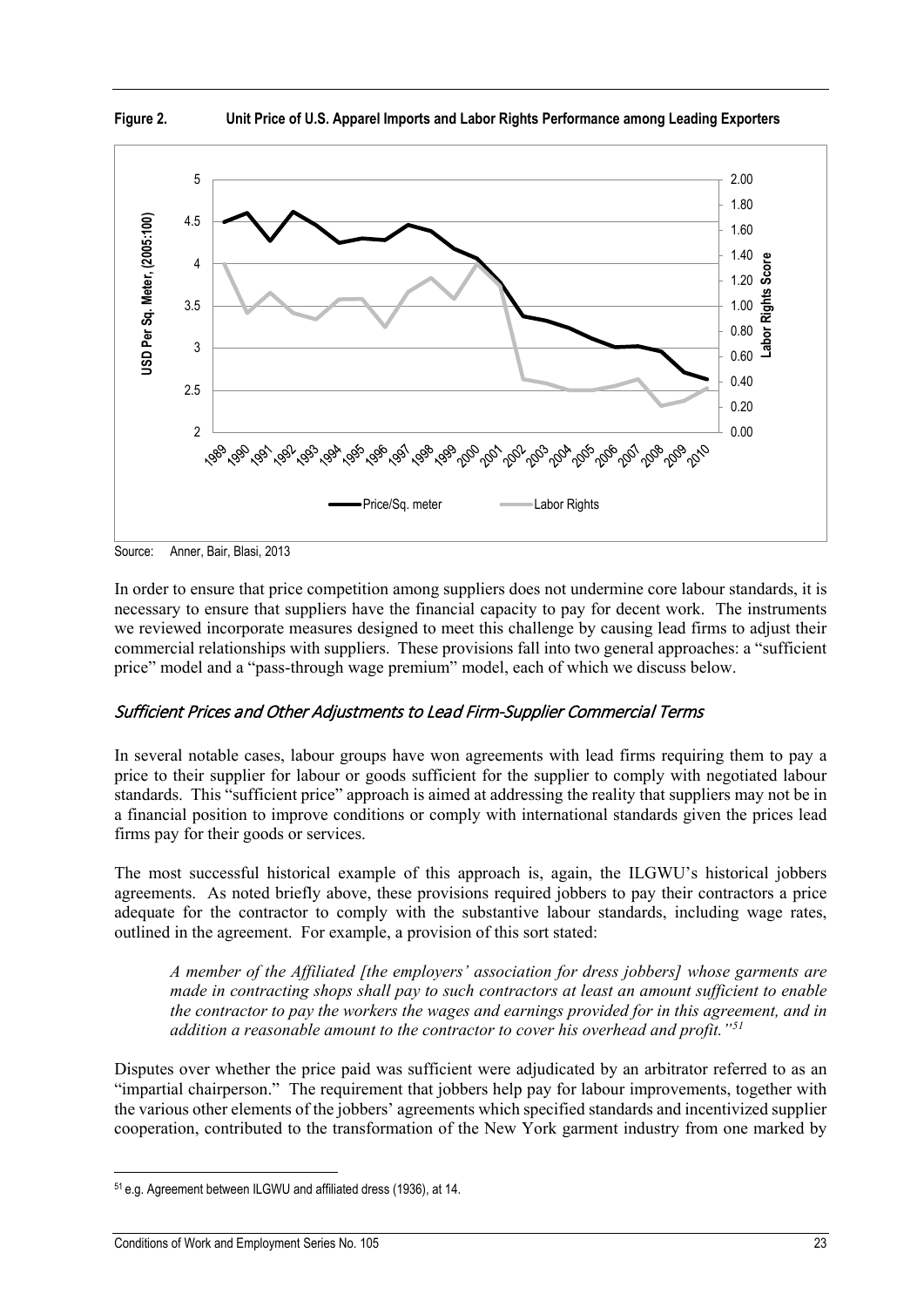poverty wages to one with the highest hourly pay rate in the nondurable goods sector—one in which negotiated wages substantially exceeded legal minimums. [52](#page-25-1)

In the contemporary context, the Bangladesh Accord includes a similar provision, requiring lead firms to ensure that their commercial terms with suppliers enable the supplier to comply with the Accord's fire, electrical, and structural safety requirements.The Accord's provision states:

[P]articipating brands and retailers will negotiate commercial terms with their suppliers which ensure that it is financially feasible for the factories to maintain safe workplaces and comply with upgrade and remediation requirements instituted by the Safety Inspector. Each signatory company may, at its option, use alternative means to ensure factories have the financial capacity to comply with remediation requirements, including but not limited to joint investments, providing loans, accessing donor or government support, through offering business incentives or through paying for renovations directly.<sup>[53](#page-25-2)</sup>

Note that unlike the jobbers agreement model which focusses solely on price, the Accord's language allows for lead firms to satisfy their obligation by varying their commercial terms in a variety of additional ways, something which has inevitably made verification of fulfilment of the obligation more challenging. The degree to which lead firms have implemented this requirement is a matter of differing views between the Accord's signatories. Labour co-signatories and many factory owners have complained that lead firms are not broadly complying with the spirit of the Accord on this point, which is disputed by signatory brands.

Another notable contemporary instance of this concept in the apparel sector is the Alta Gracia Project in the Dominican Republic, where a lead firm committed to pay a "fair price" to enable the factory to pay workers a "living wage" and comply with other project-specific labour standards. The factory, which primarily produces apparel sold or manufactured under license by U.S. colleges and universities, is to our knowledge the only garment factory in the Global South paying its workers a "living wage," a wage that is more than three times the Dominican minimum wage for apparel workers. In the case of Alta Gracia, the lead firm initially involved in the project, Knights Apparel, went even further by financing the renovation and maintenance of the factory so that it could comply with health and safety requirements, assumed all other financial risks of the business, and has participated directly in bargaining with the union $54$ 

There are other less developed examples in the apparel sector of brands' committing to pay a price sufficient to enable supplier compliance with labour standards. IndustriALL's memorandum of understanding with ACT member brands states broadly that "Corporate signatories will ensure that their purchasing practices facilitate the payment of a living wage as defined in this document."[55](#page-25-4) As another example, following reporting on widespread violations of the minimum wage in Haiti,<sup>[56](#page-25-5)</sup> the Canadian brand Gildan publically committed to pay a price to its Haitian suppliers sufficient to comply with the minimum wage.<sup>[57](#page-25-6)</sup>

In the agricultural context, the connection between the prices paid by lead firms to suppliers, and those paid by the suppliers to their workers, has been a critical element of FLOC's efforts to reach agreements with both growers' organizations and the food brands they supply. FLOC's agreement with Campbell and its growers association acknowledged an expectation that the extra costs incurred by suppliers to

 $\overline{a}$ 

<sup>52</sup> Anner et al., *supra*, n. 4 at 18.

<sup>53</sup> Accord, section 22.

<sup>54</sup> For a detailed and compelling account of the history of the initiative, see Sara Adler Milstein and John Kline, sewing hope: how one factory challenges the apparel industry's sweatshops (2017). A successor company that was spun off upon knights' purchase by Hanesbrands Inc. called Alta Gracia Holdco assumed its obligations vis-à-vis the factory. Alta Gracia Holdco was recently acquired by the investment group AG Triada.

<sup>55</sup> Act, memorandum of understanding at 2.

<span id="page-24-0"></span><sup>56</sup> Worker rights consortium, stealing from the poor: wage theft in the Haitian apparel industry (hereafter, WRC, stealing from the poor) (Oct.<br>25, 2013), p. 17, available at www.workersrights.org/freports/WRC%20Haiti%20Min 57 Rick Westhead, "Gildan vows minimum wage for Haitian garment workers," the Toronto star (Nov. 18, 2013), available at: https://www.thestar.com/news/world/2013/11/18/gildan\_vows\_minimum\_wage\_for\_haitian\_garment\_workers.html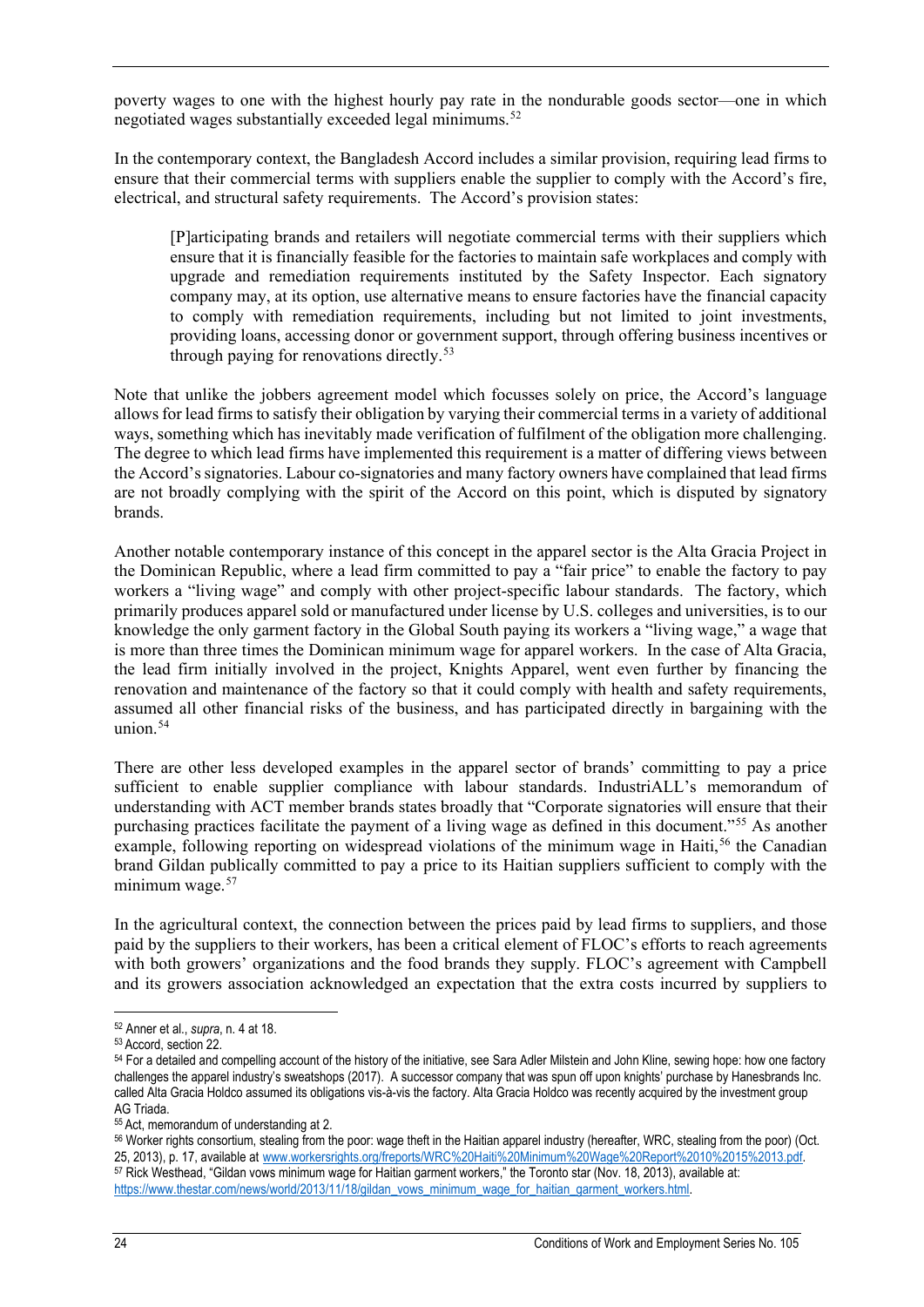comply with the agreement's terms shall be borne by the lead firm, stating that "members of the Association" shall be provided "compensation by the Company [e.g. Campbell] for the costs of provisions of the Agreement."[58](#page-26-1) In practice, the details of how this expectation were implemented appear to have been worked out directly between Campbell and the growers.

A later FLOC agreement with the Mt. Olive food brand provides another example. A conflict between FLOC, Mt. Olive, and the North Carolina Growers Association whose members supply Mt. Olive was resolved when Mt. Olive committed to increase the price it paid for pickles 2.5% annually for three years. The company agreed to small additional increases in following years. Unlike FLOC's breakthrough agreement with Campbell Soup, Mt. Olive was not a formal party to the agreement between the union and the Growers' Association. But as the Association's largest client, its willingness to pay more for the pickles it purchases from farmers was a critical condition enabling the farmers, as the direct employers of FLOC's members, to meet their obligations under the agreement with the union.

#### <span id="page-25-0"></span>"Pass-through" Premiums to Supplement Wages

The second approach in supply chain agreements in this area is to oblige lead firms to contribute premiums to suppliers that are specifically designated to improve employee wages or benefits. Such premiums are then "passed-through" by the supplier to employees. The amount of premiums the lead firm must pay can be defined as a fixed amount per each unit purchased of a commodity or as a percentage of the price the lead firms pays.

The leading model in this area is the CIW's "penny per pound" wage premium program. In this approach, as briefly summarized above, companies that are signatories to Fair Food Agreements with the CIW are required to pay a premium of about one penny per pound for each 32-pound bucket of tomatoes they purchase in Florida and other locales covered by the agreements. This money is then distributed to workers by their direct employers. Since Florida farmworkers had been receiving only about 1.3 cents per pound of tomatoes picked (40-45 cents per 32-pound bucket), the CIW calculated that the "penny per pound" pass-through premium could increase workers' wages by about 75%.<sup>[59](#page-26-2)</sup> The amount appears on pay checks as a separate line-item bonus for each contributing buyer.<sup>60</sup> The Fair Foods Standards Council, an independent body which is controlled largely by worker advocates and which audits the payments and distribution of funds, reported in its 2015 annual report that nearly \$20 million in Fair Food Premiums had been distributed to workers since 2011. These premiums yield weekly pay increases of as much as \$120, a significant amount given baseline pay levels in the farm labour sector. [61](#page-26-4)

A similar approach is included in Migrant Justice's Milk with Dignity Agreement with Ben and Jerry's Ice Cream, which was modelled after CIW's Fair Food Agreements. Under this recently signed agreement, the brand is required to contribute a premium to support compliance with the program's standards by participating dairy suppliers, as reviewed above. Similar to CIW's approach, the firms' commitments are audited by a non-profit organization launched by Migrant Justice called with Milk with Dignity Standards Council.

The premium pass-through model is also prevalent in many more traditional "fair trade" initiatives, where the approach was first adopted. In traditional fair trade models, buyers sourcing from small farmers or

<span id="page-25-3"></span><span id="page-25-2"></span><span id="page-25-1"></span> $\overline{a}$ <sup>58</sup> Agreement among Campbell tomato growers association and farm labor organizing committee and Campbell Soup Company (Feb. 1, 1989), p. 11.

<sup>59</sup> *Taco bell agreement analysis*, coalition of Immokalee workers (mar. 10, 2005), available at: [http://www.ciw-](http://www.ciw-online.org/blog/2005/03/agreement-analysis)

<span id="page-25-5"></span><span id="page-25-4"></span><sup>60</sup> FFSC 2015 annual report, supra, n. 39, at 9, 35, 50-51. Of the payments made by buyers, growers must distribute 87% to workers using a pro-rata formula. Growers are permitted to retain the remaining 13% to offset payroll taxes and administrative costs, serving to address objections that the program would impose additional costs on them. The actual amount buyers are required to pay per pound varies somewhat by tomato variety. Buyers are required to pay slightly more per pound of small cherry tomatoes, which involve more labor and sell at retail for a higher price. 61 *id.*

<span id="page-25-6"></span>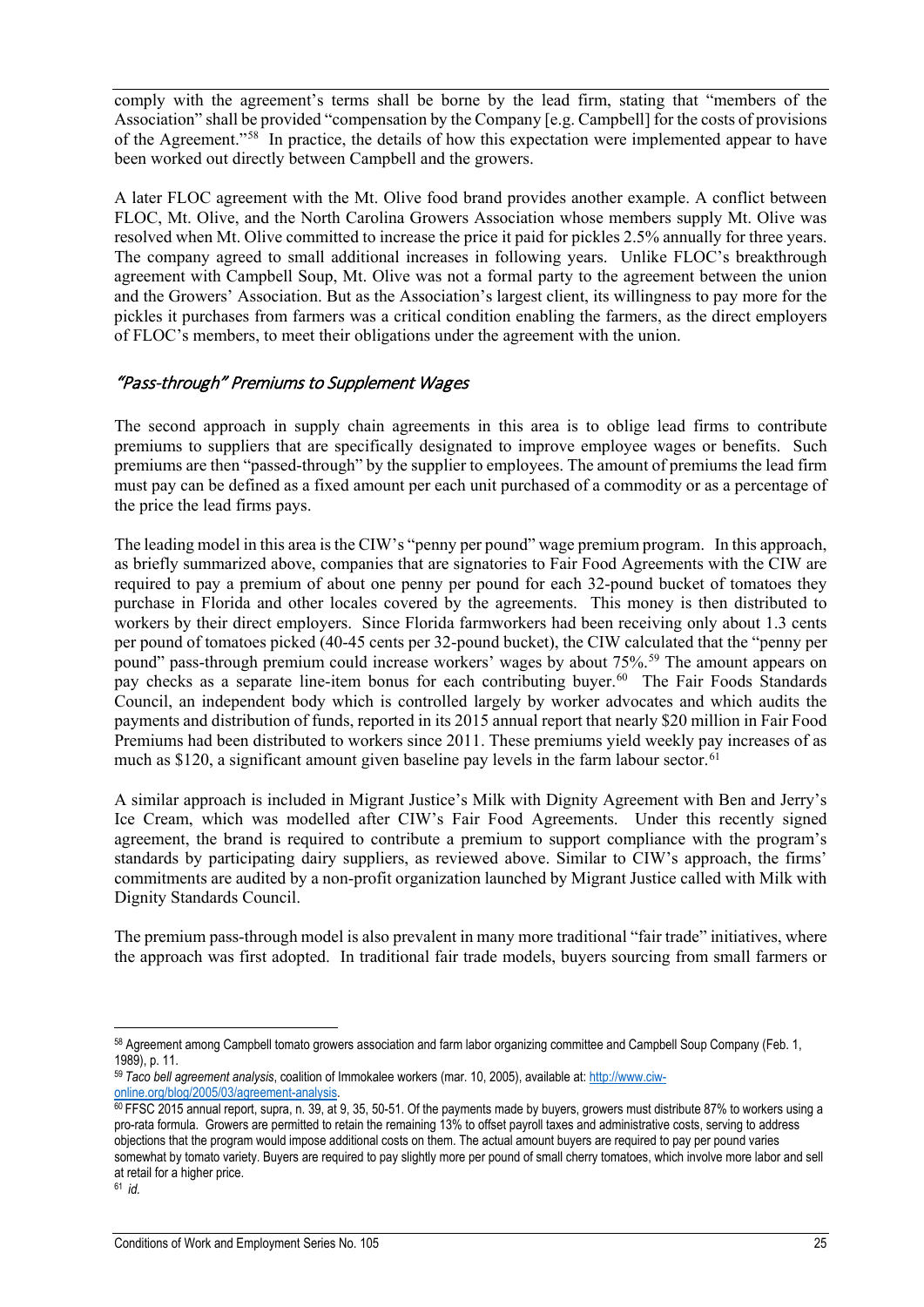cooperatives contribute a premium, which varies by product category and region, to be used for collective community development projects. [62](#page-27-1)

Lead firms can also contribute directly to improve benefits for employees without working through the supplier. An example is an obligation imposed on lead firms under the ILGWU's jobbers agreements to pay directly into union-administered health and vacation fundsfor contractors' employees. This approach enabled workers to have portable benefits that they could access even if they moved among various contract shops, or when contractors abruptly closed.

#### <span id="page-26-0"></span>**Observations**

The "premium pass-through" and "sufficient price" models each have strengths and limitations. A principal strength of the pass-through approach is that it involves clearly defined and straightforward obligations on lead firms and suppliers. The requirements that lead firms pay a set premium to their suppliers for each order and that suppliers pass along some or all of this amount (depending on the agreement) to their employees can be readily verified, as the CIW's Fair Food Standards Council has demonstrated through its auditing program.

One key challenge of the pass-through approach is that the total amount of funds that the supplier receives in the form of premiums is dependent on the proportion of its orders on which premiums are paid. If the premium is only paid on a fraction of the total volume of orders, the supplier may not be in a position to pay any particular wage level to workers or bear the cost of other labour standards improvements. In the worst-case scenario, a product may be certified as "fair trade" based on the buyer's payment of a premium, but because that buyer represents such a small portion of the supplier's volume, the workers' wages and/or working conditions are not appreciably improved. This challenge can be overcome if key lead firms commit to source only from cooperative suppliers and to pay the premium for all of their orders (at least, of a specified type or produce—e.g. Florida-grown tomatoes as in the case of the CIW's Fair Food Agreements). Benefits for workers are also broadened where labour groups win strong agreements with a large share of the lead firms in a particular market niche, a key accomplishment of the CIW.

The "sufficient price" model, on the other hand, has the key advantage of ensuring that labour standards are met by defining a lead firm's obligation as whatever price is necessary for the supplier to afford to comply. This approach makes particular sense where the costs required are not clear at the outset, but instead, as in the Bangladesh Accord, vary from supplier to supplier depending on the particular remediation measures that are necessary. The approach may also make sense if the objective is to ensure that the supplier can pay workers a defined "living wage" level, as in the Alta Gracia example.

The sufficient price model faces challenges, as well. Suppliers may be reluctant to request that their buyers pay increased prices or make other adjustments to their commercial terms, or to complain to enforcement bodies if the terms are insufficient, for fear of damaging relations with the lead firms on whose business their continued existence relies. In the case of the Accord, some advocates have suggested that suppliers have been afraid to ask for higher prices or other financial assistance and instead have affirmed that they are able to self-finance the required safety renovations even when they might not be in a position to do so.

Additionally, the process of determining the sufficiency of a price paid to a supplier requires consideration of the costs required for compliance with the labour standard, the other costs of production, and the economic circumstances of the supplier. It is certainly possible to make such calculations, as the successful history of the ILGWU's jobbers agreements demonstrates, and as experts such as Doug Miller and Peter Williams have described in the context of the modern apparel sector. [63](#page-27-2) But it is also more

<span id="page-26-2"></span><span id="page-26-1"></span> $\overline{a}$ 

<span id="page-26-3"></span> $62$  For a list of current fair trade premium rates, see fair trade international, "minimum price and premium information", [https://www.fairtrade.net/standards/price-and-premium-info.html.](https://www.fairtrade.net/standards/price-and-premium-info.html) We do not review these efforts in this report, which is focused on efforts

<span id="page-26-4"></span>initiated and negotiated by unions and other worker-based organizations. 63 For a discussion and a proposal on methodology for pricing apparel to enable payment of a living wage, see Doug Miller & Peter Williams, "What price a living wage? Implementation issues in the quest for decent wages in the global apparel sector," in global social policy (2009, vol. 9), pp. 99-125.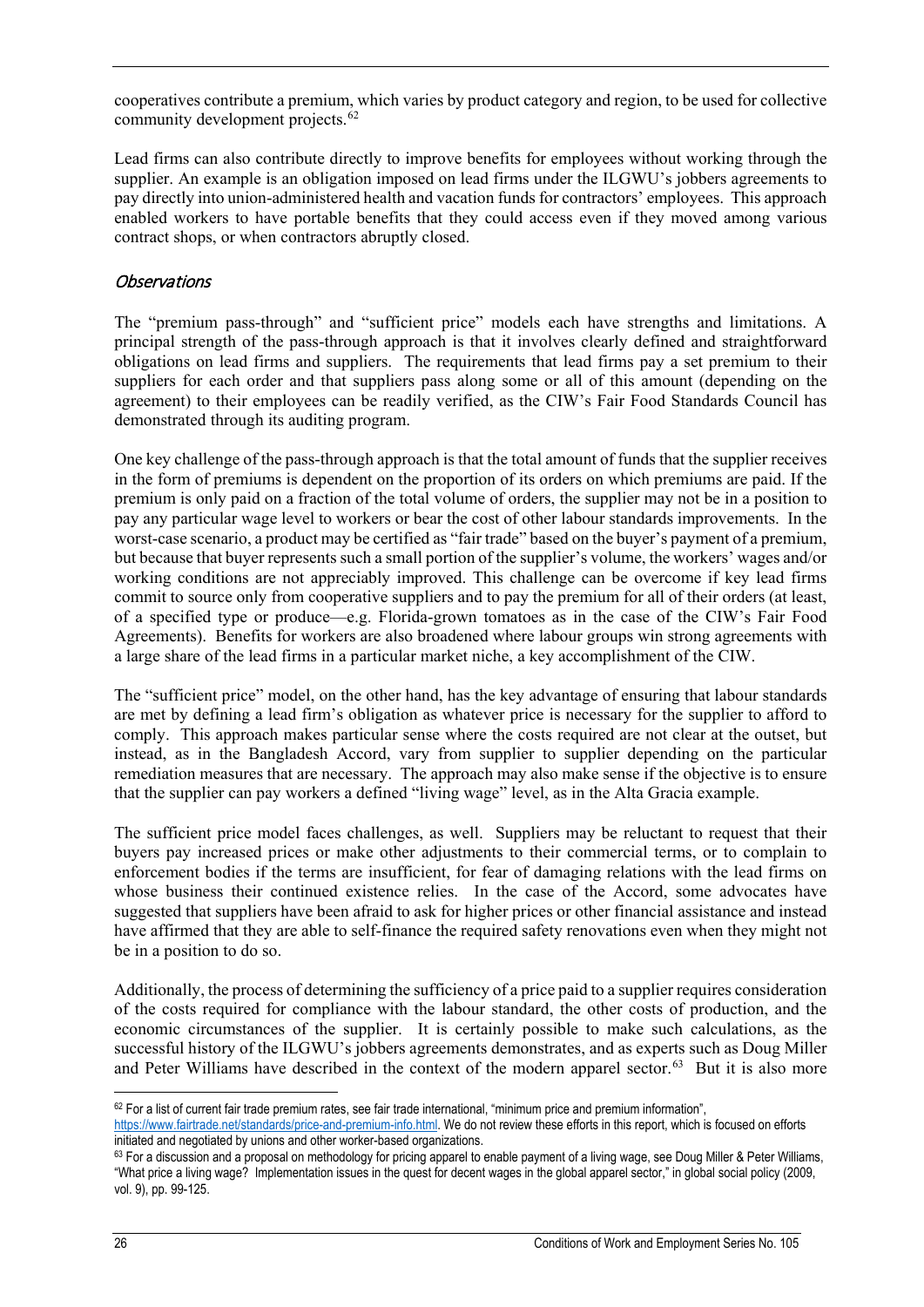labour-intensive for the parties to determine and for an auditor or adjudicator to assess than in the case of a standardized pass-through approach where a fixed premium is defined at the outset.

Ultimately, the success of a program requiring lead firms to help pay for the cost of labour standards compliance appears to depend less on the technical challenge of assessing compliance costs than on putting in place the right incentives for lead firms and suppliers to implement the program's standards. If a lead firm's fulfilment of its own obligations to its labour counterparties is contingent on ensuring that its suppliers are compliant with the agreement's labour standards, then that lead firm has a strong incentive to make whatever adjustments to its commercial terms are necessary for the supplier to be in a position to comply. And if the supplier's continued access to lead firm orders is contingent on compliance with the labour standards, it has a strong incentive to make clear to the lead firm what adjustments in commercial terms are necessary for it to make the required labour upgrades. This incentive should help countervail a fear on the part of the suppliers that asking for such adjustments will negatively affect its relationship with the client lead firm.

Where the lead firm and the supplier fail to make the necessary adjustments to commercial terms, the labour standards are unlikely to be met. Such noncompliance can be readily ascertained through labour standards assessments by a mutually chosen monitor, triggering potential market consequences for the supplier and potential liability for the lead firm if it cannot show that it took concrete efforts to enable supplier compliance. Both dynamics have been at play in the Bangladesh Accord, helping to drive massive and costly renovations, even though compliance with the "sufficient price" provision—the requirement that lead firms ensure remediation is "financially feasible" for suppliers—has proven difficult to assess.

Where these broader market incentives are in place and enforced, the "sufficient price" standard need not be audited regularly in the same way that pass-through premiums should be audited to prevent graft. Rather, the "sufficient price" standard can serve the more limited purpose of helping to define the lead firm's burden in the case of a dispute over why a supplier is not compliant with the labour standards obligations. In an arbitral proceeding initiated by a labour counterparty, a lead firm might be required, for example, to demonstrate that it undertook due diligence to assess the costs of a supplier's compliance with the relevant standards and made appropriate offers to provide the financial assistance necessary for the supplier to bear those costs.

An obligation to pay a sufficient price may also be implicit in an agreement or labour protection scheme. For example, Unisom's Ethical Care Charter in the U.K., a case included in the background study, is premised on a sufficient price approach, though one that is not fully spelled out in any agreement or contractual instrument. By signing the Charter, local authorities—as the main clients contracting home care services—commit to ensuring that these service providers are able to provide their workers with the standards outlined in the charter, and contributing sufficient funding is a necessary component of meeting this obligation.

The pass-through and sufficient price models are not mutually exclusive. A pass-through approach may make the most sense as a means of increasing wage levels among the employees of a supplier. A sufficient price model may work best when compliance with the labour standards require the supplier to incur a range of costs that vary from supplier to supplier and are not easily determined at the outset. Both sorts of labour standards might be included in an agreement. And there are, of course, other means of funding remediation that do not involve direct transfers from lead firms to suppliers, such as through contributions to pools of funds that are then disbursed to suppliers as grants or loans based on demonstrated need.

### <span id="page-27-0"></span>C) Remedying Violations at Insolvent Suppliers

<span id="page-27-2"></span><span id="page-27-1"></span>The most common approach for addressing violations in supply chain labour agreements is for lead firms to press suppliers to remediate. However, in some cases, suppliers may not themselves be in a position to enact such remedial measures, even with proper incentives from lead firms. In such cases, unions and NGOs are increasingly pressing the lead firms to use their own resources to redress labour violations.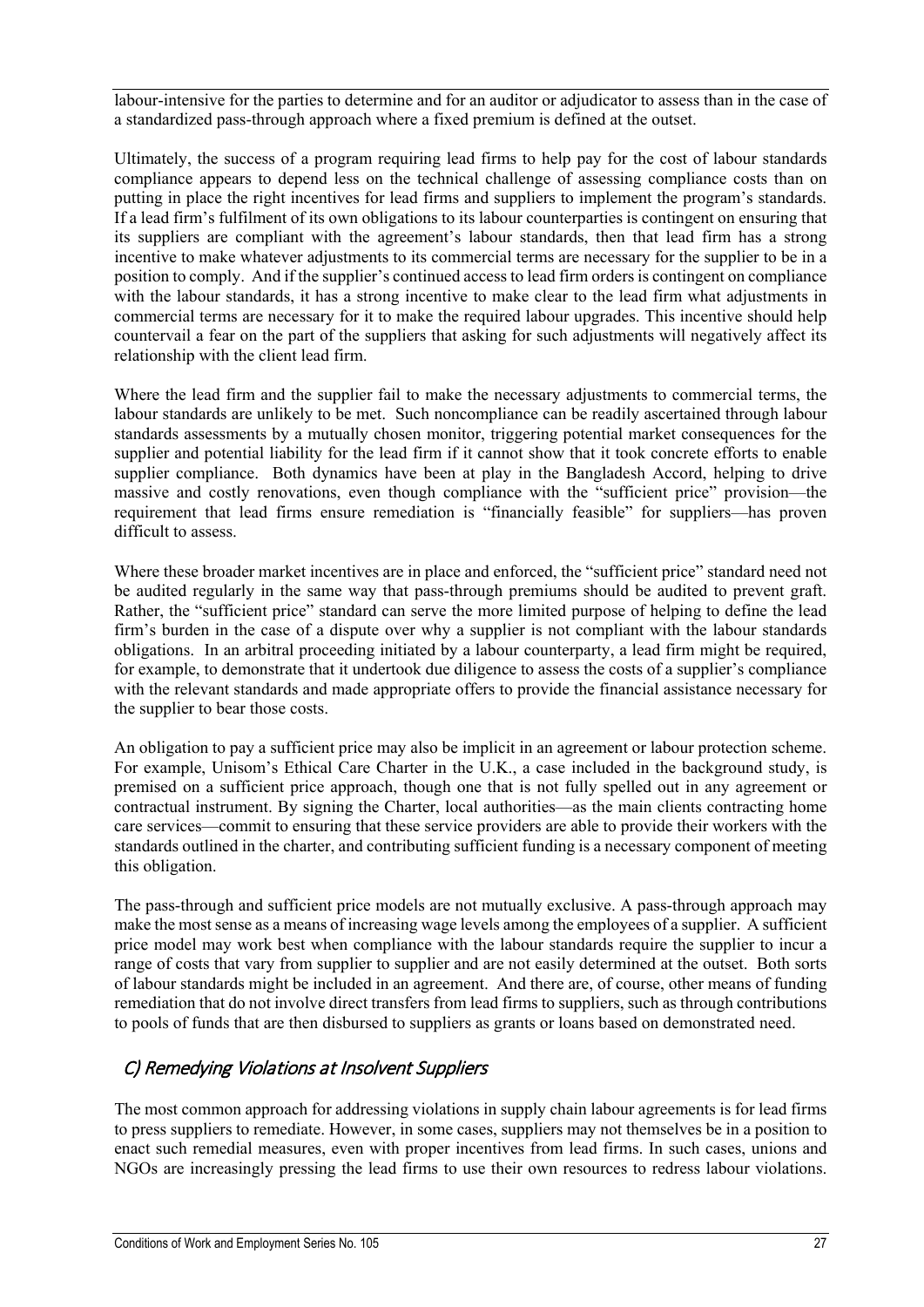There are two primary circumstances in which this occurs: in the context of major workplace disasters in which substantial compensation is required to begin to address the harms caused to workers and their families, and in the context of supplier closures, in which suppliers go bankrupt without paying workers owed compensation.

#### <span id="page-28-0"></span>Workplace Disaster Compensation Schemes

A series of mass-fatality disasters, and campaigns waged by labour advocates in their wake, have arguably contributed to the emergence of a new norm whereby apparel brands are expected to provide compensation for the loss of income and/or medical care for victims of workplace disasters at supplier facilities.

The largest such fund—the Rana Plaza Arrangement—was created following the April 2013 collapse of Rana Plaza in Bangladesh. The framework for the compensation fund was reached in November 2013, via an agreement signed by the government of Bangladesh, the BGMEA, IndustriALL Global Union and the IndustriALL Bangladesh Council, Clean Clothes Campaign, and the Bangladesh Institute of Labour Studies. The agreement envisioned a single process, overseen by a Coordinating Committee comprised of the signatories' representatives and chaired by the ILO, to develop a formula for victim compensation and oversee collection and dispersal of funds. [64](#page-29-1)

The Coordinating Committee initially estimated that USD \$40 million would be necessary to satisfy all expected claims, though this target was subsequently reduced to \$30 million. However, even as the claims process continued, the Fund remained short of this revised target. Labour advocates—coordinated by the Clean Clothes Campaign—launched public campaigns to press brands that sourced from Bangladesh generally and Rana Plaza in particular to make contributions. These efforts included, among other actions, a petition that garnered a million signatures directed at the brand Benneton, which sourced from Rana Plaza factories.

In June 2015, the ILO announced that, following a significant anonymous contribution, the Rana Plaza Trust Fund had met its \$30 million target and thus had gathered the funds required to enable full payments to all victims.<sup>[65](#page-29-2)</sup> Final disbursements were carried out in the ensuing months. Because the payments to beneficiaries were specifically limited to loss of income, medical costs and allied care, the arrangement left open the opportunity for victims to pursue legal claims for other damages such as pain and suffering and punitive damages.

As reviewed in more detail in our background study, similar funds have been established to provide compensation for other workplace disasters in Bangladesh and Pakistan:

• In April 2005, the Spectrum Sweater factory in Savar, Bangladesh collapsed, killing at least 64 workers and injuring many others. The ITGLWF (a predecessor of IndustriALL Global Union) and Inditex (owner of the Zara brand amongst others) subsequently reached an agreement to create the Spectrum Relief Scheme.<sup>[66](#page-29-3)</sup> The Scheme was initially envisioned to total 533,000 Euros, which would provide monthly pensions for the survivors of the disaster and families of workers who died, although

 $\overline{a}$ 

<sup>&</sup>lt;sup>64</sup> Understanding for a practical arrangement on payments to the victims of the Rana Plaza accident and their families and dependents for their losses (as amended Nov. 20, 2013), available at[: http://ranaplaza-arrangement.org/mou/full-text/mou\\_practical\\_arrangement\\_final](http://ranaplaza-arrangement.org/mou/full-text/mou_practical_arrangement_final-ranaplaza.pdf)[ranaplaza.pdf.](http://ranaplaza-arrangement.org/mou/full-text/mou_practical_arrangement_final-ranaplaza.pdf) For a comprehensive and insightful review of the origins and implementation of the agreement, *see* Bangladesh: Rana Plaza compensation scheme: technical report on the scheme design and operationalization, and lessons learnt, ILO public finance, actuarial and statistics services branch, social protection department country office for Bangladesh (2015), available at: [http://www.social](http://www.social-protection.org/gimi/gess/ressourcepdf.action?Ressource.ressourceid=50557)[protection.org/gimi/gess/ressourcepdf.action?Ressource.ressourceid=50557](http://www.social-protection.org/gimi/gess/ressourcepdf.action?Ressource.ressourceid=50557)

<sup>&</sup>lt;sup>65</sup> "Rana Plaza victims' compensation scheme secures funds needed to make final payments," international labour organization (June 8, 2015), available at[: http://www.ilo.org/global/about-the-ilo/newsroom/news/wcms\\_374239/lang--en/index.htm;](http://www.ilo.org/global/about-the-ilo/newsroom/news/wcms_374239/lang--en/index.htm) Tansy Hoskins, "after two years, the Rana Plaza fund finally reaches its \$30m target," the guardian (June 10, 2015), available at:

https://www.theguardian.com/sustainable-business/2015/jun/10/rana-plaza-fund-reaches-target-compensate-victims.<br><sup>66</sup> For a detailed case study of the disaster and its root causes, as well as the domestic and international and addressed broader health and safety issues in Bangladesh's RMG sector, *see* Doug Miller, last nightshift in Savar: the story of the spectrum sweater factory collapse (2013).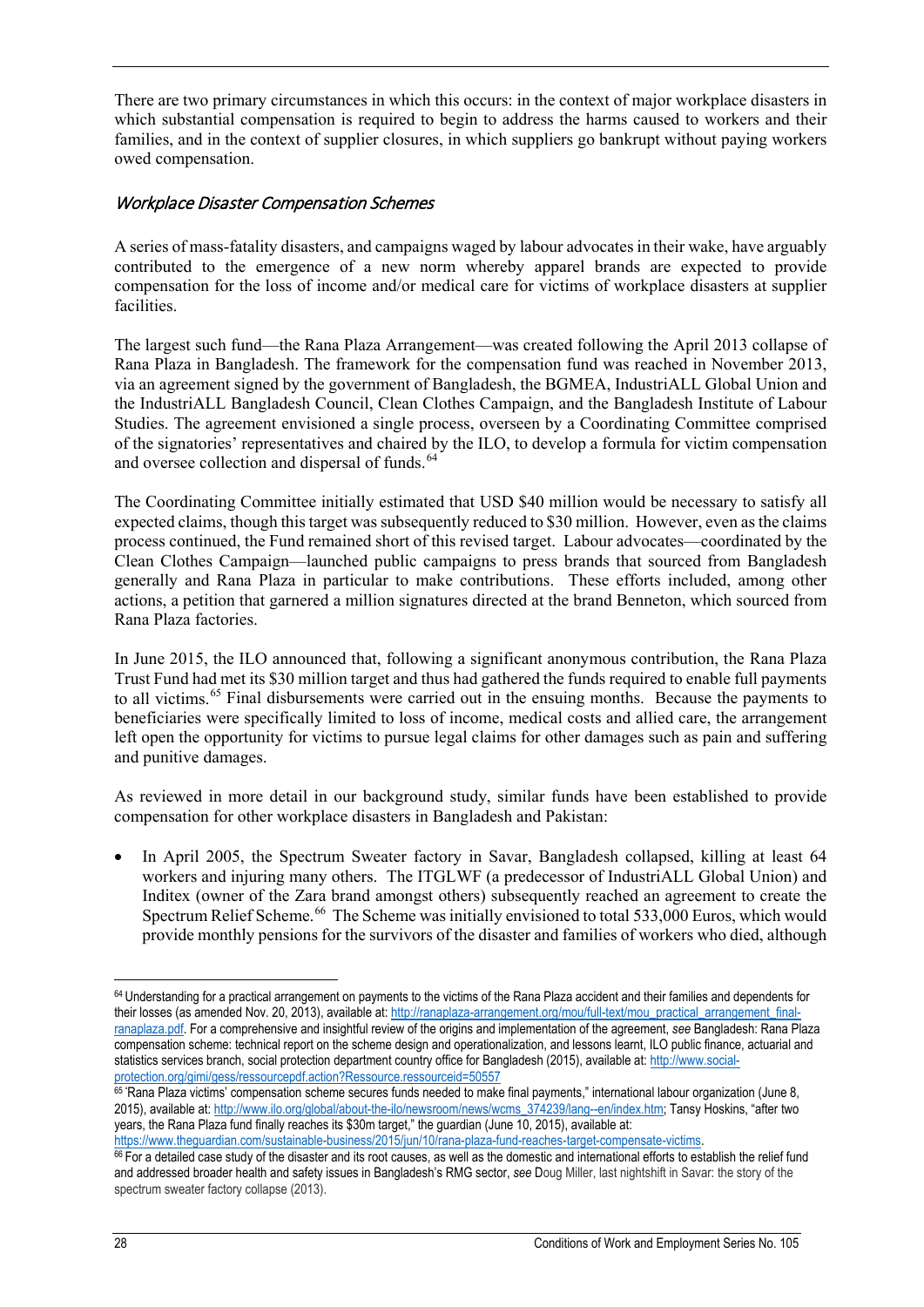the total amount given was not ascertained. Final payouts were made in September 2011.<sup>[67](#page-30-1)</sup> The Clean Clothes Campaign, along with the ITGLWF and multiple Bangladeshi unions including the National Garment Workers Federation, organized a public campaign to establish the agreement and ensure its eventual implementation.<sup>[68](#page-30-2)</sup>

- In September 2013, the Tazreen Claims Administration Trust was established to provide compensation to victims of the November 2012 fire at Tazreen Fashions in Bangladesh, which killed 113 workers and injured scores more. The Clean Clothes Campaign and International Labor Rights Forum, which led efforts to establish the Fund and persuade companies to contribute to it, announced in July 2016 that the Fund had completed its work of providing payments to all injured workers and to the dependents of those who were killed. Recipients included 482 family members of 103 deceased workers and 10 missing workers, and 174 survivors who suffered continuing injuries from the fire.<sup>69</sup> Major contributions of \$1 million were made by  $C&A$  Foundation and the Li  $&F$ ung Foundation (Li & Fung had placed orders at Tazreen on behalf of Sean John's Enyce brand). KiK, El Corte Ingles, and Walmart, made smaller contributions, with the last providing \$250,000.[70](#page-30-4)
- In September 2016, an agreement was reached to provide compensation for income lost by victims of the September 2012 fire at the Ali Enterprises factory in Baldia, Karachi, Pakistan. The deadliest apparel factory fire on record, the Ali Enterprises tragedy claimed the lives of 225 workers and left at least 57 workers injured. Under the agreement, which was signed by the German brand Kik, IndustriALL Global Union, the Clean Clothes Campaign, and the ILO, Kik agreed to contribute \$5.15 million to fund the compensation scheme. Kik, which was the factory's largest customer, previously provided \$1 million in emergency funding in December 2012. These funds, plus additional contributions from the government of Pakistan, were determined to be sufficient to meet the requirements for loss of income and medical care for victims and dependents under the ILO's Employment Injury Benefits Convention (ILO Convention 121), using a proxy wage proposed by the ILO in the absence of direct records of wage rates.<sup>[71](#page-30-5)</sup>

### <span id="page-29-0"></span>Making Workers Whole Upon Supplier Closures

There are numerous instances in which lead firms have agreed to contribute funds to help make workers whole where the lead firm's contractors have closed without paying legally due compensation. Key examples are in the apparel and construction sectors.

In apparel, the historical jobbers agreements established limited liability on a jobber to pay several weeks of wages where its contractor failed to pay workers upon closure. In a number of more recent cases, brands have contributed to make employees of its contracted suppliers whole, with contributions reaching into the millions. Such cases have been most common in the sphere of university licensed apparel where universities have imposed labour codes of conduct as part of licensing agreements that allow brands to produce apparel bearing their logos, and created an independent non-profit organization, the Worker Rights Consortium, to monitor for compliance. Two notable examples, reviewed in further detail along with other cases in the background study, include:

<span id="page-29-1"></span> $\overline{a}$ 67 "Spectrum relief scheme finally completed, "clean clothes campaign (May 1, 2015), available at:

<sup>&</sup>lt;u>https://cleanclothes.org/news/2011/05/01/spectrum-relief-scheme-finally-completed</u>.<br><sup>68 "</sup>Action for safe factories in Bangladesh on 5th anniversary of spectrum disaster," clean clothes campaign (Apr. 11, 2010, modified A 2013), available at: [https://cleanclothes.org/news/2010/04/11/action-for-safe-factories-in-bangladesh-on-5th-anniversary-of-spectrum](https://cleanclothes.org/news/2010/04/11/action-for-safe-factories-in-bangladesh-on-5th-anniversary-of-spectrum-disaster)[disaster.](https://cleanclothes.org/news/2010/04/11/action-for-safe-factories-in-bangladesh-on-5th-anniversary-of-spectrum-disaster) 69 *id.*

<span id="page-29-2"></span>

<sup>&</sup>lt;sup>70</sup> "Payment on claims from survivors of Tazreen factory fire completed," clean clothes campaign and international labor rights forum (July 8,

<span id="page-29-3"></span><sup>2016),</sup> available at: <u>http://www.laborrights.org/releases/payment-claims-survivors-tazreen-factory-fire-completed.</u><br><sup>71</sup> "Compensation arrangement agreed for victims of the Ali enterprise factory fire in Pakistan," Interna 2016), available at: [http://www.ilo.org/global/about-the-ilo/newsroom/news/wcms\\_521510/lang--en/index.htm](http://www.ilo.org/global/about-the-ilo/newsroom/news/wcms_521510/lang--en/index.htm) (hereinafter ILO, "Ali enterprises compensation arrangement); compensation arrangement agreed for victims of the Ali enterprise factory fire in Pakistan," clean clothes campaign (sept. 12, 2016), available at[: https://cleanclothes.org/news/2016/09/12/statement-ali-enterprises.](https://cleanclothes.org/news/2016/09/12/statement-ali-enterprises)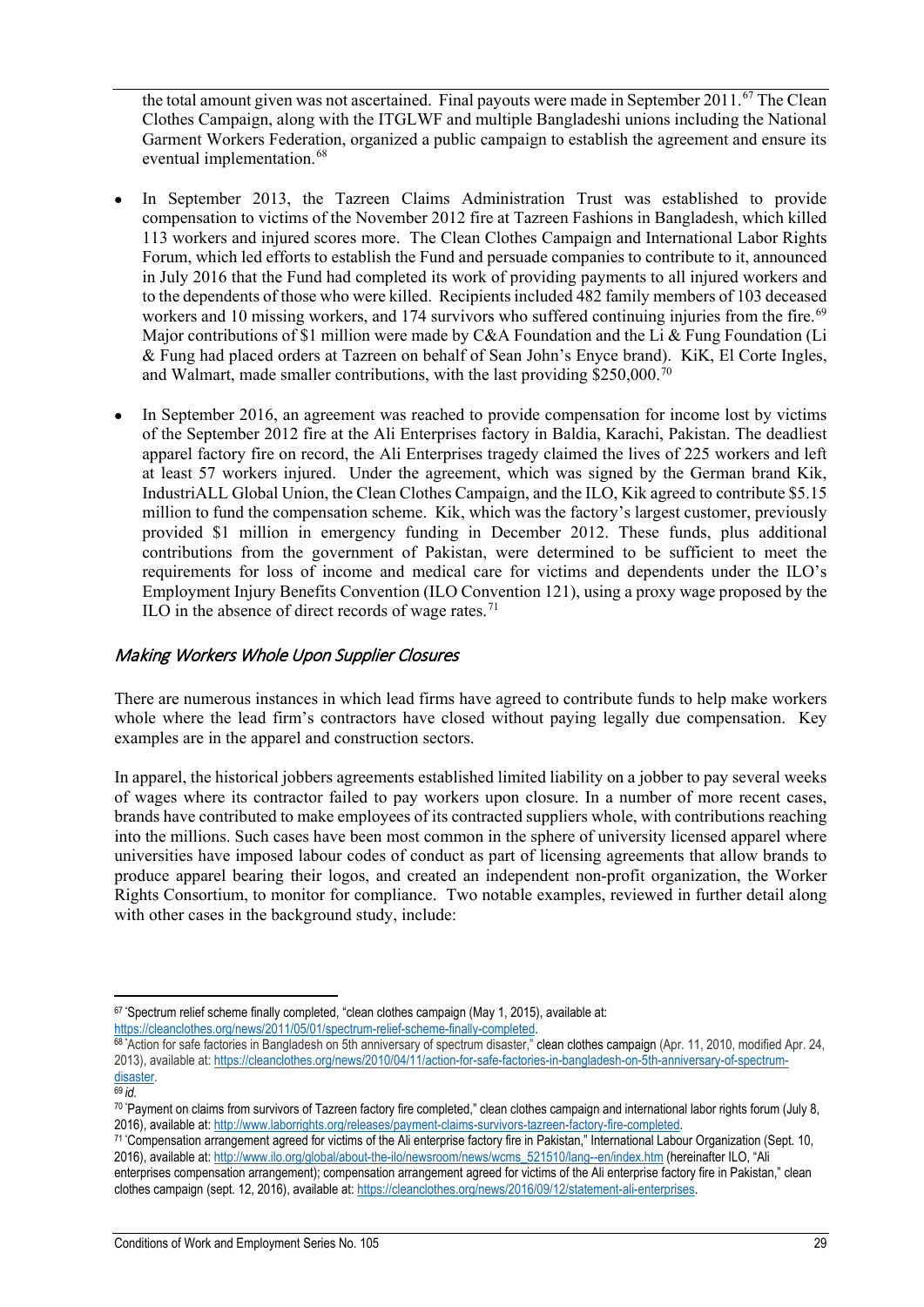- An agreement between the Honduran union confederation CGT and Nike reached in July 2010 under which Nike agreed to contribute \$1.54 million to a worker relief fund to be distributed to the former employees of two factories, Hugger and Vision Tex, which closed without paying them severance and back wages. Nike also agreed to pay for all 1,600 workers to be enrolled for one year in Honduras' national health program. The agreement made Nike's commitments enforceable subject to binding arbitration.<sup>[72](#page-31-3)</sup>
- An agreement reached in April 2013 between an Indonesian union, DPC SPSI TSK Tangerang, and the brand Adidas under which the latter reportedly agreed to contribute more than \$1 million to help make whole more than 2,000 former employees of a factory, PT Kizone, which closed without paying them severance obligations equivalent on average to a year's salary. The agreement with Adidas was reached after a U.S. university brought legal action against the brand to enforce its labour code of conduct and the Indonesian union successfully intervened in the suit. In the period immediately following the closure, Nike had voluntarily contributed more than a half million dollars (and convinced an intermediary firm to contribution an additional \$1 million), and a smaller firm, the Dallas Cowboys, contributed \$55,000.<sup>[73](#page-31-4)</sup>

The background study reviews nine similar cases, where brands or intermediaries acting on their behalf contributed funds to make workers formerly employed by insolvent contract factories whole. Garment workers and their advocates in California have successfully campaigned to establish a duty on the part of brands to guarantee payment by their contractors as a matter of state law.<sup>[74](#page-31-5)</sup>

The concept of lead firm liability for debts to workers owed by contractors is well established in the developed world construction sector. A notable model exists in recent revisions to collective bargaining agreements negotiated between the Swedish building trades union federation, Byggnads and the Swedish employer's association in construction, BL<sup>[75](#page-31-6)</sup> As discussed in the background study, recently added provisions to "Annex D" of the agreement allows the union to seek redress from the main contractor in the event of an unresolved wage dispute between a worker and a subcontractor firm, and potentially to obtain relief to make workers whole from a special fund established by the BI for this purpose. In the event that the Board finds in favour of the union, awards are paid out from a special fund established by the BI. This funding mechanism includes a right of recourse towards the responsible employer or any party to the dispute that has not fulfilled its obligations under Annex D.

Existing law in many states allows for construction trades workers to use "mechanic's liens" to obtain redress for owed wages from higher levels in the chain, up to and including the owner of the property which they have worked to improve.<sup>76</sup>

### <span id="page-30-0"></span>**Observations**

The cases reviewed above appear to reflect growing acceptance of the principle that lead firms have an obligation to take steps to remedy labour violations experienced by their suppliers' employees, even where doing so requires use of their own financial resources. Labour advocates argue that lead firms have a moral responsibility to do so because they tend to benefit, in the form of low prices, from the low wages and flexibility that are made possible, in part, because the suppliers operate without sufficient capital to meet accrued debts owed to workers.

<span id="page-30-2"></span><span id="page-30-1"></span> $\overline{a}$ <sup>72</sup> Worker rights consortium, WRC update: positive resolution of Nike/Honduras case (July 26, 2010), available at: http://www.workersrights.org/university/memo/072610.html.<br><sup>73</sup> Worker rights consortium, assessment re Pt Kizone (Indonesia) 2 (Jan. 8, 2012), available at:

[http://www.workersrights.org/freports/wrc%20assessment%20re%20pt%20kizone%20\(indonesia\)%201-18-12.pdf;](http://www.workersrights.org/freports/wrc%20assessment%20re%20pt%20kizone%20(indonesia)%201-18-12.pdf) worker rights consortium,

<span id="page-30-4"></span><span id="page-30-3"></span>memorandum, distribution of funds to Pt Kizone workers as per the union's agreement with adidas (Aug 9, 2013), https://www.workersrights.org/wp-content/uploads/2016/09/pt-kizone-distribution-update-8.9.13.pdf.<br><sup>74</sup> See California labor code § 2673.1.

<span id="page-30-5"></span>

<sup>75</sup> Petra Herzfeld Olssont & Erik Sjödinff, "the fissured workplace: some responses to contemporary challenges in Sweden," 37 comparative labor law and policy journal 143 (2015).

<sup>76</sup> See, e.g., California civil code § 8000; New York consolidated laws, lien laws article 2, § 3.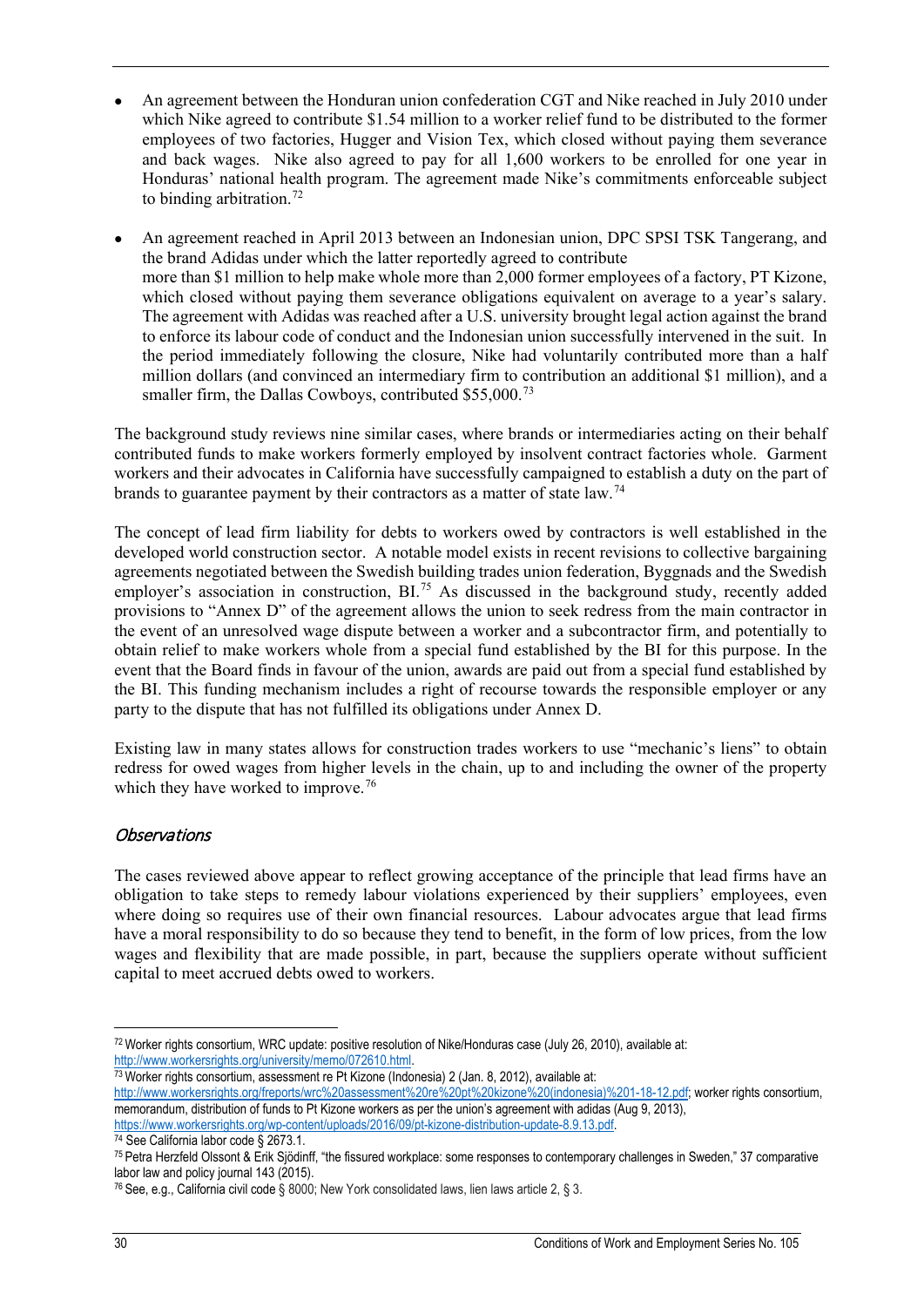In the context of the disaster relief schemes and some cases involving wages due upon factory closures, lead firms have described their contributions as voluntary humanitarian acts, rather than the fulfilment of any legal or contractual obligation. Nonetheless, over time, the accumulation of instances in which lead firms have been compelled to make financial contributions of this sort creates emerging norms whereby such action is expected by stakeholders and the media, at least among firms that hold themselves out as responsible corporate actors.

## <span id="page-31-0"></span>D) Reversing or Eliminating Incentives for Outsourcing

A final approach labour groups have advocated to address the negative consequences of subcontracting is for the lead firm to bring outsourced workers back "in-house" or to acknowledge an employment relationship it previously denied.

### <span id="page-31-1"></span>Homecare Workers in California

Instances of "in-sourcing" have occurred most commonly in industries tied to public financing. An example reviewed in more detail in the background study is labour's response to poor conditions in the California homecare industry. In California, as elsewhere in the United States and around the world, hundreds of thousands of workers are employed as personal attendants to provide essential services, such as bathing and cooking, to the elderly and persons with disabilities. The workers are technically employed by the individual clients for whom they work, but they receive their paychecks from a government entity, the California Department of Social Services, which administers the California In-Home Supportive Services (IHSS) program. Historically, this system made unionization impossible because each employee had a separate employer and their individual employers were not in a position to increase wages and benefits, which were effectively set by the state.<sup>77</sup>

In the late 1990s and early 2000s, SEIU managed to unionize the IHSS workforce by waging a multiyear campaign to win state-level legislation requiring counties, which administer the IHSS system, to either assume the role of "employer of record" of homecare workers or to create public authorities to serve as an "employer of record" with whom the workers could collectively bargain. The union then successfully waged legislative campaigns in counties across the state to create such authorities, a process that required significant grassroots organizing and a political alliance with consumers, and eventually won union elections and collective bargaining agreements in counties across the state, resulting in the largest increase in union membership in the United States in more than fifty years.

#### <span id="page-31-2"></span>Subcontracted Autoworkers in Korea

In the private sector as well, unions have sometimes been able to compel a lead firm to hire subcontracted workers directly or otherwise negotiate over their labour conditions, as illustrated by the cases involving Kia and Hyundai in South Korea included in our background study. In the South Korean automotive manufacturing sector, the last two decades have seen a proliferation of "in-company" subcontracting, whereby workers are hired by a subcontracted company to perform work on assembly lines and in other areas alongside regularly employed workers. The subcontracted workers may be paid substantially lower wages and have less job security even when performing the same work.

<span id="page-31-3"></span>Subcontracted workers at several enterprises have sought to organize their own unions, working in concert (and sometimes, in tension) with unions representing regularly employed workers.[78](#page-32-4) In the case of Kia Motors, in 2002, following the company's doubling of its use of subcontracted workers and a surge of activism by these subcontracted workers, the Kia Motors Trade Union negotiated a collective bargaining

<span id="page-31-5"></span><span id="page-31-4"></span> $\overline{a}$ <sup>77</sup> Linda Delp and Katie Quan, "Homecare worker organizing in California: an analysis of a successful strategy," Labor studies journal (2002, vol. 27:1), pp.1- 23.

<span id="page-31-7"></span><span id="page-31-6"></span><sup>78</sup> Aelim Yun, "Building collective identity: trade union representation of precarious workers in South Korean auto companies," Labour, capital and society (2011, vol. 44:1), pp.154-178.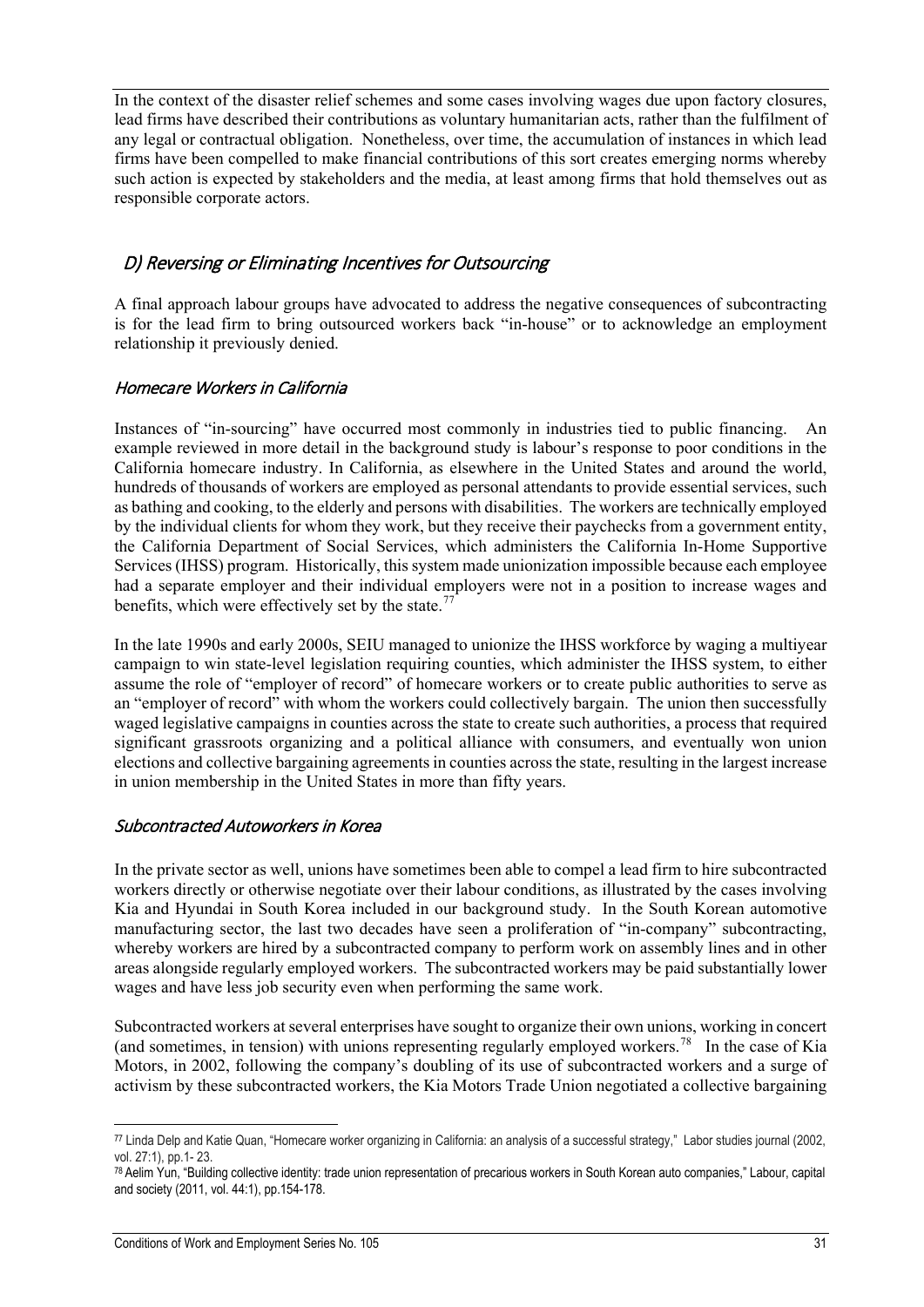agreement with Kia Motors at its plant in Hwasung, Korea. The contract required the company to obtain the consent of the union when it outsources work or deploys subcontracted workers on primary assembly lines. It also required the company to hire from among the pool of subcontracted workers whenever it hired a worker on a regular-term contract. Several years later, subcontracted workers at the same plant formed their own union, the Kia Motors Precarious Workers Union, and ultimately negotiated not only collective bargaining agreements with the subcontractor firms, but also a tripartite agreement with Kia Motors Trade Union and Kia management, ensuring that the company would hire subcontracted workers preferentially for open permanent positions. The two unions ultimately merged.<sup>[79](#page-33-0)</sup>

#### <span id="page-32-0"></span>Other Examples

Collective bargaining agreements in the U.S. and elsewhere frequently include provisions prohibiting subcontracting altogether or requiring that subcontracted workers are provided with equivalent wages and benefits to unionized workers. A similar logic underlies Britain's Two Tier Code, which aims to safeguard the conditions of former public sector employees by standardizing the terms of employment offered to "transferred workers" and new hires employed by government contractors. These efforts largely eliminate the employer's incentive to subcontract, at least to the extent that subcontracting is driven by a desire to cut labour costs.

## <span id="page-32-1"></span>V. Enforcing Labour Standards in Supply Chains

Because voluntary social responsibility schemes have largely failed to eliminate pervasive labour violations and raise standards in many global supply chains, the question of how to enforce lead firms' labour commitments has attracted increasing attention in recent years. Below we review several enforcement strategies.

### <span id="page-32-2"></span>Co-Governance

Many of the more sophisticated negotiated agreements reviewed in this report follow an approach that has been called "co-governance." As described by the Global Works Foundation, which advocates for the model and participates in several initiatives, "[s]uch agreements set ground rules for labourmanagement relations and place governing authority for administering these rules in the hands of a body with balanced representation of management and worker representatives, sometimes called an Oversight Committee or 'OC.'"[80](#page-33-1) Depending on the initiative, the committee oversees staff or an ombudsperson to help carry out capacity building, inspections, or other activities whose authority and autonomy vary from case to case.

In these initiatives, there is generally a hope or expectation on the part of labour and company signatories that most disputes will be resolved directly between the parties at the enterprise level. Where direct dialogue fails to resolve the dispute, however, the parties may bring the issue to the OC. Typically, the OC's dispute resolution efforts are limited to mediation. This stems from the structure of the body: Because the committee is typically comprised of equal parts of appointees from management and labour, disputes on contentious issues may reach deadlock. Some of the instruments described below provide for binding arbitration to resolve such disputes; at least one (the Indonesia FOA Protocol) refers to adjudication of disputes in domestic courts.

<span id="page-32-3"></span> $\overline{a}$ <sup>79</sup> *id.* at 169.

<span id="page-32-4"></span><sup>80</sup> Global works foundation, co-governance in global supply chains: a roadmap for sustainable labor-management relations (Feb. 2017).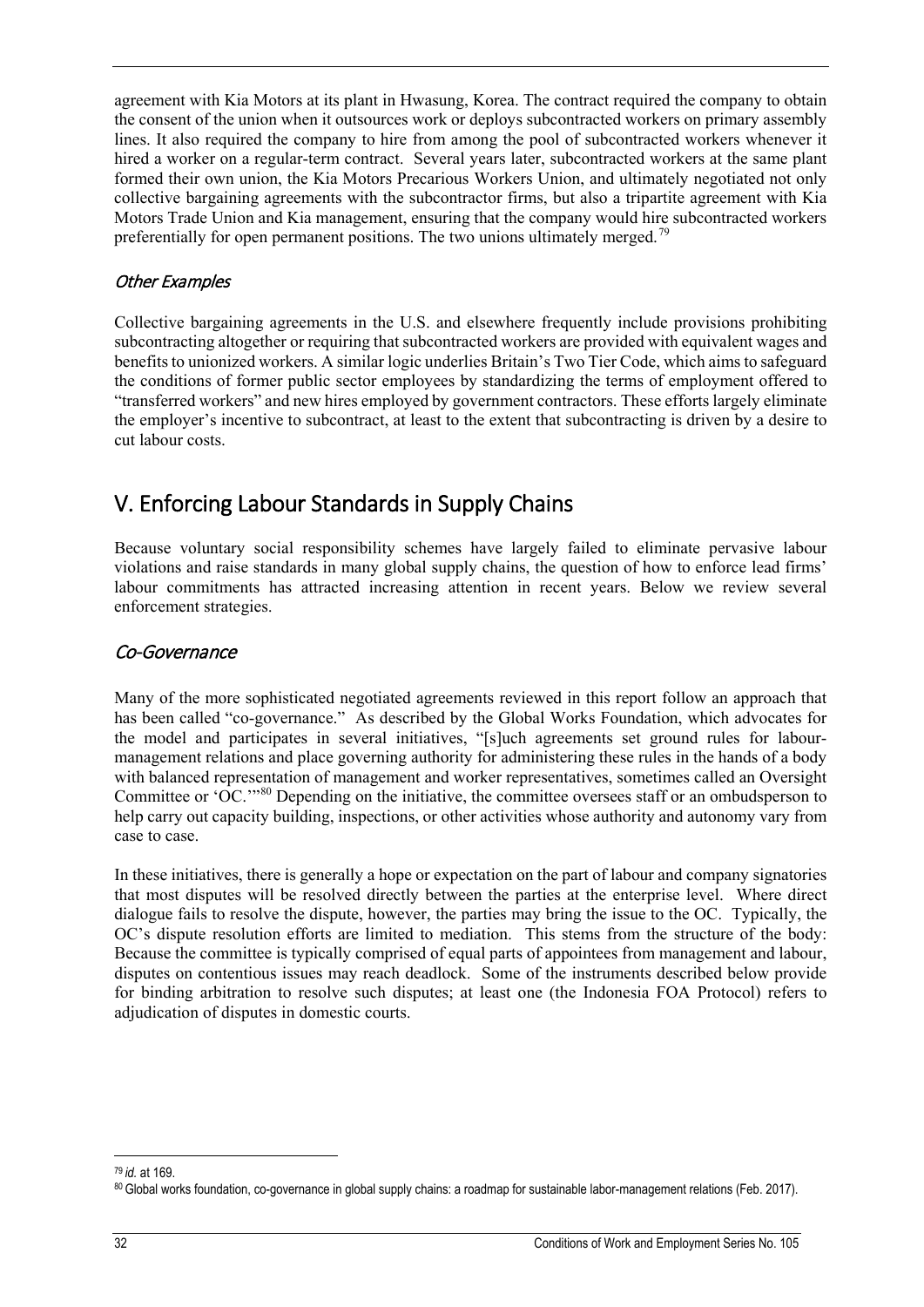The governance structures and dispute resolution procedures of several key cases are summarized in Table 3 below:

<span id="page-33-1"></span><span id="page-33-0"></span>

| Table 3. Approaches to Governance and Enforcement                                                                                      |                                                                                                                                                                                                                                                                                                                                                                                                                                                                                                                                                                                                                                            |  |
|----------------------------------------------------------------------------------------------------------------------------------------|--------------------------------------------------------------------------------------------------------------------------------------------------------------------------------------------------------------------------------------------------------------------------------------------------------------------------------------------------------------------------------------------------------------------------------------------------------------------------------------------------------------------------------------------------------------------------------------------------------------------------------------------|--|
| <b>Instrument</b>                                                                                                                      | <b>Governance and Dispute Resolution</b>                                                                                                                                                                                                                                                                                                                                                                                                                                                                                                                                                                                                   |  |
| <b>Historical ILGWU Jobbers</b><br>Agreements                                                                                          | Disputes were to be jointly investigated and mediated by labour and jobber<br>representatives. Unresolved disputes were to be submitted to an "Independent<br>Chairman" who was empowered to issue final and binding arbitral awards.                                                                                                                                                                                                                                                                                                                                                                                                      |  |
| Bangladesh Accord                                                                                                                      | Governed by a 12-member Steering Committee (SC), with equal representation<br>from labour and company signatories, plus 2 NGO witnesses. SC oversees staff,<br>including Chief Safety Inspector with the power to halt production at worksites to<br>ensure safety. SC mediates disputes. If impasse is reached, parties may refer<br>cases to final and binding arbitration.                                                                                                                                                                                                                                                              |  |
| Fruit of the Loom Agreements with<br>CGT (Honduras) and<br>Sitrasacosi/International Union<br><b>Education League</b><br>(El Salvador) | Governed by 4-member Oversight Committee (OC) with equal representation from<br>labour and company, plus two alternates. OC oversees capacity building and<br>mediates disputes, with assistance of ombudsperson. In the El Salvador<br>agreement, OC appointees are to act independent of party appointing them in best<br>interest of labour-management relationship. Disputes may be referred to binding<br>arbitration.                                                                                                                                                                                                                |  |
| Freedom of Association Protocol<br>(Indonesia)                                                                                         | Envisions mixed Supervision and Dispute Resolution Committees at factory and<br>national levels. Factory-level committees are to be comprised of company-level<br>unions and company management. National-level committee, which includes<br>national level unions, NGOs, brands, and suppliers, operates by consensus.<br>Unresolved disputes may be referred to court of law.                                                                                                                                                                                                                                                            |  |
| Inditex-IndustriALL<br>Global Framework Agreement                                                                                      | Governed by 6-member committee comprised of labour and company<br>representatives. Questions regarding interpretation of the agreement to be resolved<br>by consultation between the parties, with expert advice from ILO where necessary.                                                                                                                                                                                                                                                                                                                                                                                                 |  |
| H&M-IndustriALL<br>Global Framework Agreement                                                                                          | Envisions nested national and global oversight committee structure. At national<br>level, National Monitoring Committees (NMC), comprised of H&M and IndustriALL<br>representatives (at least 2 each), provides guidance and aids in dispute resolution.<br>Disputes not resolved at NMC level or requests for guidance may be submitted to<br>global Joint Industrial Relations Development Committee, comprised of<br>representatives of H&M, IndustriALL, and IF Metall. Unresolved disputes at this<br>level may be referred to mediation.                                                                                             |  |
| Rana Plaza Arrangement                                                                                                                 | Governed in all respects by Coordination Committee, comprised of representatives<br>from Bangladesh Ministry of Labour, two Bangladesh industry associations,<br>IndustriALL and two national union bodies, three brands, and two NGOs, with ILO<br>as neutral chair                                                                                                                                                                                                                                                                                                                                                                       |  |
| Tazreen Claims Administration<br>Trust                                                                                                 | Incorporates two layers of governance: Signatories IndustriALL, C&A, and Clean<br>Clothes Campaign participate in Coordination Committee, which oversees<br>implementation. At national level, Bangladeshi groups who work with families<br>participate in Tazreen Steering Committee, which advises Coordination Committee.                                                                                                                                                                                                                                                                                                               |  |
| <b>CIW Fair Food Agreements</b>                                                                                                        | Lead firm and participating grower commitments monitored by Fair Factory<br>Standards Council (FFSC), a non-profit organization governed by a board<br>comprised of worker representatives, experts and company representatives. FFSC<br>is empowered to place participating growers on suspension or probation, thereby<br>prohibiting lead firms from sourcing from them. Growers may appeal FFSC-<br>imposed resolution to arbitrator, but FFSC position must be upheld unless its factual<br>findings are "clearly erroneous," using "final offer" arbitration model. Fair Food<br>Agreements are enforceable by CIW in courts of law. |  |
| FLOC Agreements with Campbell<br>and Mt. Olive Pickles and growers                                                                     | Mixed labour and management working groups negotiate policy on particular issues<br>(e.g. health and safety, child labour). Disputes are mediated and, where necessary,<br>arbitrated by Dunlop Commission, a private enforcement board initially headed by<br>former U.S. Secretary of Labor John Dunlop.                                                                                                                                                                                                                                                                                                                                 |  |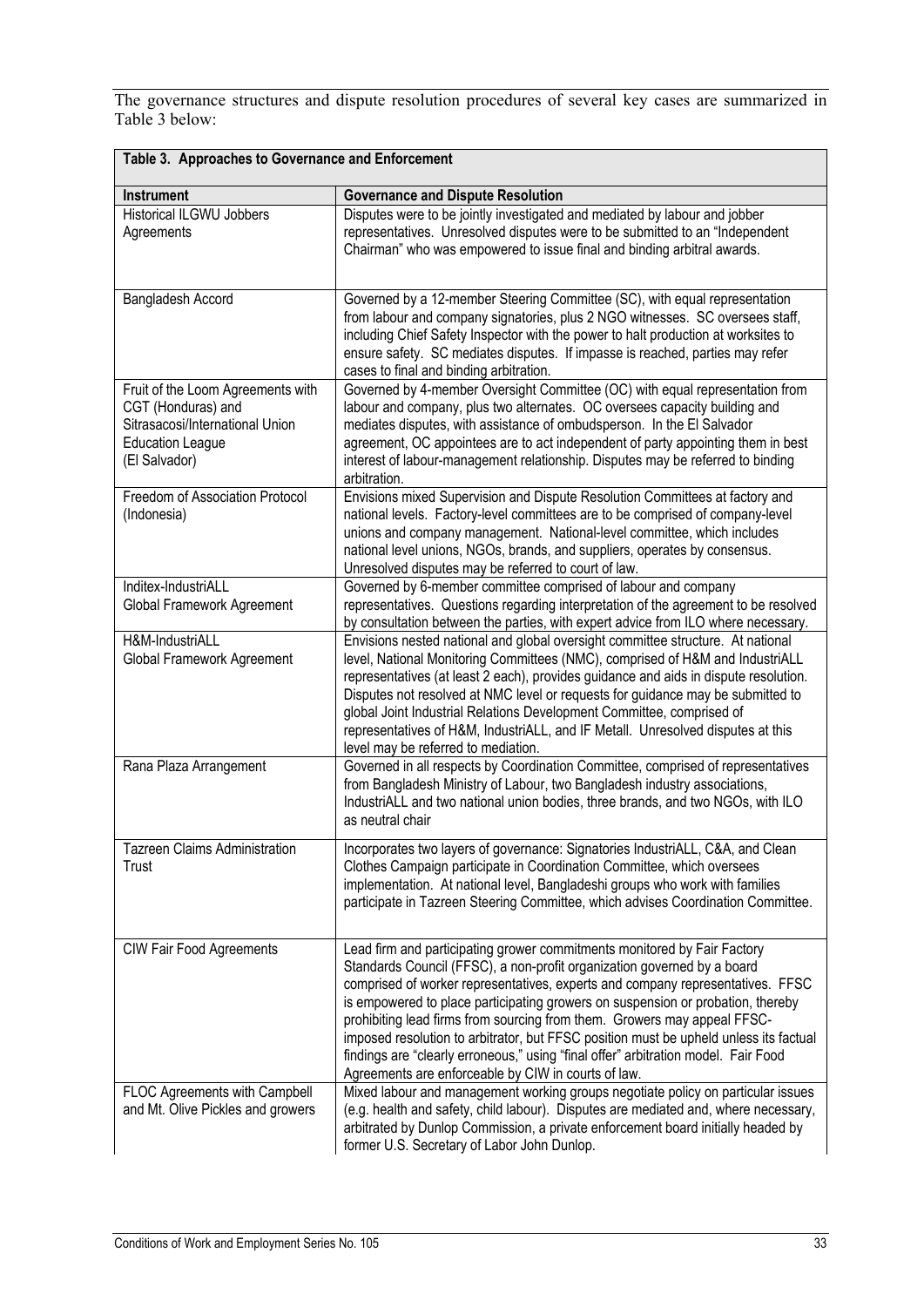### <span id="page-34-0"></span>Mediation and Arbitration

As noted above, in co-governance agreements, mixed labour-company governance bodies at the national or global level typically mediate disputes at particular worksites. In at least two cases, the Bangladesh Accord and the Rana Plaza Arrangement, the ILO serves as a neutral chair. Several global framework agreements provide for the parties to participate in mediation of disputes not resolved through the agreement's governance structure, including those between IUF and the French food services firm Sodexo and between UNI Global Union and the Netherlands-based ABN AMRO Bank.<sup>[81](#page-35-0)</sup>

Mediation is by its nature a voluntary process; mediators can only help parties dialogue and offer what are essentially nonbinding suggestions. Because of these limitations, unions and labour NGOs are increasingly seeking to include in agreements with lead firms dispute resolution mechanisms in which a neutral arbitrator can issue decisions that are final and binding. Arbitration is, of course, the dominant dispute resolution mechanism incorporated into commercial contracts between firms, and is a standard component of collective bargaining agreements in the U.S. In the U.S. context, arbitration has often proven to be cheaper and faster than resolving the merits of commercial and labour relations disputes in court, while providing neutral expert adjudication that can be backed up by enforcement of arbitral awards in courts of law. [82](#page-35-1)

There are some relatively old precedents for binding arbitration in supply chain agreements with lead firms in the United States. The ILGWU's historical jobbers agreements, dating to the 1930s, included binding arbitration, empowering a neutral, mutually designated chairperson to resolve disputes between the union and the contractor or jobber signatories, including the power to determine whether the price a jobber paid a contractor was consistent with contractual obligations. Similarly, as reviewed above, FLOC's agreements with Campbell and Mt. Olive Pickles include a mediation and arbitration procedure overseen by a body called the Dunlop Commission to resolve disputes between the parties to the agreement. Because agricultural workers are excluded from the United States' core piece of labor legislation, the National Labor Relations Act, the Dunlop Commission is a particularly important innovation, functioning as a "private labour relations board, whose authority is guaranteed in legal contracts," thereby sidestepping "lack of legislation and regulation as well as legal differences across boundaries<sup>"[83](#page-35-2)</sup>

Until quite recently, however, binding arbitration clauses were not included in international labour agreements, at least in the supply chain context. The past several years have seen significant innovation. An agreement reached in 2010 to end a labour dispute between the Honduran union CGT and the U.S. based apparel firm Fruit of the Loom was, to our knowledge, the first agreement between a Western brand and a U.S. union that includes a binding arbitration clause. Thus far, the provision has not been invoked, as the parties have been able to resolve their differences through dialogue mediated by a bilateral oversight committee. A recently signed parallel agreement between Fruit of the Loom and a Salvadoran labour union Sitrasacosi, together with a non-profit called the International Union Education League, likewise provides for arbitration to resolve disputes, as does the Honduran CGT's agreement with Nike to resolve the Hugger and Vision Tex factory closures.<sup>[84](#page-35-3)</sup>

As the first agreement to include binding enforcement provisions involving multiple brands and multiple labour signatories in the global apparel sector, the Bangladesh Accord was a significant breakthrough. When the Accord was signed in 2013, the enforcement provision was highlighted by advocates celebrating the agreement as well as by corporate entities that cited the agreement's dispute resolution

 $\overline{a}$ 

<sup>81</sup> See Hadwiger, *supra*, n. 12 at 59-60.

<sup>&</sup>lt;sup>82</sup> Arbitration is often criticized as a dispute resolution procedure when imposed on individual workers or consumers with inferior bargaining power as components of adhesion ("take or leave it") contracts, eliminating the opportunity to bring claims before courts of law where due process protections are stronger. Such contracts also frequently forbid class claims, even where individual claims are impracticable. However, unions tend to prefer arbitration as a dispute resolution procedure for collective agreements. As repeat players with expertise in the process, they are able to select arbitrators they trust and provide effective representation in the process, while saving the time and expense associated with traditional litigation.

<sup>&</sup>lt;sup>83</sup> See Berger and Raza, *supra*, n. 16 at 97.<br><sup>84</sup> See Anner et al., *supra*, n. 4 at 34-35.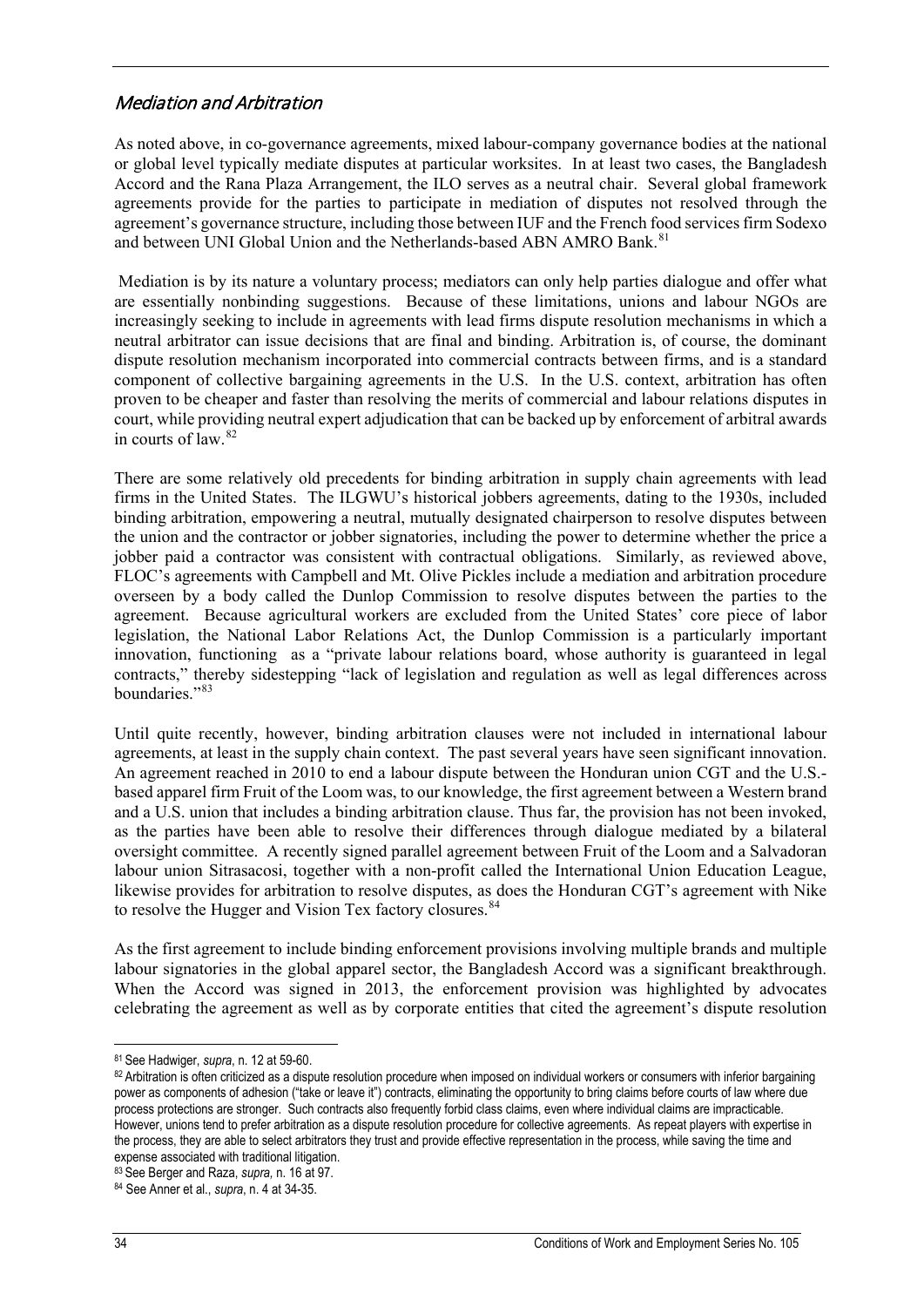provision as the reason they were unwilling to sign. For example, the Brussels European Employees Relations Group (an affiliate of the Washington, D.C.-based HR Policy Association, an organization that represents major U.S. corporations on labour policy issues) and Morgan Lewis (an American law firm that represent employers in labour disputes and litigation) commented:

*The Accord is a development of some significance. For the first time, a number of multinational companies have signed with global trade union federations what looks like a legally binding agreement, enforceable through the courts, under which these companies commit to a range of measures aimed at transforming the working conditions at the premises of offshore suppliers who manufacture ready-made garments for them.[85](#page-36-1)*

Under the Accord's procedure, a party can appeal the decision of the steering committee to a process of binding arbitration, governed by the rules of the [United Nations Commission on International Trade Law,](http://www.uncitral.org/uncitral/index.html) which is the standard procedure for international arbitrations. As set out in the Accord, an arbitrator's award may be enforced in a court of law of the domicile of the signatory party against whom enforcement is sought (e.g., an award against a German company may be enforced in a German court). Under the New York Convention, an international agreement that has been signed by the home country of every Accord signatory company, domestic courts have a broad obligation to enforce foreign arbitration awards.<sup>[86](#page-36-2)</sup>

The Accord's labour signatories have reportedly resolved a number of cases involving Bangladeshi suppliers by invoking the threat of arbitration and, in two cases, formally initiating arbitral proceedings against brand signatories. The two cases in which arbitral proceedings were initiated "hinged on whether the global brands involved met the Accord requirements to require their suppliers to remediate facilities within the mandatory deadlines imposed by the Accord and to negotiate commercial terms to make it financially feasible for their suppliers to cover the costs of remediation."[87](#page-36-3)

In both cases, the global union and brand signatories agreed that cases would be heard at the Hague by a three-member tribunal established by the Permanent Court of Arbitration ("PCA"), with the Secretary-General of the PCA holding appointing authority. In October 2017, the PCA announced it had resolved several procedural issues applicable to both cases. Most important, according to a redacted version of its decision, the panel denied a challenge by the brands asserting that the case was not ripe to be arbitrated since the members of the Steering Committee had reached a deadlock on the case (with the ILO representative on the Committee declining to cast a vote). The arbitral panel concluded that the Accord's text and structure make clear that a union can appeal even such a "non-decision" by the Steering Committee to arbitration.<sup>[88](#page-36-4)</sup> The decision clarified any remaining doubt that the Accord is a legally enforceable instrument.

Shortly thereafter, with a merits trial looming for May 2018, the global unions reached agreements to resolve both cases. Because the PCA rejected a petition by the unions to disclose the names of the brands involved, their identities remain unknown. In the first case, IndustriALL reported in December 2017 that the agreement would "ensure that the supplier factories associated with this leading fashion brand are remediated and that substantial funds are available for that remediation work consistent with the 2013 Bangladesh Accord."[89](#page-36-5) In the second case, it was reported in January 2018 that the unnamed brand agreed to pay \$2 million to help fix safety issues at more than 150 suppliers in Bangladesh, and to contribute an

<span id="page-35-3"></span><span id="page-35-2"></span><sup>89</sup> See, *supra*, n. 87.

 $\overline{a}$ <sup>85</sup> Brussels European employees relations group and Morgan Lewis, "The accord on fire and building safety in Bangladesh: an analysis" (undated).

<span id="page-35-0"></span><sup>&</sup>lt;sup>86</sup> The New York convention (formally the convention on the recognition and enforcement of foreign arbitral awards) places the burden of establishing the invalidity of an arbitral award on the party challenging enforcement. Under the New York convention, an arbitrator's award may only be vacated for one of several narrow grounds, such as the incapacity of the parties at the time of the underlying agreement to submit disputes to arbitration, the violation of a party's fundamental right to participate in a proceeding, or the irregular composition of the arbitration tribunal. For more information on the New York convention, including a list of signatory states, visit:

<span id="page-35-1"></span>[http://www.newyorkconvention.org.](http://www.newyorkconvention.org/)<br><sup>87</sup> IndustriALL global union, "settlement reached with global fashion brand in Bangladesh accord arbitration" (Dec. 15, 2017), <http://www.industriall-union.org/settlement-reached-with-global-fashion-brand-in-bangladesh-accord-arbitration>

<sup>88</sup> Information about and orders issued in the cases is available on the permanent court of arbitration website: [https://pca](https://pca-cpa.org/en/cases/152/)[cpa.org/en/cases/152/](https://pca-cpa.org/en/cases/152/)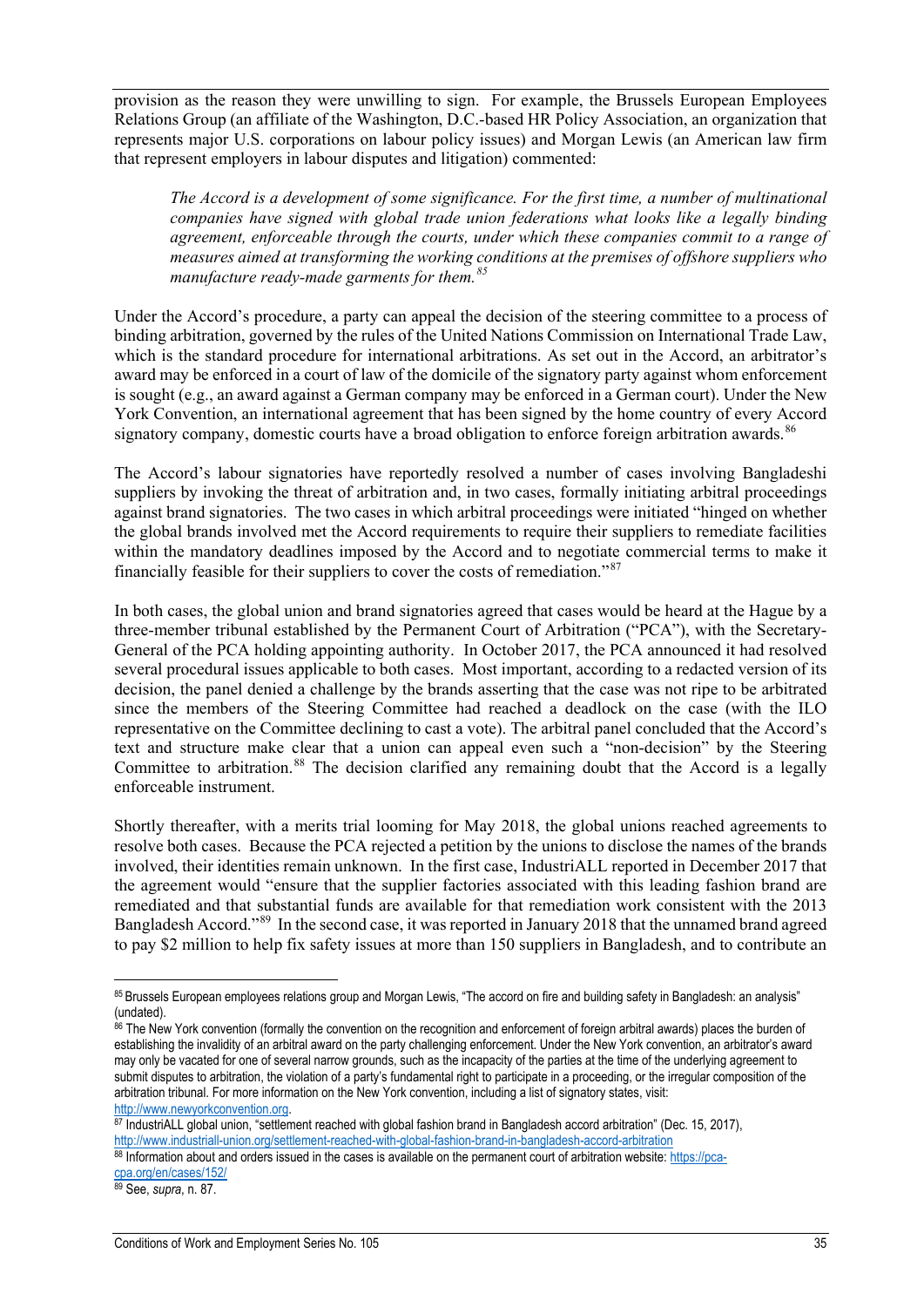addition \$300,000 to a "supply chain worker support fund" run jointly by UNI and IndustriALL.  $90$  The resolution of both cases following the PCA's decision to let the cases proceed illustrates that the threat of a binding adverse order in arbitration can drive major corporations to take steps to ensure decent work among suppliers that they may not take in the absence of such pressure.

There is also nascent movement toward including binding arbitration in global framework agreements. At least three GFAs include a reference to arbitration: agreements between IndustriALL and the Swedish construction conglomerate Skanska AB, and the Norwegian construction and engineering holding company Aker ASA; and an agreement between UNI Global Union and Danish building services firm ISS.[91](#page-37-2) IndustriALL has issued guidelines providing that future GFAs it negotiates must "contain an effective mechanism for implementation, enforcement and a procedure for binding dispute resolution."[92](#page-37-3) 

One perennial challenge that parties face in making use of arbitration clauses is mutually agreeing upon a qualified arbitrator. As the Accord cases illustrate, the Permanent Court of Arbitration at The Hague is one option for international labour disputes. Parties may also consider including in the underlying agreement a standing panel of arbitrators from which the parties' can choose (usually by taking turns striking names from the list). Given how new arbitration is to international labour instruments, the ILO or other bodies might consider assisting unions and firms by offering to provide a pool of qualified and interested arbitrators for this purpose.

### <span id="page-36-0"></span>Enforcement Action in Court

If an agreement or understanding does not specify a dispute resolution mechanism, the question becomes whether the agreement may be enforced as a contract in court. Whether an agreement is legally enforceable depends on a variety of factors, which vary by jurisdiction. An agreement is more likely to be enforceable if it contains specific commitments as opposed to vague or aspirational language, and the parties' make clear their intentions to be legally bound. Questions concerning what nation's courts have jurisdiction over disputes under the agreement and what law applies can also be addressed in the agreement, though these issues may also be subject to existing law.

Whether global framework agreements, which in most instances do not specify a dispute resolution mechanism, might be enforceable in court remains an untested question. $93$  Their general and often aspirational language may pose a significant obstacle.<sup>[94](#page-37-5)</sup> The Indonesia FOA Protocol, which includes much more specifically defined obligations, particularly on supplier signatories, appears to provide a stronger basis for an enforcement action in court.

Whether parties prefer arbitration or civil litigation in court, parties are best able to avoid disputes altogether or amicably resolve them when they arise where contractual obligations and the means of compliance monitoring and dispute resolution are articulated as clearly as possible. Among other key areas, agreements can specify the powers and degree of independence of a mutually selected ombudsperson or entity assigned to monitor for compliance with the agreement (e.g. what decisions by the monitor are reviewable and, if so, under what standard of review). The Coalition of Immokalee Workers' approach, in which an arbitrator may only overturn a finding of the Fair Foods Standards Council that was "clearly erroneous," is a noteworthy and demonstrably effective model. Agreements may also specify, in regard to assessments by monitors or adjudicators, which party bears the burden of

<sup>92</sup> "IndustriALL global union's guidelines for global framework agreements (GFAS)" (2014), available at[: http://www.industriall](http://www.industriall-union.org/sites/default/files/uploads/documents/gfas/industriall_gfa_guidelines_final_version_exco_12-2014_english.pdf)[union.org/sites/default/files/uploads/documents/gfas/industriall\\_gfa\\_guidelines\\_final\\_version\\_exco\\_12-2014\\_english.pdf](http://www.industriall-union.org/sites/default/files/uploads/documents/gfas/industriall_gfa_guidelines_final_version_exco_12-2014_english.pdf)

<span id="page-36-3"></span>93 See, e.g., Alvin I. Goldman, "enforcement of international framework agreements under U.S. law," comparative labor law and policy journal (2012, vol. 33), pp. 605-634; Rüdiger Krause, "International framework agreements as instrument for the legal enforcement of freedom of association and collective bargaining? The German case," comparative labor law and policy journal (2012, vol, 33), pp. 749-773); Christopher D. Pigott, "Freedom of association in private transnational law: how enforceable are the commitments of European companies in north America?," comparative labor law and policy journal (2012, vol, 33), pp. 775-780.

<span id="page-36-5"></span><span id="page-36-4"></span><sup>94</sup> See *id.* At 6.

<span id="page-36-2"></span><span id="page-36-1"></span> $\overline{a}$ <sup>90</sup> Dominic Rushee, "Unions reach \$2.3m settlement on Bangladesh textile factory safety," The Guardian (Jan. 22, 2018), <https://www.theguardian.com/business/2018/jan/22/bandgladesh-textile-factory-safety-unions-settlement> <sup>91</sup> See Hadwiger, *supra,* n. 12 at 59-60.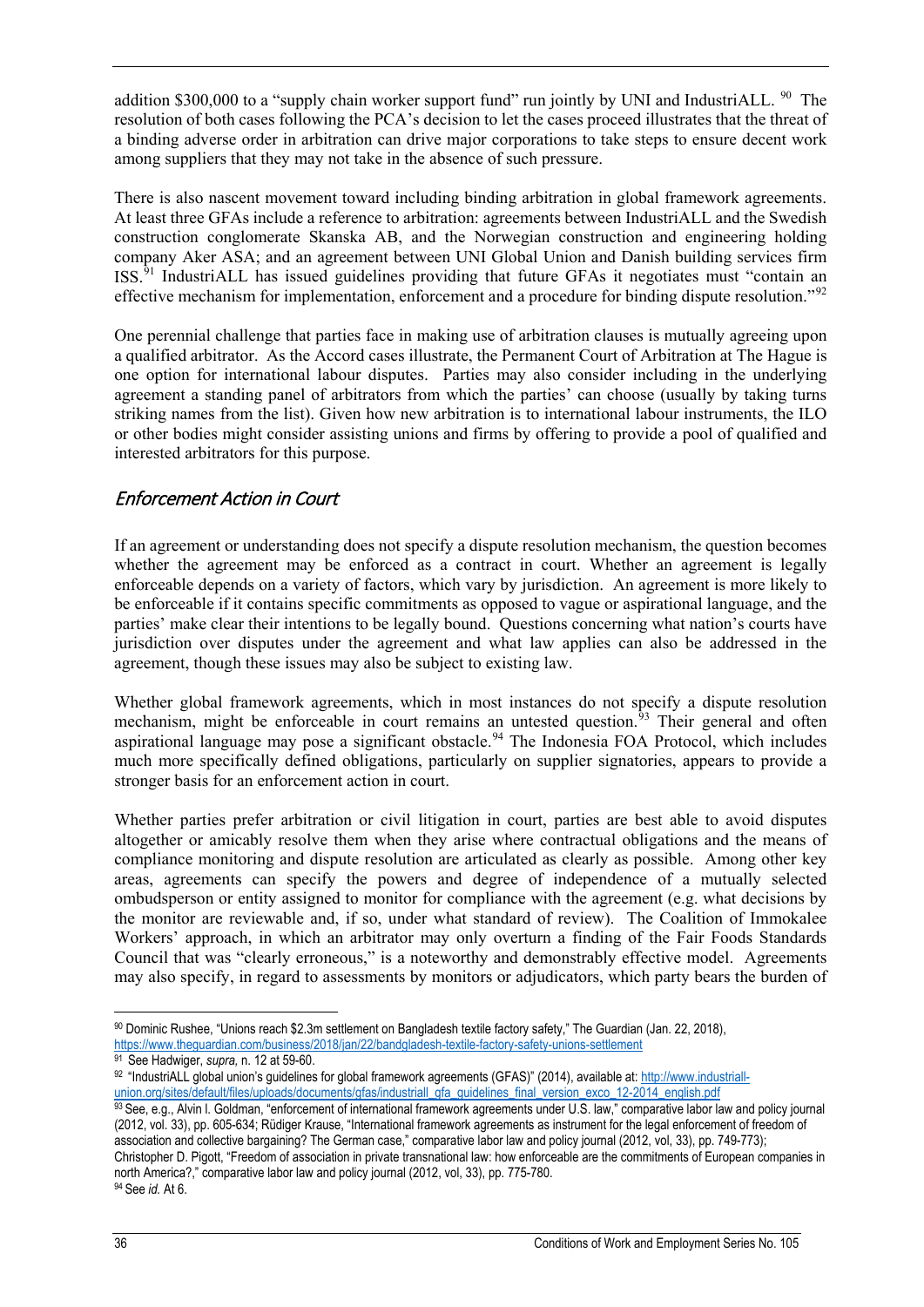proof as to key issues that may arise. An agreement might indicate, for instance, that if a question arises as to whether a lead firm has fulfilled its obligation to undertake a particular sourcing or pricing practice vis-à-vis a supplier, the lead firm will bear the burden of demonstrating through documentary evidence that it has done so. Developing model language for enforcement schemes that unions and firms may consider in their negotiations for future instruments, whether drawn from the instruments reviewed in this study and others, may be a worthwhile occasion for further research.

## <span id="page-37-0"></span>**Transparency**

A final approach to holding lead firms accountable for their labour rights commitments is supply chain transparency. Transparency policies have generally fallen into two categories.

A first approach is the disclosure of the names and locations of a firm's suppliers. Such information can advance labour rights in a variety of ways. Workers and unions can use the information to hold the brand or retailer sourcing from a particular supplier accountable for labour violations. Without such information, for example, labour advocates might only be able to identify the brands that sourced from a supplier destroyed by a fire or building collapse by searching through the rubble for labels. Unions can also use this information to focus their organizing activities on factories or farms supplying lead firms who are likely to be responsive to requests for intervention to remedy labour violations or even participate in bargaining. Labour NGOs and, journalists can use supply chain transparency to investigate and report on labour conditions; such activities may spur lead firms to improve their own internal monitoring.

The modern movement for transparency took root in the late 1990s. Spurred by student labour activism, universities led the way by requiring that their licensees publicly disclose the names and locations of all facilities manufacturing collegiate licensed apparel.Over time, several leading brands—including Nike, Adidas, Levis, and H&M—agreed to move beyond university suppliers by voluntarily disclosing their entire supplier base. Inditex agreed as an element of a global framework agreement to disclose its supplier list, along with volume information, on a confidential basis to IndustriALL.<sup>[95](#page-38-1)</sup>

Recently, progress in this area has accelerated rapidly. At the urging of global unions and labour and human rights NGOs, with Human Rights Watch playing a leading role, at least 30 major brands have agreed to disclose their entire supply chains and do so in a common format.<sup>[96](#page-38-2)</sup> This progress represents the remarkably rapid emergence of what appears to have become a new norm for responsible business conduct, at least in the apparel sector.

The second form of transparency is the disclosure of compliance assessments describing labour conditions at particular worksites. The disclosure of such information can serve to inform workers, unions, and other stakeholders of potentially serious safety hazards or other labour violations. Transparency in labour compliance reporting has also been shown to incentivize compliance among suppliers by enabling or encouraging lead firms to source from compliant facilities and avoid noncompliant ones.  $97$  However, with several notable exceptions (e.g. Worker Rights Consortium assessment reports), until recently factory inspection initiatives have generally omitted the names of factories from published audit reports.

The Bangladesh Accord broke new ground in this area. The initiative publishes not only the names and locations of factories covered by the program but detailed corrective action plans and inspection reports

<span id="page-37-1"></span> $\overline{a}$ 95 Global framework agreement between Inditex and IndustriALL (July 8, 2014), annex ii, paras 1, 3.

<span id="page-37-3"></span><span id="page-37-2"></span><sup>96</sup> Human Rights Watch et al., follow the thread: the need for supply chain transparency in the apparel and footwear industries 3 (Apr. 2017), available at[: https://www.hrw.org/sites/default/files/report\\_pdf/wrdtransparency0417\\_brochure\\_web\\_spreads\\_3.pdf.](https://www.hrw.org/sites/default/files/report_pdf/wrdtransparency0417_brochure_web_spreads_3.pdf) Companies that agreed to the disclosure protocol include several brands that previously signed global framework agreements with IndustriALL (H&M, Tchibo, and Mizuno).

<span id="page-37-4"></span><sup>97</sup> See, e.g.,Raymond Robertson, Rajeev Dehejia, Drusilla Brown & Debra Ang, "Labour law compliance and human resource management innovation: better factories Cambodia" 19-20 (better work discussion paper series: no.1, 2011), available at:

<span id="page-37-5"></span>[http://betterwork.org/global/?P=663;](http://betterwork.org/global/?P=663) David Weil, improving workplace conditions through strategic enforcement: a report to the wage and hour division (2010), p. 83, available at: https://www.dol.gov/whd/resources/strategicEnforcement.pdf; Jeremy Blasi, "Using compliance transparency to combat wage theft," Georgetown journal on poverty law and policy (2012, vol. 95), pp. 108-111.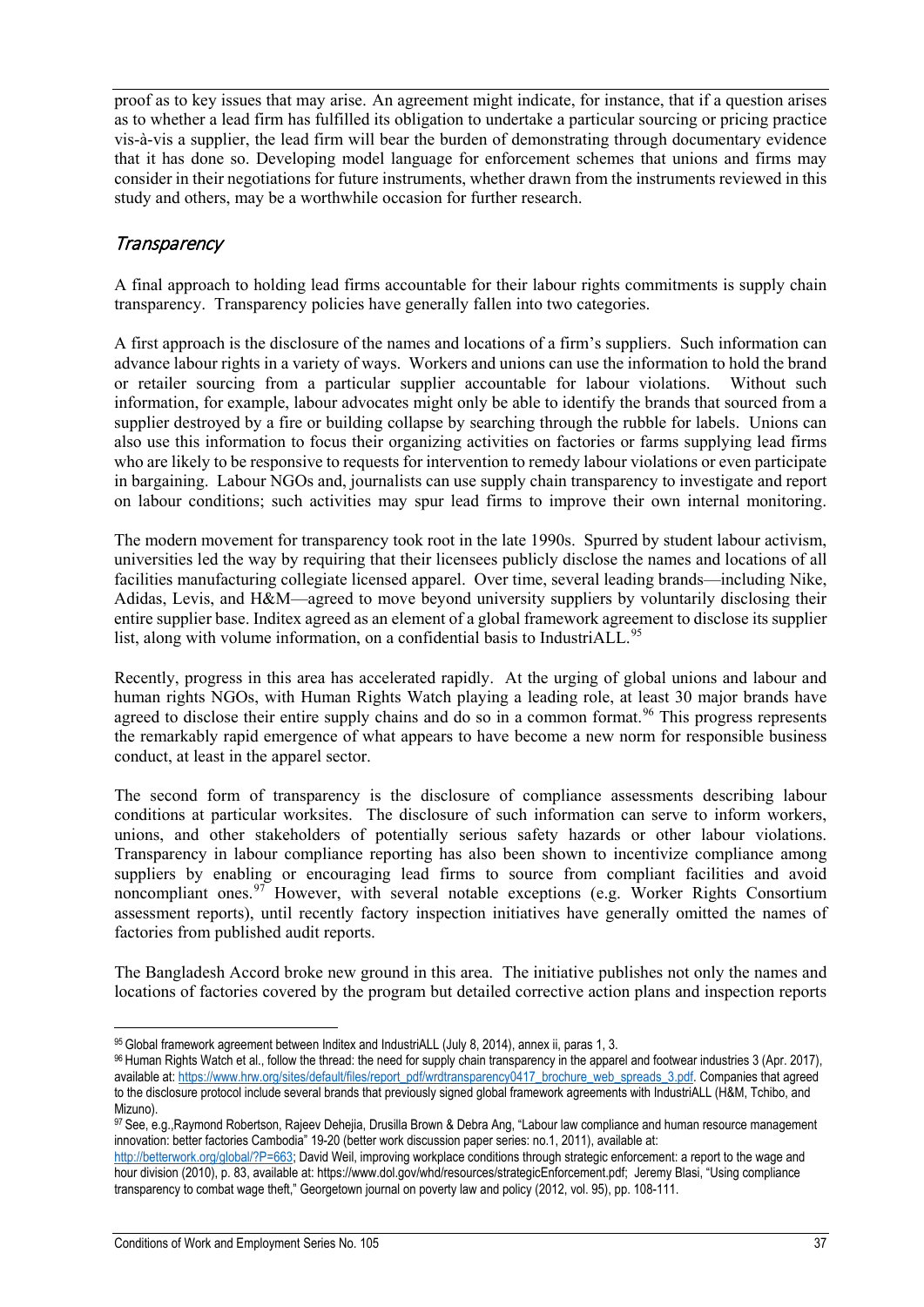identifying the factories as well as the degree of progress the factory has made on remediating each identified hazard, and providing a summary indicator of overall progress relative to remediation timelines at the facility.<sup>[98](#page-39-0)</sup> The Accord's NGO witness signatories have made use of this data to press signatory brands to accelerate remedial action by releasing a series of reports calling attention to fire hazards at H&M suppliers whose correction was overdue. <sup>[99](#page-39-1)</sup> However, because the Accord's reporting does not link specific factories to brands, this NGO analysis and advocacy was only possible because H&M agreed to make public its list of supplier factories, which could then be cross-checked with the Accord's detailed public reports. The NGOs have called for the Accord to strengthen its transparency policies further by indicating the brands or retailers linked to particular worksites.<sup>[100](#page-39-2)</sup>

## <span id="page-38-0"></span>VI. Conclusions

Our primary research objective was to document cases of multiparty bargaining in supply chain contexts, and to begin to develop an analytical framework for examining the elements common among the most successful of these initiatives. In this final section, we conclude by offering some general insights gleaned from this exercise, which we believe have relevance for the broader conversation about decent work and labour standards in the era of global supply chains.

• *Successful multiparty instruments compel lead firms to incentivize and financially support decent labour standards* 

A common thread among the most successful agreements we analysed was that they ensure providing decent labour standards is in the economic interest of suppliers. The instruments do so by, among other measures, requiring that lead firms contract exclusively (or preferentially) with suppliers that demonstrate an ongoing commitment to decent work, whether by accepting unionization or complying with certain negotiated labour standards. This arrangement both incentivizes the expansion of decent work by creating a market for suppliers willing to improve their labour practices, and discourages backsliding among suppliers by imposing economic sanctions—such as the mandatory withdrawal of orders from lead firm signatories—for noncompliance. Critical to this model is a requirement that a supplier's compliance and therefore its eligibility to receive orders is not left to the discretion of the lead firm itself, but is instead assessed by a third party that is overseen or approved by the labour signatories.

Additionally, successful instruments require lead firms to help fund the costs associated with improved labour standards—either by requiring payment of sufficient prices or making other adjustments to commercial terms to enable compliance, or by requiring lead firms to supplement worker earnings through payment of a premium that the supplier "passes through" to workers. Together, these measures can reverse or at least mitigate the downward pressures on labour standards that suppliers often face when they compete for business in buyer-driven supply chains, especially when agreements include robust enforcement provisions to ensure follow-through.

• *Broad coverage makes for stronger instruments, but commitments from key lead firms can be a critical first step*

In several of the cases we reviewed, multiparty bargaining was carried out with groups of lead firms and/or suppliers organized into industry associations. In addition to saving unions or labour advocates

 $\overline{a}$ 

<span id="page-38-3"></span><span id="page-38-2"></span><span id="page-38-1"></span><sup>98</sup> See http://accord.fairfactories.org/ffcweb/web/managesuppliers/inspectionreportsenglish.aspx.<br>99 Clean Clothes campaign, et al., evaluation of H&M compliance with safety action plans for strategic suppliers in Banglades available at[: http://www.workersrights.org/freports/dangerous\\_delays\\_nov2016.pdf;](http://www.workersrights.org/freports/dangerous_delays_nov2016.pdf) Clean Clothes campaign, et al., ongoing safety delays at H&M suppliers in Bangladesh (Jan. 28, 2016), available at: [http://laborrights.org/sites/default/files/publications/memo\\_on\\_hm\\_caps\\_1-28-](http://laborrights.org/sites/default/files/publications/memo_on_hm_caps_1-28-2016.pdf) [2016.pdf.](http://laborrights.org/sites/default/files/publications/memo_on_hm_caps_1-28-2016.pdf) The same group of NGOs made use of the more limited disclosure practices of the alliance for Bangladesh worker safety to call attention to unremedied hazards at suppliers of Gap, Walmart, Vanity Fair corporation, target, and Hudson's bay. International labor rights forum et al., dangerous delays on worker safety (Nov. 2016), available at[: https://cleanclothes.org/resources/publications/dangerous-delays](https://cleanclothes.org/resources/publications/dangerous-delays-on-worker-safety)[on-worker-safety](https://cleanclothes.org/resources/publications/dangerous-delays-on-worker-safety)

<sup>100</sup> Clean clothes campaign et al., Bangladesh accord: brief progress report and proposals for enhancement execution (Apr. 2017), available at: [http://www.workersrights.org/accord\\_witness\\_signatory\\_progress\\_report\\_24april2017.pdf.](http://www.workersrights.org/accord_witness_signatory_progress_report_24april2017.pdf)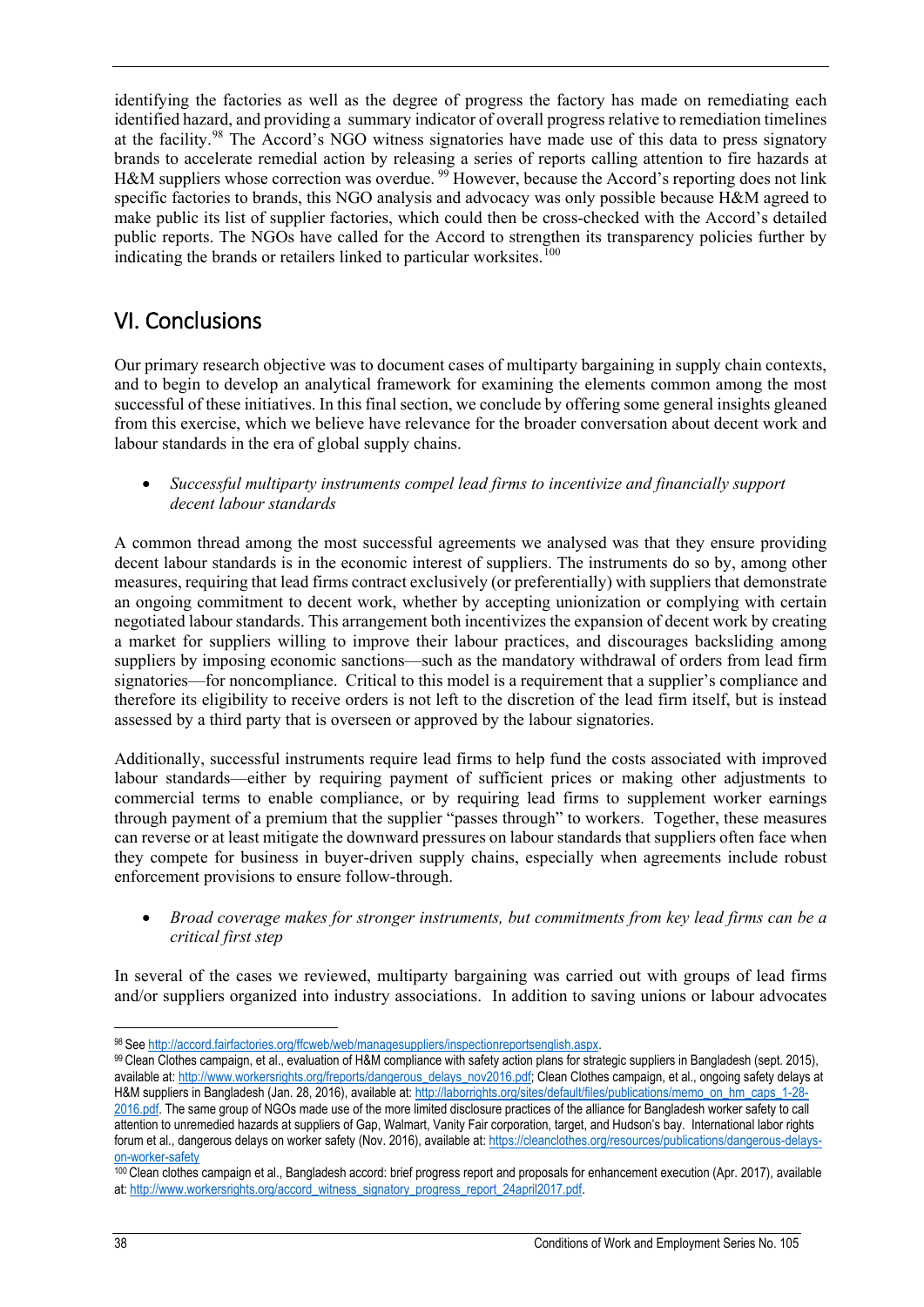from the time-consuming process of employer-by-employer campaigning and negotiation, this approach also helps ensure broader coverage. Lead firms and direct employers are more likely to make commitments when they do not fear being undercut by "low-road" competitors. Broad commitments around labour standards can serve to take the cost of labour out of competition, transforming it into an assumed cost of doing business, like electricity, rather than the basis for a competitive edge. Similarly, once a critical mass of firms is reached, they have an incentive to ensure that everyone is playing by the rules, thus making lead firms and employers allies in enforcement. The "trigger agreements" negotiated by the SEU as part of its Justice for Janitors campaign are one explicit recognition of this principle.<sup>101</sup>

The associations of jobbers and contractors that negotiated triangularly bargained contracts with the apparel industry union is the classic case here. Although the signatory brands of the Bangladesh Accord do not belong to a jobbers-type association, they agreed to share the cost of creating and staffing a single inspection and remediation program, and because the signatories include numerous brands, the Accord achieves considerable coverage of the Bangladeshi supplier base.

Unions or labour groups often seek to build broad coverage by first securing a commitment from a single, industry leader, which then opens the door to agreements with other lead firms. For example, the Bangladesh Accord had no company signatories until H&M agreed to sign. Inditex quickly followed suit, and in the days and weeks that followed, dozens of companies joined the agreement, which now includes more than 200 brands and retailers. Similarly, it took four years for the Coalition of Immokalee Workers to obtain its first Fair Food Agreement, but once leading fast food conglomerate Yum Brands joined, and a follow-up agreement with McDonald's was signed, the CIW was able to win further agreements and ultimately very broad lead firm coverage at an increasingly rapid pace. It likewise now enjoys broad industry representation. Once an industry leader signs an instrument, the prospect of doing the same may seem less onerous to competitor firms, particularly when they observe that the agreement resulted no significant negative consequences for the initial signatories, and when they perceive that there may be a risk assigned with not signing in terms of being perceived as a laggard on social responsibility. Labour groups also develop credibility by demonstrating their capacity to wage intensive or lengthy campaigns, which may lead non-signatories to prefer negotiation to conflict.

We also found cases where substantial coverage was achieved by securing a commitment from a major public sector client. These examples include the Israeli government's agreement with Histadrut for cleaning and security services and Britain's National Health Service as the main client for the service providers targeted by the Two Tier Code. Similarly, both UNISON's Ethical Care Charter and SEIU's California homecare agreements target the procurement policies of public authorities as critical supply chain actors.

#### • *Mutually beneficial outcomes are possible*

Several of the cases that we analysed suggest that multiparty bargaining can benefit lead firms and employers, as well as workers. In many cases, lead firms and their suppliers were initially resistant or even hostile toward the initiative. Over time, however, both lead firms and suppliers came to see benefits.

Suppliers can benefit when unions or worker organizations sign agreements with lead firms that enable them to acquire, retain, or increase business with clients. For example, FLOC targeted food brands because they were the ones sensitive to the negative publicity caused by boycotts. But while the lead firms played an important role in getting their suppliers to the table, growers eventually came to see some benefits from the agreements as well (e.g. longer-term orders and increased volumes). This is just one of several cases we reviewed where supply chain bargaining can align the interests of workers and their direct employers insofar as both groups can benefit from changes in lead firm behaviour, such as increased prices or improved commercial terms.

<span id="page-39-2"></span><span id="page-39-1"></span><span id="page-39-0"></span> $\overline{a}$ <sup>101</sup> Another notable example is the maintenance cooperative trust fund, a watchdog organization jointly funded by unionized janitorial contractors and SEIU that investigates allegations of illegal labour practices in the janitorial sector in California and partners with law enforcement agencies to hold lawbreakers accountable. Se[e https://www.janitorialwatch.org.](https://www.janitorialwatch.org/)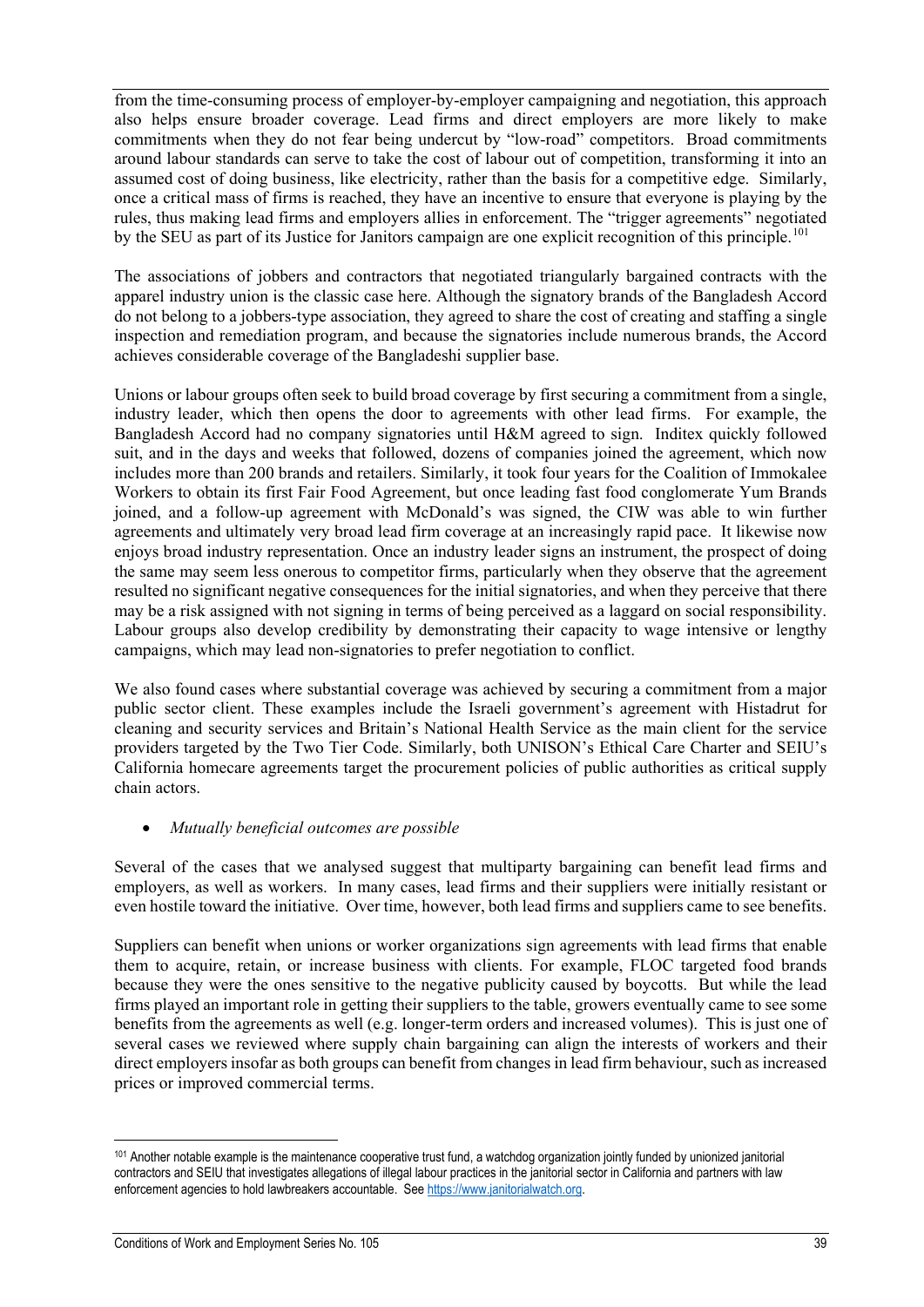More generally, lead firms, suppliers and workers all stand to gain from strategies that stabilize what are often highly volatile supply chains, and encourage competition based on factors other than labour costs, such as quality and productivity. For their part, lead firms can use supply chain agreements to either avoid or end negative reputational damage, or, especially in the case of "first movers" that are pushing the boundaries of such initiatives, to generate positive reputational effects.

#### • *Precedents are important*

Our research reveals that multiparty bargaining can evolve over time via formalization, expansion or strengthening of instruments. While initial agreements may be weak in terms of substance or enforcement opportunities, they nevertheless provide a foundation that can be built upon, both in terms of creating new norms regarding lead firm responsibility, or in terms of building concrete relationships that can be deepened over time. For example, we documented many site-specific cases whereby lead firms were pressured to address violations in the area of freedom of association and compensation of victims of industrial disaster. Those individual cases were necessary precedents both for the relatively quick resolution of subsequent single-site cases and for more comprehensive or ambitious initiatives, such as Indonesia's Freedom of Association Protocol or the Rana Plaza Compensation Fund. In the case of agreements with Fruit of the Loom in Honduras and El Salvador, factory-specific cases evolved into national-level multi-site agreements. Finally, it was possible for the Bangladesh Accord to be negotiated so quickly following the Rana Plaza disaster in part because it was modelled on an agreement that was developed several years earlier in the wake of another factory disaster, but which never went into effect.

Norms developed through negotiated agreements can also become codified in statute. The concept of fair pricing in supply chains is a case in point. We identified cases where voluntary initiatives to advance the concept of a fair price evolved into statutory obligations. Two discussed in the background report on which this analysis is based include an agreement between Histadrut and the Israeli government concerning workers employed by contract security and cleaning firms; and, an effort to improve labour standards for outworkers in Australia's textile and apparel industry. The Australian initiative evolved over time from a voluntary program to a set of regulations that require lead firms to provide detailed information about their contracting arrangements with all suppliers to both the government and the main union in the sector.

#### • *Civil society plays a role in setting supply chain standards*

Our final and related observation underscores the important role that civil society actors, such as NGOs and advocacy groups, play both in shaping the broader normative discussion around lead firm responsibility in global supply chains, and, in many cases, helping achieve specific agreements. Alliances between unions or other labour groups and civil society organizations, such as student activists, consumer groups, and faith-based communities, were a central feature in a number of the cases we reviewed, including FLOC, CIW, the Accord, Histadrut, and the Fruit of the Loom agreements. Advocacy campaigns that seek to educate, engage and mobilize civil society can be critical, especially where labour is weak de facto or de jure.

<span id="page-40-0"></span>It is routinely observed that the fragmentation of production and the fissuring of employment in global industries is creating unprecedented challenges for workers and worker organizations. And yet, as the history of the jobbers agreement in the U.S. apparel industry reminds us, neither supply chains, nor the pressure that they put on wages and working conditions are new. While full-fledged collective bargaining between lead firms, direct employers, and unions remains a rarity, recent years have witnessed a proliferation of agreements and initiatives that recognize the centrality of supply chain dynamics for ensuring decent work and labour standards. This recognition, in and of itself, is the most important finding to emerge from our study, and we hope the cases we have documented herein inspire future efforts to deepen and extend it.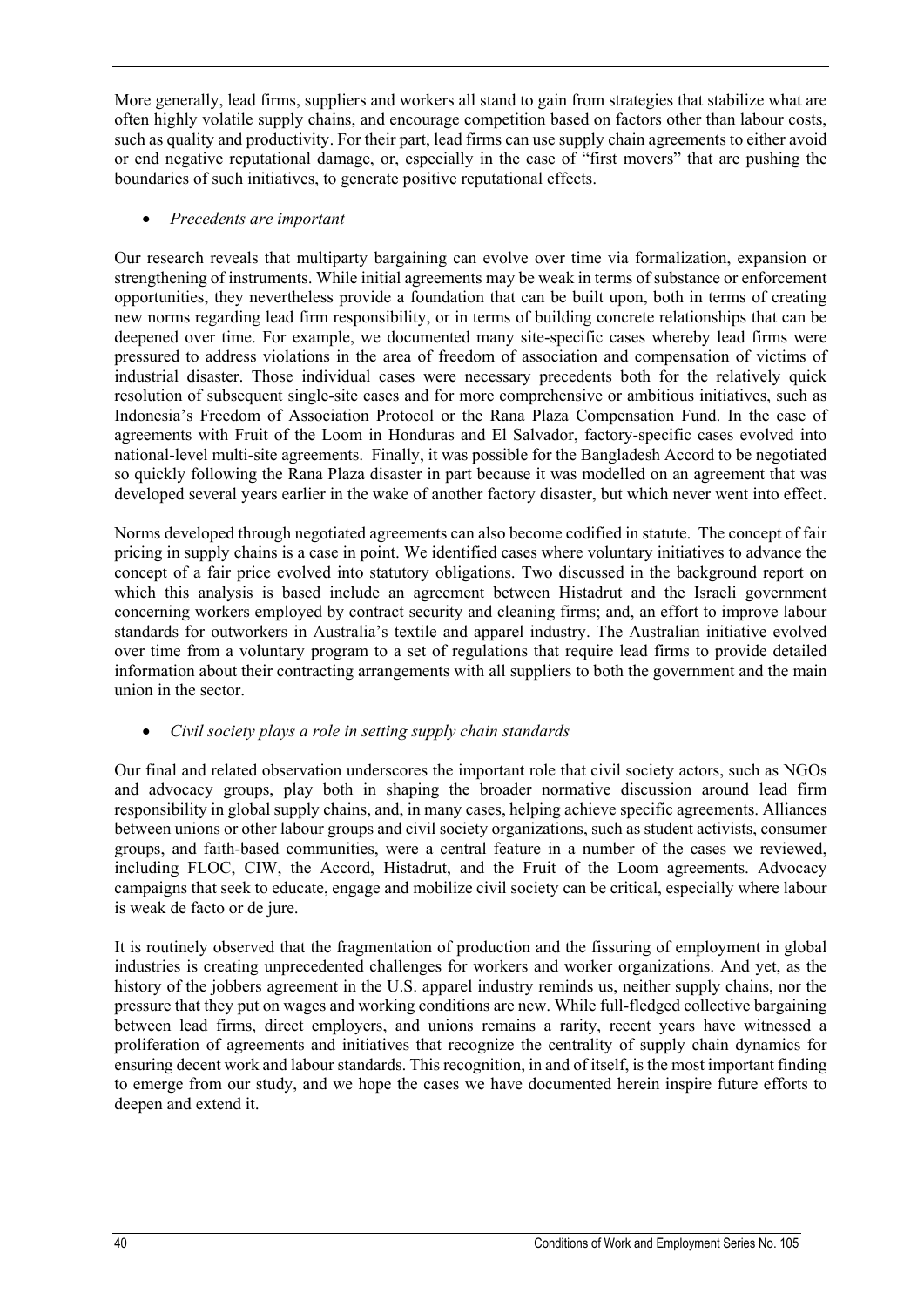## <span id="page-41-0"></span>Conditions of Work and Employment Series

- No. 1 Quality of working life: A review on changes in work organization, conditions of employment and work-life arrangements (2003), by Howard Gospel
- No. 2 Sexual harassment at work: A review of preventive measures (2005), by Deirdre McCann
- No. 3 Statistics on working time arrangements based on time-use survey data (2003), by Andrew S. Harvey, Jonathan Gershuny, Kimberly Fisher & Ather Akbari
- No. 4 The definition, classification and measurement of working time arrangements (2003), by David Bell & Peter Elias
- No. 5 Reconciling work and family: Issues and policies in Japan (2003), by Masahiro Abe, Chizuka Hamamoto & Shigeto Tanaka
- No. 6 Reconciling work and family: Issues and policies in the Republic of Korea (2004), by Tae-Hong Kim & Hye-Kyung Kim
- No. 7 Domestic work, conditions of work and employment: A legal perspective (2003), by José Maria Ramirez-Machado
- No. 8 Reconciling work and family: Issues and policies in Brazil (2004), by Bila Sorj
- No. 9 Employment conditions in an ageing world: Meeting the working time challenge (2004), by Annie Jolivet & Sangheon Lee
- No. 10 Designing programmes to improve working and employment conditions in the informal economy: A literature review (2004), by Dr. Richard D. Rinehart
- No. 11 Working time in transition: The dual task of standardization and flexibilization in China (2005), by Xiangquan Zeng, Liang Lu & Sa'ad Umar Idris
- No. 12 Compressed working weeks (2006), by Philip Tucker
- No. 13 Étude sur les temps de travail et l'organisation du travail: Le cas du Sénégal. Analyse juridique et enquête auprès des entreprises (2006), by Alfred Inis Ndiaye
- No. 14 Reconciling work and family: Issues and policies in Thailand (2006), by Kyoko Kusakabe
- No. 15 Conditions of work and employment for older workers in industrialized countries: Understanding the issues (2006), by N.S. Ghosheh Jr., Sangheon Lee & Deirdre McCann
- No. 16 Wage fixing in the informal economy: Evidence from Brazil, India, Indonesia and South Africa (2006) by Catherine Saget
- No. 18 Reconciling work and family: Issues and policies in Trinidad and Tobago (2008), by Rhoda Reddock & Yvonne Bobb-Smith
- No. 19 Minding the gaps: Non-regular employment and labour market segmentation in the Republic of Korea (2007) by Byung-Hee Lee & Sangheon Lee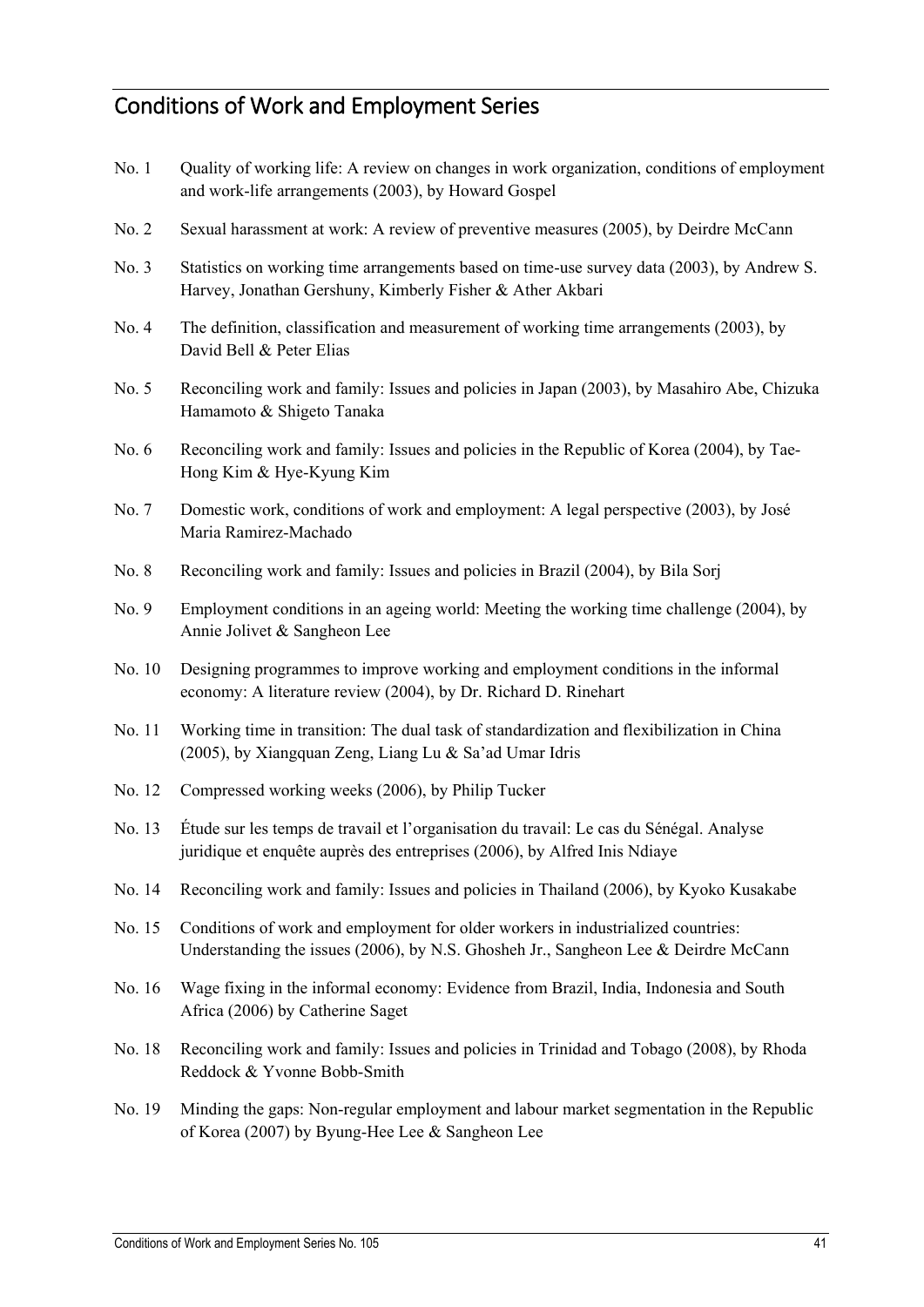- No. 20 Age discrimination and older workers: Theory and legislation in comparative context (2008), by Naj Ghosheh
- No. 21 Labour market regulation: Motives, measures, effects (2009), by Giuseppe Bertola
- No. 22 Reconciling work and family: Issues and policies in China (2009), by Liu Bohong, Zhang Yongying & Li Yani
- No. 23 Domestic work and domestic workers in Ghana: An overview of the legal regime and practice (2009), by Dzodzi Tsikata
- No. 24 A comparison of public and private sector earnings in Jordan (2010), by Christopher Dougherty
- No. 25 The German work-sharing scheme: An instrument for the crisis (2010), by Andreas Crimmann, Frank Weissner & Lutz Bellmann
- No. 26 Extending the coverage of minimum wages in India: Simulations from household data (2010), by Patrick Belser & Uma Rani
- No. 27 The legal regulation of working time in domestic work (2010), by Deirdre Mc Cann & Jill Murray
- No. 28 What do we know about low-wage work and low-wage workers (2011), by Damian Grimshaw
- No. 29 Estimating a living wage: a methodological review (2011), by Richard Anker
- No. 30 Measuring the economic and social value of domestic work: conceptual and methodological framework (2011), by Debbie Budlender
- No. 31 Working Time, Health, and Safety: a Research Synthesis Paper (2012), by Philip Tucker & Simon Folkard
- No. 32 The influence of working time arrangements on work-life integration or 'balance': A review of the international evidence (2012), by Colette Fagan, Clare Lyonette, Mark Smith & Abril Saldaña-Tejeda
- No. 33 The Effects of Working Time on Productivity and Firm Performance: a research synthesis paper (2012), by Lonnie Golden
- No. 34 Estudio sobre trabajo doméstico en Uruguay (2012), by Karina Batthyány
- No. 35 Why have wage shares fallen? A panel analysis of the determinants of functional income distribution (2012), by Engelbert Stockhammer
- No. 36 Wage-led or Profit-led Supply: Wages, Productivity and Investment (2012), by Servaas Storm & C.W.M. Naastepad
- No. 37 Financialisation and the requirements and potentials for wage-led recovery a review focussing on the G20 (2012), by Eckhard Hein & Matthias Mundt
- No. 38 Wage Protection Legislation in Africa (2012), by Naj Ghosheh
- No. 39 Income inequality as a cause of the Great Recession? A survey of current debates (2012), by Simon Sturn & Till van Treeck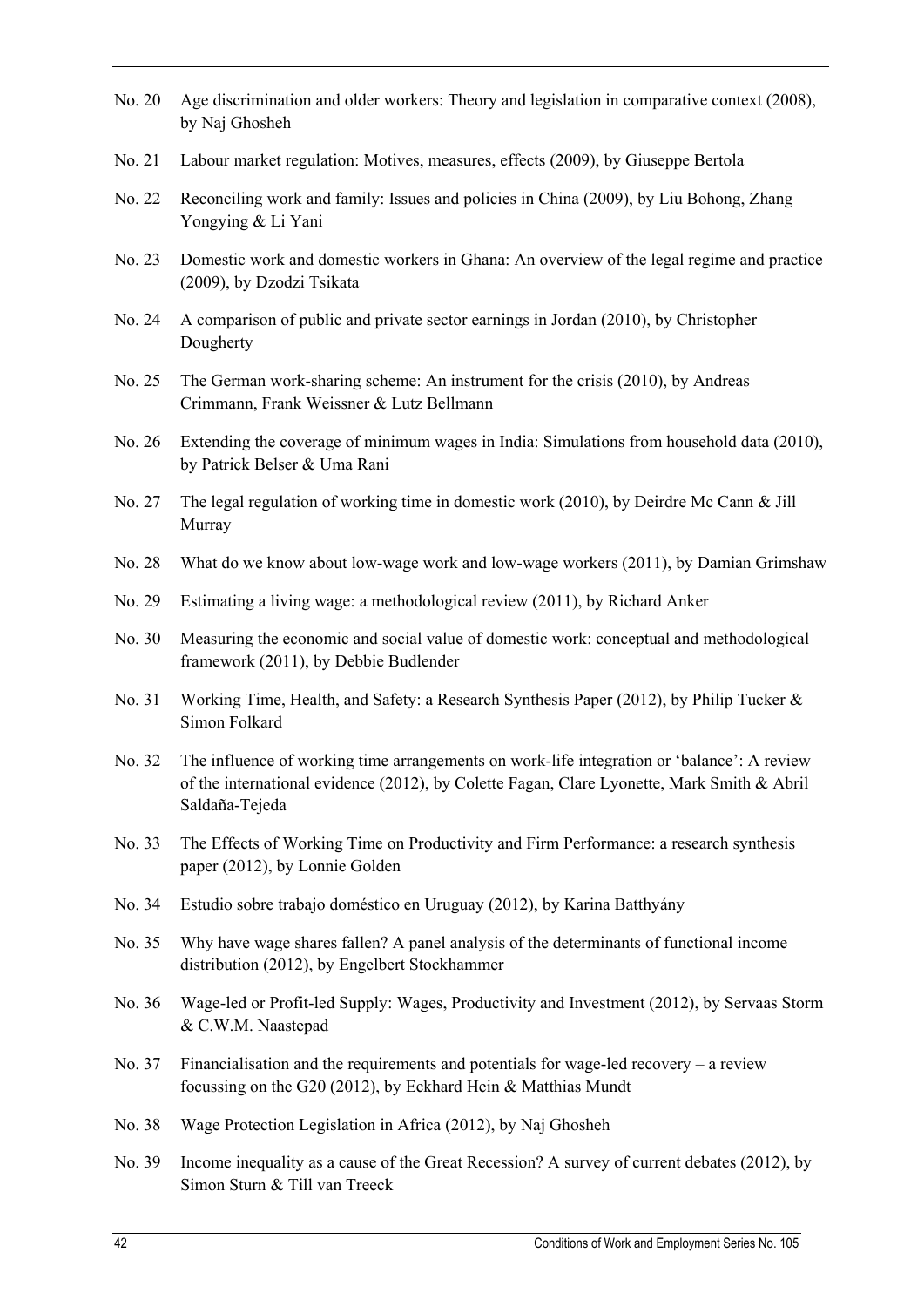| No. 40 | Is aggregate demand wage-led or profit-led? National and global effects (2012), by Özlem<br>Onaran & Giorgos Galanis                                                                                      |
|--------|-----------------------------------------------------------------------------------------------------------------------------------------------------------------------------------------------------------|
| No. 41 | Wage-led growth: Concept, theories and policies $(2012)$ , by Marc Lavoie & Engelbert<br>Stockhammer                                                                                                      |
| No. 42 | The visible face of Women's invisible labour: domestic workers in Turkey (2013), by Seyhan<br>Erdoğdu & Gülay Toksöz                                                                                      |
| No. 43 | In search of good quality part-time employment (2014), by Colette Fagan, Helen Norman,<br>Mark Smith & María C. González Menéndez                                                                         |
| No. 44 | The use of working time-related crisis response measures during the Great Recession (2014),<br>by Angelika Kümmerling & Steffen Lehndorff                                                                 |
| No. 45 | Analysis of employment, real wage, and productivity trends in South Africa since 1994<br>(2014), by Martin Wittenberg                                                                                     |
| No. 46 | Poverty, inequality and employment in Chile (2014), by Sarah Gammage, Tomás<br>Alburquerque & Gonzálo Durán                                                                                               |
| No. 47 | Deregulating labour markets: How robust is the analysis of recent IMF working papers?<br>(2014), by Mariya Aleksynska                                                                                     |
| No. 48 | Growth with equity in Singapore: Challenges and prospects (2014), by Hui Weng Tat & Ruby<br>Toh                                                                                                           |
| No. 49 | Informality and employment quality in Argentina, Country case study on labour market<br>segmentation (2014), by Fabio Bertranou, Luis Casanova, Maribel Jiménez & Mónica<br>Jiménez                       |
| No. 50 | Comparing indicators of labour market regulations across databases: A post scriptum to the<br>employing workers debate (2014), by Mariya Aleksynska & Sandrine Cazes                                      |
| No. 51 | The largest drop in income inequality in the European Union during the Great Recession:<br>Romania's puzzling case (2014), by Ciprian Domnisoru                                                           |
| No. 52 | Segmentation and informality in Vietnam: A survey of literature, Country case study on<br>labour market segmentation (2014), by Jean-Pierre Cling, Mireille Razafindrakoto & François<br>Roubaud          |
| No. 53 | A chronology of employment protection legislation in some selected European countries<br>(2014), by Mariya Aleksynska & Alexandra Schmidt                                                                 |
| No. 54 | How tight is the link between wages and productivity? A survey of the literature $(2014)$ , by<br>Johannes Van Biesebroeck                                                                                |
| No. 55 | Job quality in segmented labour markets: The Israeli case, Country case study on labour<br>market segmentation (2014), by Shoshana Neuman                                                                 |
| No. 56 | The organization of working time and its effects in the health services sector: A comparative<br>analysis of Brazil, South Africa, and the Republic of Korea (2014), by Jon Messenger &<br>Patricia Vidal |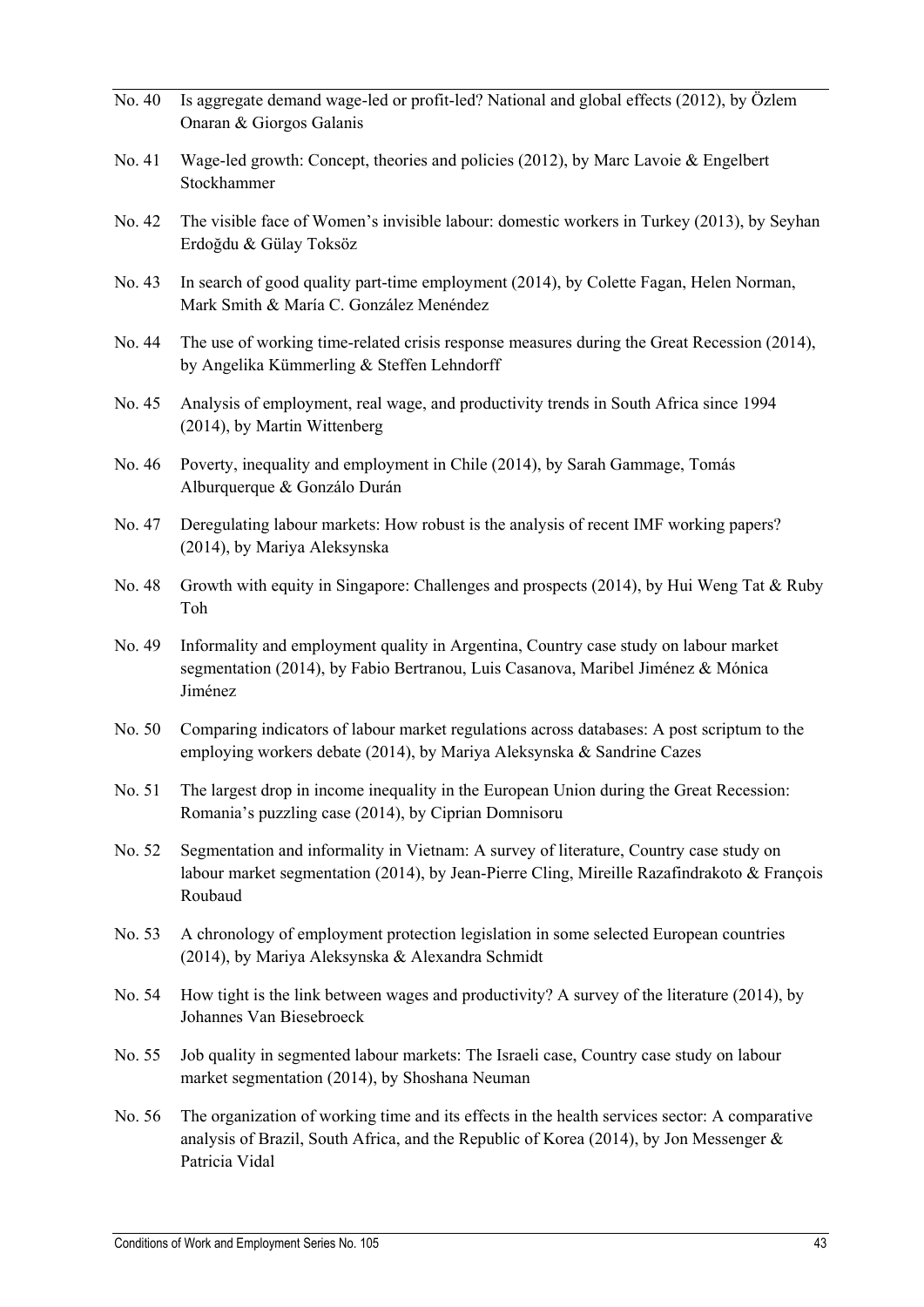- No. 57 The motherhood pay gap: A review of the issues, theory and international evidence (2015), by Damian Grimshaw & Jill Rubery
- No. 58 The long journey home: The contested exclusion and inclusion of domestic workers from Federal wage and hour protections in the United States (2015), by Harmony Goldberg
- No. 59 The (missing) link between wages and productivity in the Philippines: what role for collective bargaining and the new two-tier wage system? (2016), by Melisa R. Serrano
- No. 60 Negociación colectiva, salarios y productividad: el caso uruguayo (2015), by Graziela Mazzuchi, Juan Manuel Rodríguez y Eloísa González
- No. 61 Non-standard work and workers: Organizational implications (2015), by Elizabeth George & Prithviraj Chattopadhyay
- No. 62 What does the minimum wage do in developing countries? A review of studies and methodologies (2015), by Dale Belman & Paul Wolfson
- No. 63 The regulation of non-standard forms of employment in India, Indonesia and Viet Nam (2015), by Ingrid Landau, Petra Mahy & Richard Mitchell
- No. 64 The regulation of non-standard forms of employment in China, Japan and the Republic of Korea (2015), by Fang Lee Cooke & Ronald Brown
- No. 65 Re-regulating for inclusive labour markets (2015), by Jill Rubery
- No. 66 Minimum wage setting practices in domestic work: An inter-state analysis (2015), by Neetha N.
- No. 67 The effects of non-standard forms of employment on worker health and safety (2015), by Michael Quinlan
- No. 68 Structural change and non-standard forms of employment in India (2016), by Ravi Srivastava
- No. 69 Non-standard forms of employment in some Asian countries: A study of wages and working conditions of temporary workers (2016), by Huu-Chi Nguyen, Thanh Tam Nguyen-Huu & Thi-Thuy-Linh Le
- No. 70 Non-standard forms of employment in Uganda and Ghana (2016), by Christelle Dumas & Cédric Houdré
- No. 71 The rise of the "just-in-time workforce": On-demand work, crowdwork and labour protection in the "gig-economy" (2016), by Valerio De Stefano
- No. 72 The introduction of a minimum wage for domestic workers in South Africa (2016), by Debbie Budlender
- No. 73 Productivity, wages and unions in Japan (2016), by Takao Kato
- No. 74 Income security in the on-demand economy: Findings and policy lessons from a survey of crowdworkers (2016), by Janine Berg
- No. 75 Non-Standard forms of employment in Latin America. Prevalence, characteristics and impacts on wages (2016), by Roxana Maurizio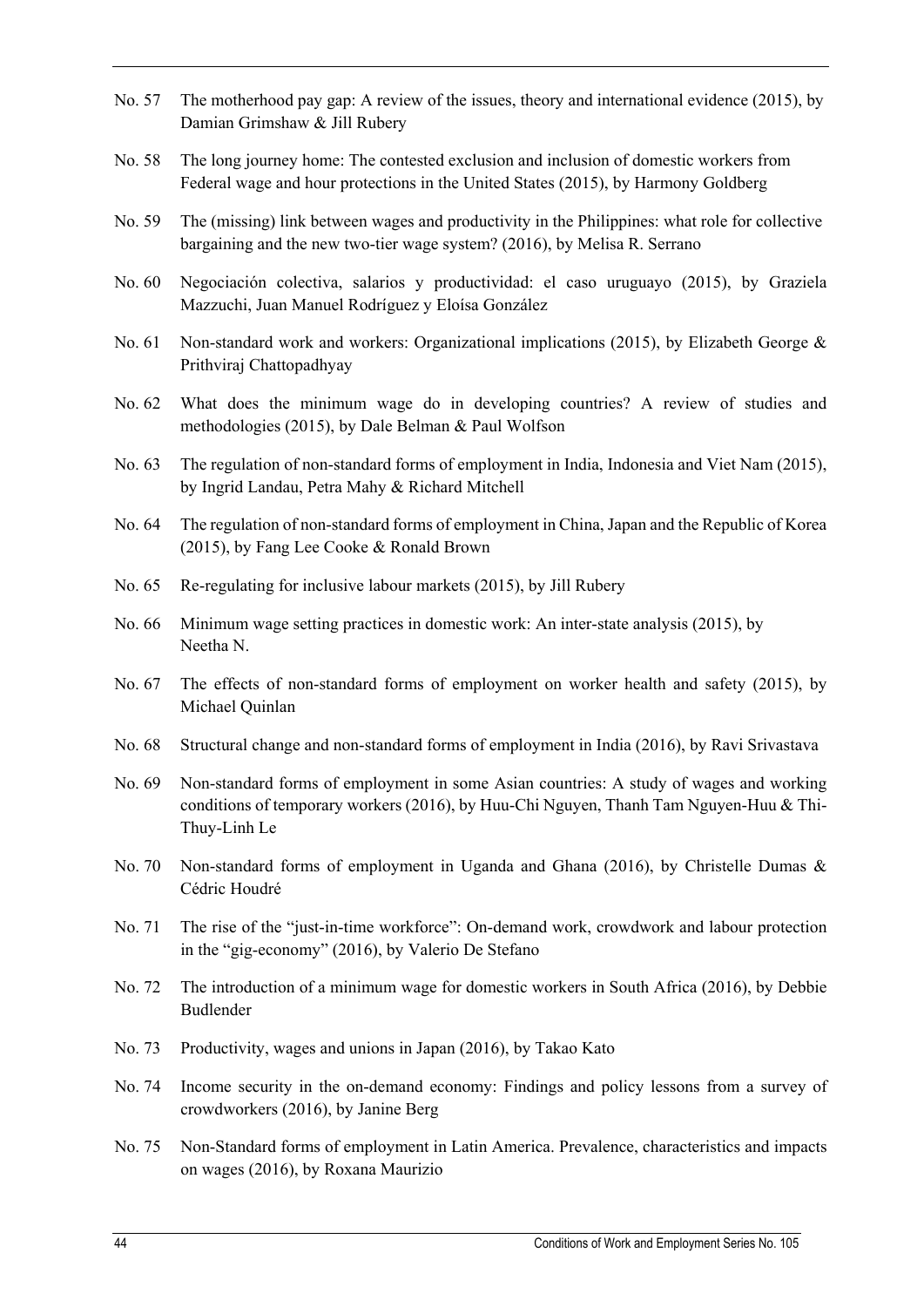- No. 76 Formas atípicas de empleo en América Latina: Incidencia, características e impactos en la determinación salarial (2016), by Roxana Maurizio
- No. 77 Firms' demand for temporary labour in developing countries: Necessity or strategy? (2016), by Mariya Aleksynska & Janine Berg
- No. 78 Remembering rest periods in law (2016), by Naj Ghosheh
- No. 79 Initial effects of Constitutional Amendment 72 on domestic work in Brazil (2016), by the Institute for Applied Economic Research (IPEA)
- No. 80 Coverage of employment protection legislation (EPL) (2016), by Mariya Aleksynska & Friederike Eberlein
- No. 81 Emplois atypiques et résultats sur le marché du travail au Cameroun, en République Démocratique du Congo et au Tchad (2016), by Benjamin Fomba Kamga, Vincent de Paul Mboutchouang & Gaston Brice Nkoumou Ngoa
- No. 82 Impacto de las reformas legislativas en el sector del empleo del hogar en España (2016), by Magdalena Diaz Gorfinkel
- No. 83 Redistributing value added towards labour in apparel supply chains: tackling low wages through purchasing practices (2016) by Doug Miller & Klaus Hohenegger
- No. 84 Resultados de las reformas jurídicas relativas a las trabajadoras y los trabajadores domésticos en Uruguay (2016), by Alma Espino González
- No. 85 Evaluating the effects of the structural labour market reforms on collective bargaining in Greece (2016), by Aristea Koukiadaki & Damian Grimshaw
- No. 86 Purchasing practices and low wages in global supply chains Empirical cases from the garment industry (2016), by Mark Starmanns
- No. 87 Sectoral collective bargaining, productivity and competitiveness in South Africa's clothing value chain: manufacturers between a rock and a hard place (2017), by Shane Godfrey, Trenton Elsley & Michaelle Taal
- No. 88 Mapping Employment Dismissal Law: A Leximetric Investigation of EPL Stringency and Regulatory Style (2017), by Benoit Pierre Freyens & J.H. Verkerke
- No. 89 Social dialogue and economic performance What matters for business, a review (2017), by Damian Grimshaw, Aristea Koukiadaki and Isabel Tavora
- No. 90 The International Labour Organization and the Living Wage: A Historical Perspective (2017), by Emmanuel Reynaud
- No. 91 Managing Social Risks of Non-Standard Employment in Europe (2017), by Günther Schmid & Johannes Wagner
- No. 92 Migrants and cities: Research on recruitment, employment, and working conditions of domestic workers in China (2017), by Liu Minghui
- No. 93 Salario mínimo y empleo: evidencia empírica y relevancia para América Latina, (2017), by Mario D. Velásquez Pinto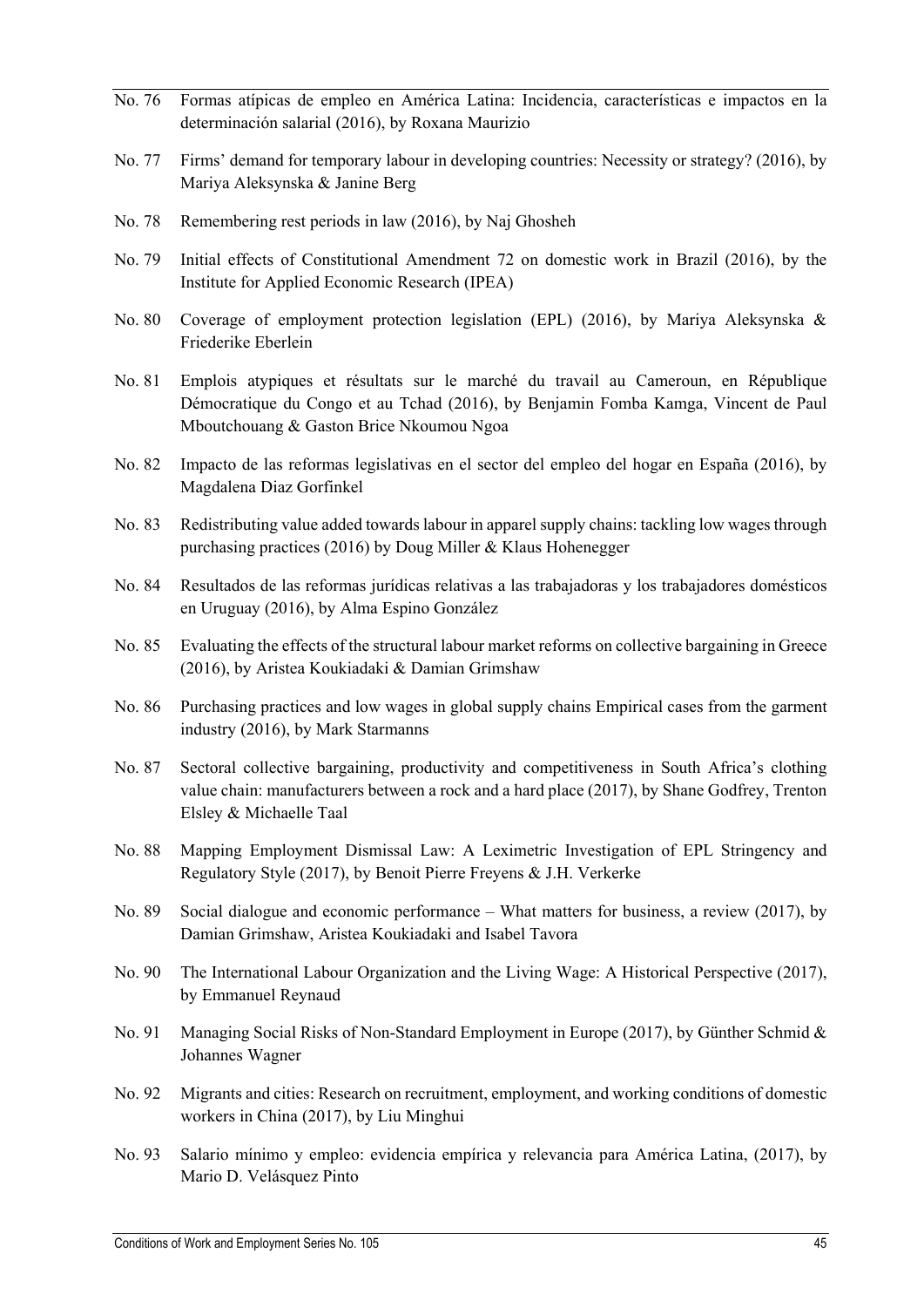- No. 94 Organizing On-Demand: Representation, Voice, and Collective Bargaining in the Gig Economy (2018), by Hannah Johnston and Christopher Land-Kazlauskas *(also available in Spanish)*
- No. 95 Conceptualizing the role of intermediaries in formalizing domestic work (2018), by Judy Fudge and Claire Hobden
- No. 96 La negociación colectiva en el sector textil vestimenta en Uruguay (2018), by Graciela Mazzuchi and Eloísa González
- No. 97 Multi-employer collective bargaining in South Africa (2018), by Shane Godfrey
- No. 99 Unstable and On-Call Work Schedules in the United States and Canada (2018), by Elaine McCrate
- No. 101 Zero-Hours Work in the United Kingdom (2018), by Abi Adams & Jeremias Prassl
- No. 102 On-call and related forms of casual work in New Zealand and Australia (2018), by Iain Campbell
- No. 103 On-call work in the Netherlands: trends, impact, and policy solutions (2018), by Susanne Burri, Susanne Heeger-Hertter and Silvia Rossetti
- No. 104 Overtime work: A review of literature and initial empirical analysis (2018), by Dominique Anxo and Mattias Karlsson
- No. 105 An Analysis of Multiparty Bargaining Models for Global Supply Chains (2018), by Jeremy Blasi and Jennifer Bair